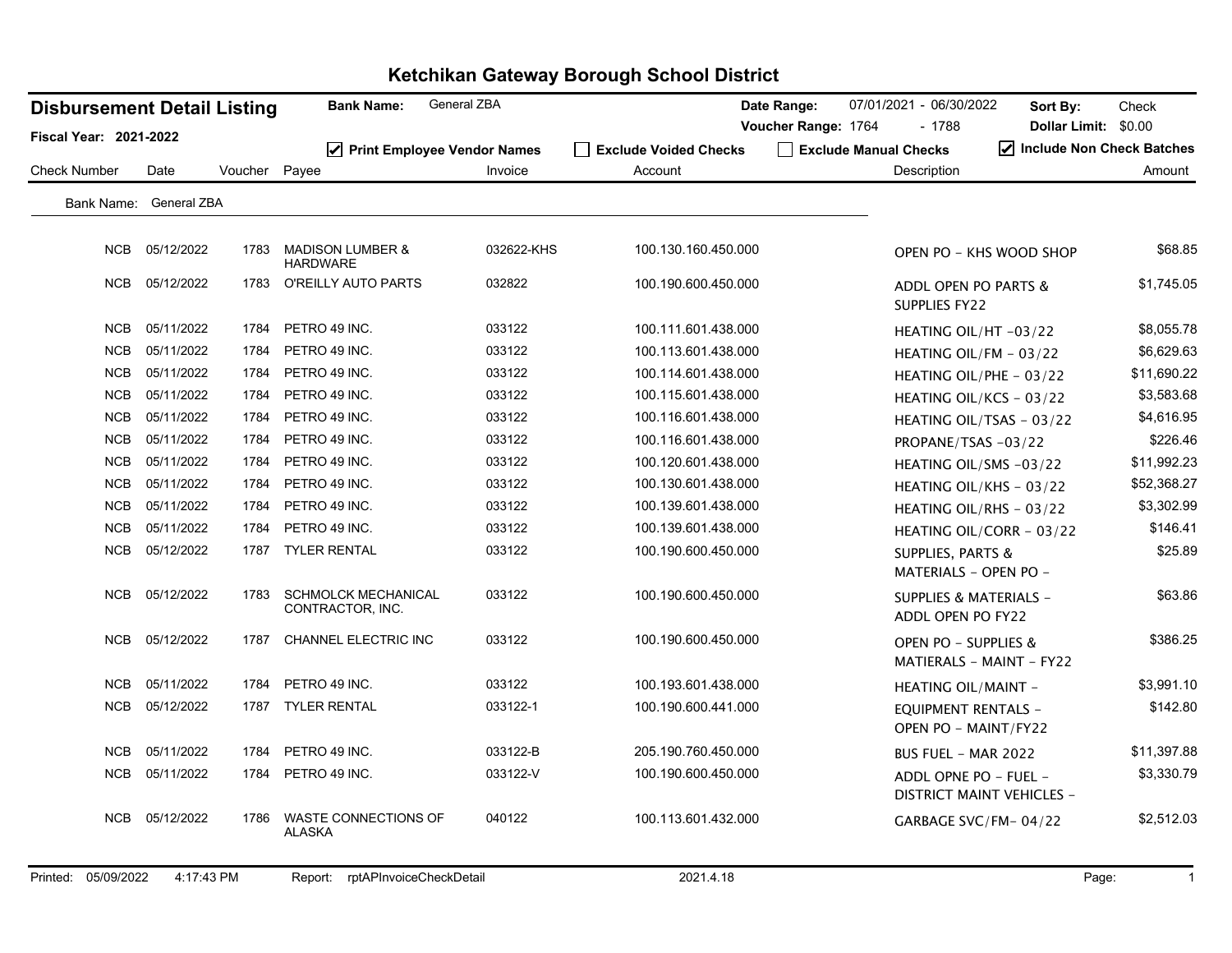| <b>Disbursement Detail Listing</b> |            |         | <b>Bank Name:</b>                              | <b>General ZBA</b>                 |                       | Date Range:         | 07/01/2021 - 06/30/2022      | Sort By:                     | Check                     |
|------------------------------------|------------|---------|------------------------------------------------|------------------------------------|-----------------------|---------------------|------------------------------|------------------------------|---------------------------|
| <b>Fiscal Year: 2021-2022</b>      |            |         |                                                |                                    |                       | Voucher Range: 1764 | $-1788$                      | Dollar Limit: \$0.00         |                           |
|                                    |            |         | ☑                                              | <b>Print Employee Vendor Names</b> | Exclude Voided Checks |                     | Exclude Manual Checks        |                              | Include Non Check Batches |
| <b>Check Number</b>                | Date       | Voucher | Payee                                          | Invoice                            | Account               |                     | Description                  |                              | Amount                    |
| <b>NCB</b>                         | 05/12/2022 | 1786    | <b>WASTE CONNECTIONS OF</b><br><b>ALASKA</b>   | 040122                             | 100.114.601.432.000   |                     |                              | GARBAGE SVC/PHE-04/22        | \$2,441.42                |
| <b>NCB</b>                         | 05/12/2022 | 1786    | <b>KETCHIKAN GATEWAY</b><br><b>BOROUGH</b>     | 040122                             | 100.190.601.442.000   |                     | FEE $-04/01/22$              | NONAREAWIDE OUTFALL          | \$1,020.00                |
| <b>NCB</b>                         | 05/12/2022 | 1786    | <b>KETCHIKAN GATEWAY</b><br><b>BOROUGH</b>     | 040122-WS                          | 100.113.601.431.000   |                     | <b>BOROUGH SEWER/FM</b>      |                              | \$702.07                  |
| <b>NCB</b>                         | 05/12/2022 | 1786    | <b>KETCHIKAN GATEWAY</b><br><b>BOROUGH</b>     | 040122-WS                          | 100.113.601.431.000   |                     |                              | <b>BOROUGH WATER/FM -</b>    | \$2,648.80                |
| <b>NCB</b>                         | 05/12/2022 | 1786    | ACS LONG DISTANCE                              | 040922                             | 100.111.451.430.000   |                     |                              | LONG DISTANCE/HT-04/22       | \$10.04                   |
| <b>NCB</b>                         | 05/12/2022 | 1786    | ACS LONG DISTANCE                              | 040922                             | 100.113.451.430.000   |                     | LONG DISTANCE/FM -           |                              | \$11.32                   |
| <b>NCB</b>                         | 05/12/2022 | 1786    | <b>ACS LONG DISTANCE</b>                       | 040922                             | 100.114.451.430.000   |                     |                              | LONG DISTANCE/PH -04/22      | \$17.33                   |
| <b>NCB</b>                         | 05/12/2022 | 1786    | ACS LONG DISTANCE                              | 040922                             | 100.115.450.430.000   |                     |                              | LONG DISTANCE/KCS -          | \$28.42                   |
| <b>NCB</b>                         | 05/12/2022 | 1786    | ACS LONG DISTANCE                              | 040922                             | 100.116.450.430.000   |                     | 04/22                        | LONG DISTANCE/TSAS -         | \$9.88                    |
| <b>NCB</b>                         | 05/12/2022 | 1786    | ACS LONG DISTANCE                              | 040922                             | 100.120.451.430.000   |                     | 04/22                        | LONG DISTANCE/SMS -          | \$15.30                   |
| <b>NCB</b>                         | 05/12/2022 | 1786    | ACS LONG DISTANCE                              | 040922                             | 100.130.451.430.000   |                     |                              | LONG DISTANCE/KHS -          | \$27.79                   |
| <b>NCB</b>                         | 05/12/2022 | 1786    | ACS LONG DISTANCE                              | 040922                             | 100.139.451.430.000   |                     |                              | LONG DISTANCE/RHS -          | \$11.22                   |
| <b>NCB</b>                         | 05/12/2022 | 1786    | ACS LONG DISTANCE                              | 040922                             | 100.193.230.430.000   |                     | LONG DISTANCE/SPED           |                              | \$10.40                   |
| <b>NCB</b>                         | 05/12/2022 | 1786    | ACS LONG DISTANCE                              | 040922                             | 100.193.360.430.000   |                     | 04/22                        | LONG DISTANCE/COMP -         | \$4.06                    |
| <b>NCB</b>                         | 05/12/2022 | 1786    | <b>ACS LONG DISTANCE</b>                       | 040922                             | 100.193.360.430.000   |                     | LONG DISTANCE/FT -           |                              | \$4.22                    |
| <b>NCB</b>                         | 05/12/2022 | 1786    | ACS LONG DISTANCE                              | 040922                             | 100.193.381.430.000   |                     |                              | LONG DISTANCE/CURR           | \$10.40                   |
| <b>NCB</b>                         | 05/12/2022 | 1786    | <b>ACS LONG DISTANCE</b>                       | 040922                             | 100.193.512.430.000   |                     |                              | LONG DISTANCE/SUP -          | \$10.40                   |
| <b>NCB</b>                         | 05/12/2022 | 1786    | ACS LONG DISTANCE                              | 040922                             | 100.193.550.430.000   |                     | LONG DISTANCE/BO -           |                              | \$10.40                   |
| <b>NCB</b>                         | 05/12/2022 | 1786    | ACS LONG DISTANCE                              | 040922                             | 100.193.550.430.000   |                     |                              | ACS LONG DISTANCE FEES       | \$8.97                    |
| <b>NCB</b>                         | 05/12/2022 | 1786    | ACS LONG DISTANCE                              | 040922                             | 100.193.601.430.000   |                     | $-04/22$                     | LONG DISTANCE/MAINT          | \$7.84                    |
| <b>NCB</b>                         | 05/12/2022 | 1783    | <b>MADISON LUMBER &amp;</b><br><b>HARDWARE</b> | 042622                             | 100.190.600.450.000   |                     | <b>SUPPLIES, PARTS &amp;</b> | <b>MATERIALS - OPEN PO -</b> | \$624.39                  |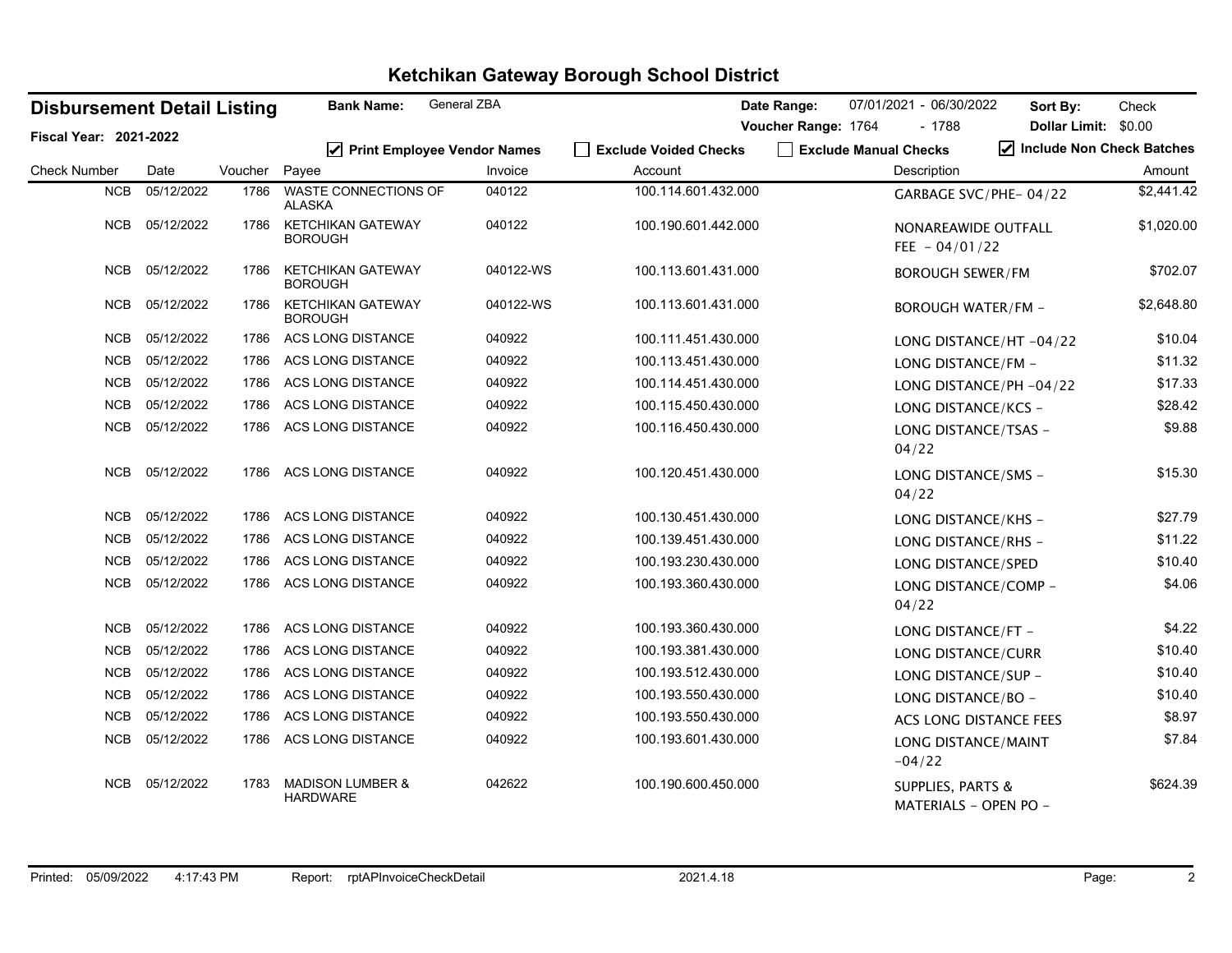| <b>Disbursement Detail Listing</b> |            |               | General ZBA<br><b>Bank Name:</b>               |                         |                       | Date Range:         | 07/01/2021 - 06/30/2022                                      | Sort By:                  | Check      |
|------------------------------------|------------|---------------|------------------------------------------------|-------------------------|-----------------------|---------------------|--------------------------------------------------------------|---------------------------|------------|
| <b>Fiscal Year: 2021-2022</b>      |            |               |                                                |                         |                       | Voucher Range: 1764 | $-1788$                                                      | Dollar Limit: \$0.00      |            |
|                                    |            |               | ☑ Print Employee Vendor Names                  |                         | Exclude Voided Checks |                     | Exclude Manual Checks                                        | Include Non Check Batches |            |
| <b>Check Number</b>                | Date       | Voucher Payee |                                                | Invoice                 | Account               |                     | Description                                                  |                           | Amount     |
| <b>NCB</b>                         | 05/12/2022 | 1783          | <b>MADISON LUMBER &amp;</b><br><b>HARDWARE</b> | 042622- JC              | 100.190.602.450.000   |                     | <b>SUPPLIES &amp; MATERIALS -</b><br><b>JACK COTANT</b>      |                           | \$154.75   |
| <b>NCB</b>                         | 05/12/2022 | 1783          | <b>MADISON LUMBER &amp;</b><br><b>HARDWARE</b> | 042622-RHS              | 100.139.100.450.000   |                     | <b>OPEN PURCHASE ORDER -</b><br>$R$ HS - FY22                |                           | \$76.93    |
| <b>NCB</b>                         | 05/12/2022 | 1783          | <b>MADISON LUMBER &amp;</b><br><b>HARDWARE</b> | 042622-SMS              | 100.120.100.450.000   |                     | ADDL OPEN PO FOR<br>SUPPLIES & MATERIALS -                   |                           | \$130.95   |
| NCB                                | 05/12/2022 | 1783          | <b>SCHMOLCK MECHANICAL</b><br>CONTRACTOR, INC. | $\overline{\mathbf{c}}$ | 100.115.600.450.000   |                     | <b>SUPPLIES &amp; MATERIALS FOR</b><br>PLUMBING - INSTALL    |                           | \$639.58   |
| <b>NCB</b>                         | 05/12/2022 | 1787          | SERVICE AUTO PARTS, INC.                       | 220116                  | 100.190.600.450.000   |                     | <b>SUPPLIES, PARTS &amp;</b><br>MATERIALS - OPEN PO -        |                           | \$1,124.47 |
| NCB                                | 05/12/2022 | 1787          | LIBRARY STORE, INC                             | 221294                  | 306.116.352.457.306   |                     | <b>NAUTILUS WOOD LIBRARY</b><br><b>SHELVING</b>              |                           | \$3,920.71 |
| <b>NCB</b>                         | 05/12/2022 | 1787          | KING COUNTY DIRECTORS'<br>ASSOC.               | 222182                  | 100.116.100.450.000   |                     | <b>ART SUPPLIES - CART</b><br>1394382                        |                           | \$8.55     |
| <b>NCB</b>                         | 05/12/2022 | 1787          | CHANNEL ELECTRIC INC                           | 222211                  | 503.190.600.450.503   |                     | <b>DATA CABLE &amp; PARTS FOR</b><br>NEW SECURITY CAMERAS AT |                           | \$5,179.15 |
| <b>NCB</b>                         | 05/12/2022 | 1787          | VERITIV OPERATING COMPANY 222214               |                         | 100.190.600.450.000   |                     | <b>BETCO EZ PLUS GYM</b><br>COAT-N-SEAL 4-1GL/CS             |                           | \$6,248.75 |
| NCB                                | 05/12/2022 | 1787          | KING COUNTY DIRECTORS'<br>ASSOC.               | 222250                  | 100.116.450.450.000   |                     | <b>OFFICE SUPPLIES - TSAS -</b><br>CARD 1395378              |                           | \$8.85     |
| <b>NCB</b>                         | 05/12/2022 | 1787          | FP MAILING SOLUTIONS                           | 222357                  | 100.120.450.441.000   |                     | POSTAGE METER RENTAL -<br><b>SMS</b>                         |                           | \$348.26   |
| <b>NCB</b>                         | 05/12/2022 | 1783          | <b>SCHMOLCK MECHANICAL</b><br>CONTRACTOR, INC. | 222367                  | 100.190.360.457.000   |                     | 14KW AIR CONDITIONER -<br><b>HTE</b>                         |                           | \$661.40   |
| <b>NCB</b>                         | 05/12/2022 | 1787          | WALMART/CAPITAL ONE                            | 222370-1                | 100.114.100.450.000   |                     | 75 CASES OF COPY PAPER                                       |                           | \$2,034.16 |
| <b>NCB</b>                         | 05/12/2022 | 1787          | AMAZON/BMO                                     | 222386                  | 100.115.450.450.000   |                     | <b>ASST OFFICE SUPPLIES - KCS</b><br><b>ANNEX</b>            |                           | \$279.29   |
| <b>NCB</b>                         | 05/12/2022 | 1787          | AMAZON/BMO                                     | 222392-1                | 100.115.100.450.000   |                     | <b>ASST CLASSROOM SUPPLIES</b><br>& MATERIALS – KCS GR. 2 &  |                           | \$338.94   |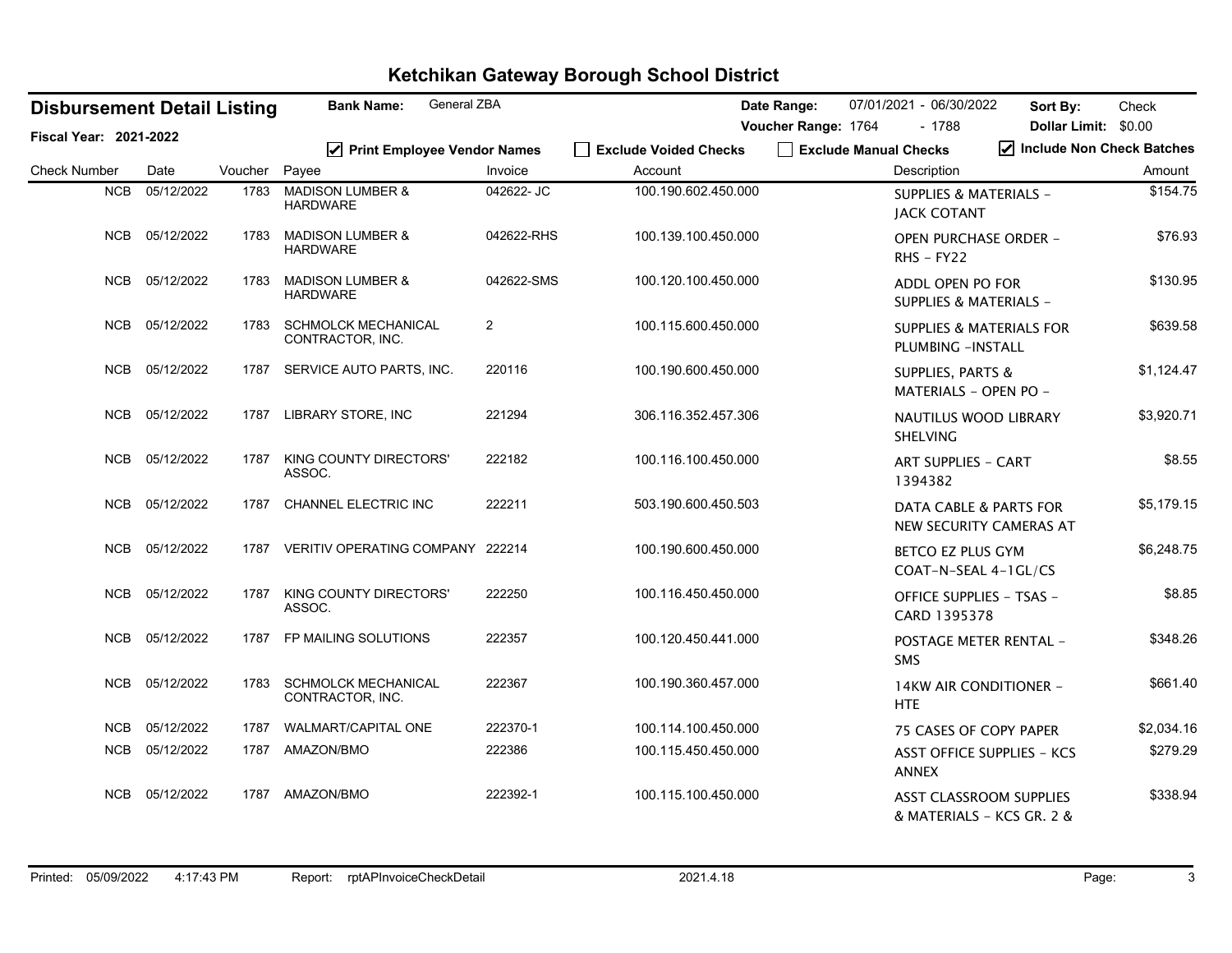| <b>Disbursement Detail Listing</b> |                |         | <b>Bank Name:</b>                       | General ZBA                                            |                                         | Date Range:           | 07/01/2021 - 06/30/2022                                    | Sort By:                  | Check      |
|------------------------------------|----------------|---------|-----------------------------------------|--------------------------------------------------------|-----------------------------------------|-----------------------|------------------------------------------------------------|---------------------------|------------|
| <b>Fiscal Year: 2021-2022</b>      |                |         |                                         |                                                        |                                         | Voucher Range: 1764   | - 1788                                                     | Dollar Limit: \$0.00      |            |
| <b>Check Number</b>                | Date           | Voucher | Payee                                   | $\triangledown$ Print Employee Vendor Names<br>Invoice | <b>Exclude Voided Checks</b><br>Account | Exclude Manual Checks | Description                                                | Include Non Check Batches | Amount     |
| <b>NCB</b>                         | 05/12/2022     | 1787    | AMAZON/BMO                              | 222394-1                                               |                                         |                       |                                                            |                           | \$30.36    |
|                                    |                |         |                                         |                                                        | 100.115.104.450.000                     |                       | <b>ASST PREK TEACHER</b><br><b>SUPPLIES - KCS ANNEX</b>    |                           |            |
|                                    | NCB 05/12/2022 | 1785    | <b>KING COUNTY DIRECTORS'</b><br>ASSOC. | 222408                                                 | 100.116.100.450.000                     |                       | PAPER TRIMMERS - 18" &<br>15"                              |                           | \$131.46   |
| <b>NCB</b>                         | 05/12/2022     | 1785    | <b>KING COUNTY DIRECTORS'</b><br>ASSOC. | 222409                                                 | 100.116.100.450.000                     |                       | <b>ASST CLASSROOM SUPPLIES</b><br>& MATERIALS - 5TH/6TH    |                           | \$543.87   |
| <b>NCB</b>                         | 05/12/2022     | 1787    | KING COUNTY DIRECTORS'<br>ASSOC.        | 222410                                                 | 100.115.700.450.000                     |                       | <b>KCS BASKETBALL SUPPLIES</b>                             |                           | \$296.66   |
|                                    | NCB 05/12/2022 | 1787    | KING COUNTY DIRECTORS'<br>ASSOC.        | 222411                                                 | 100.115.100.450.000                     |                       | <b>COLORED PAPER ORDER -</b><br><b>KCS ANNEX</b>           |                           | \$933.69   |
|                                    | NCB 05/12/2022 | 1787    | KING COUNTY DIRECTORS'<br>ASSOC.        | 222412                                                 | 100.115.100.450.000                     |                       | <b>ASST SUPPLIES &amp; MATERIALS</b><br>- KCS MUSIC & TECH |                           | \$780.09   |
|                                    | NCB 05/12/2022 | 1787    | <b>KING COUNTY DIRECTORS'</b><br>ASSOC. | 222413                                                 | 100.115.330.450.000                     |                       | ASST HEALTH AIDE SUPPLIES<br>- KCS                         |                           | \$665.50   |
| NCB                                | 05/12/2022     | 1787    | KING COUNTY DIRECTORS'<br>ASSOC.        | 222414                                                 | 100.115.100.450.000                     |                       | <b>ASST ART SUPPLIES &amp;</b><br><b>MATERIALS -KCS</b>    |                           | \$1,501.01 |
| NCB                                | 05/12/2022     | 1787    | KING COUNTY DIRECTORS'<br>ASSOC.        | 222415                                                 | 100.115.100.450.000                     |                       | <b>ASST SUPPLIES &amp; MATERIALS</b><br>$KCS - RTI$        |                           | \$110.49   |
| NCB                                | 05/12/2022     | 1787    | KING COUNTY DIRECTORS'<br>ASSOC.        | 222416                                                 | 100.115.450.450.000                     |                       | <b>ASST OFFICE SUPPLIES - KCS</b><br><b>ANNEX</b>          |                           | \$1,563.11 |
| NCB                                | 05/12/2022     | 1787    | KING COUNTY DIRECTORS'<br>ASSOC.        | 222417                                                 | 100.115.100.450.000                     |                       | <b>ASST CLASSROOM SUPPLIES</b><br>& MATERIALS - KCS        |                           | \$835.29   |
| NCB                                | 05/12/2022     | 1787    | <b>KING COUNTY DIRECTORS'</b><br>ASSOC. | 222418                                                 | 100.115.100.450.000                     |                       | <b>ASST CLASSROOM SUPPLIES</b><br>& MATERIALS - KCS ELA    |                           | \$1,067.57 |
| <b>NCB</b>                         | 05/12/2022     | 1787    | KING COUNTY DIRECTORS'<br>ASSOC.        | 222420                                                 | 100.115.100.450.000                     |                       | ASST CLASSROOM SUPPLIES<br>& MATERIALS - KCS GR.5          |                           | \$1,542.12 |
|                                    | NCB 05/12/2022 | 1787    | KING COUNTY DIRECTORS'<br>ASSOC.        | 222421                                                 | 100.115.100.450.000                     |                       | <b>ASST CLASSROOM SUPPLIES</b><br>& MATERIALS - KCS GR. 4  |                           | \$948.25   |
| NCB                                | 05/12/2022     | 1787    | KING COUNTY DIRECTORS'<br>ASSOC.        | 222422                                                 | 100.115.100.450.000                     |                       | <b>ASST CLASSROOM SUPPLIES</b><br>& MATERIALS - KCS GR. 3  |                           | \$367.10   |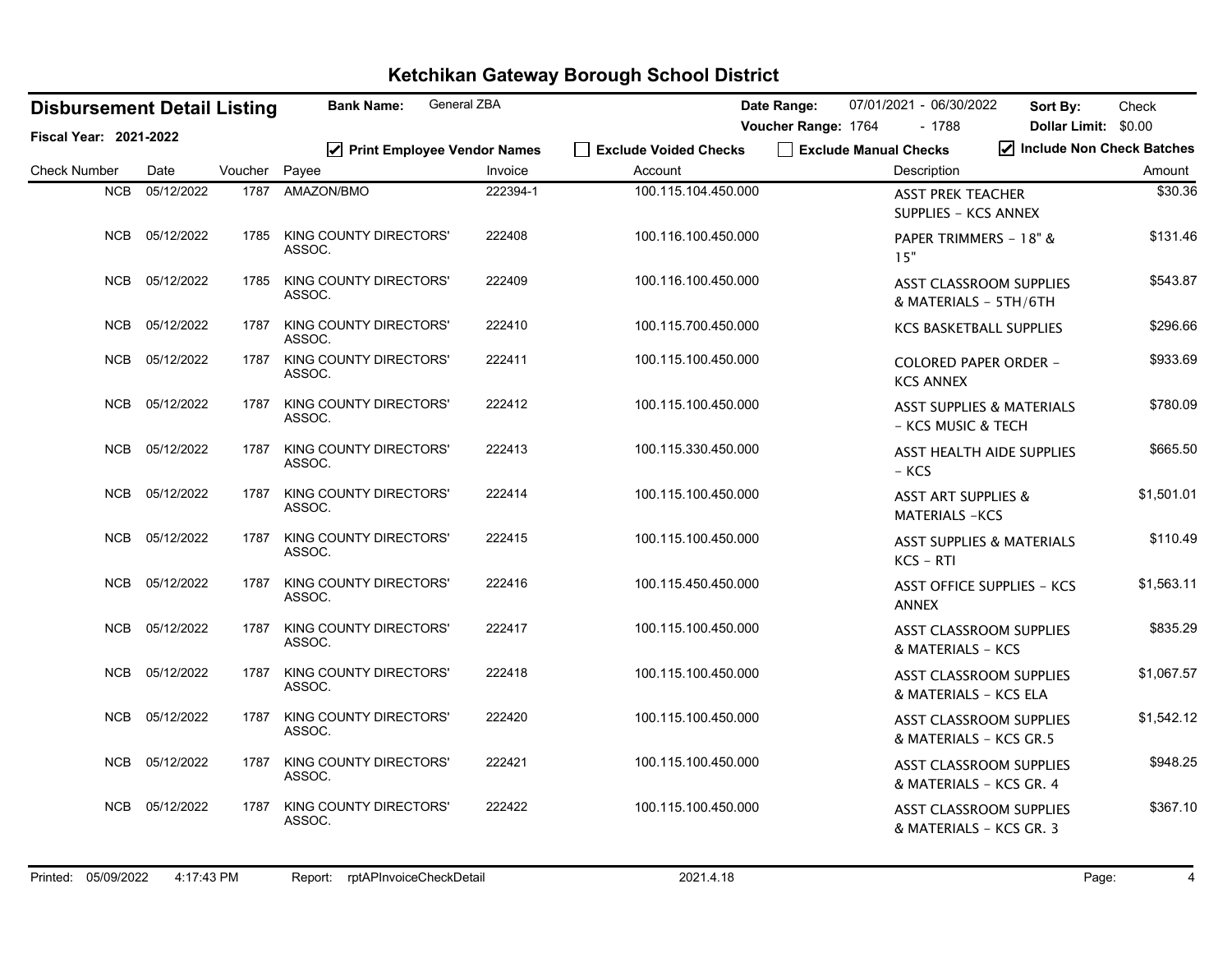| <b>Disbursement Detail Listing</b> |            |         | <b>Bank Name:</b>                              | General ZBA |                       | 07/01/2021 - 06/30/2022<br>Date Range:                         | Check<br>Sort By:                              |
|------------------------------------|------------|---------|------------------------------------------------|-------------|-----------------------|----------------------------------------------------------------|------------------------------------------------|
| Fiscal Year: 2021-2022             |            |         |                                                |             |                       | Voucher Range: 1764<br>$-1788$                                 | Dollar Limit: \$0.00                           |
|                                    |            |         | ☑ Print Employee Vendor Names                  |             | Fxclude Voided Checks | Exclude Manual Checks                                          | $\sqrt{\phantom{a}}$ Include Non Check Batches |
| <b>Check Number</b>                | Date       | Voucher | Payee                                          | Invoice     | Account               | Description                                                    | Amount                                         |
| <b>NCB</b>                         | 05/12/2022 | 1787    | <b>KING COUNTY DIRECTORS'</b><br>ASSOC.        | 222423      | 100.115.100.450.000   | <b>ASST CLASSROOM SUPPLIES</b><br>& MATERIALS - KCS GR. 1      | \$443.79                                       |
| <b>NCB</b>                         | 05/12/2022 | 1787    | KING COUNTY DIRECTORS'<br>ASSOC.               | 222424      | 100.115.100.450.000   | <b>ASST CLASSROOM SUPPLIES</b><br>& MATERIALS - KCS GR. K      | \$379.12                                       |
| <b>NCB</b>                         | 05/12/2022 | 1787    | KING COUNTY DIRECTORS'<br>ASSOC.               | 222425      | 100.115.104.450.000   | <b>ASST CLASSROOM SUPPLIES</b><br>& MATERIALS - KCS GR. PRE    | \$212.48                                       |
| <b>NCB</b>                         | 05/12/2022 | 1787    | KING COUNTY DIRECTORS'<br>ASSOC.               | 222426      | 100.115.100.450.000   | <b>ASST CLASSROOM SUPPLIES</b><br>& MATERIALS - KCS 2ND &      | \$76.11                                        |
| <b>NCB</b>                         | 05/12/2022 | 1787    | WALMART/CAPITAL ONE                            | 222441      | 100.115.100.450.000   | 5-TIER WIRE SHELF                                              | \$75.00                                        |
| NCB                                | 05/12/2022 | 1787    | <b>WALMART/CAPITAL ONE</b>                     | 222441      | 100.115.100.450.000   | <b>INDUSTRIAL STRENGTH</b><br><b>VELCRO</b>                    | \$41.97                                        |
| <b>NCB</b>                         | 05/12/2022 | 1787    | SERVICE AUTO PARTS, INC.                       | 222450      | 282.130.160.450.282   | <b>ASST TOOLS, EQUIPMENT &amp;</b><br>SUPPLIES - KHS AUTO SHOP | \$4,612.37                                     |
| <b>NCB</b>                         | 05/12/2022 | 1787    | AMAZON/BMO                                     | 222467-1    | 100.130.100.457.000   | OPTOMA SHORT THROW<br><b>GAMING PROJECTOR</b>                  | \$799.00                                       |
| <b>NCB</b>                         | 05/12/2022 | 1783    | <b>MADISON LUMBER &amp;</b><br><b>HARDWARE</b> | 222485      | 100.116.600.450.000   | <b>ASST PAINTING SUPPLIES</b>                                  | \$158.97                                       |
| <b>NCB</b>                         | 05/12/2022 | 1787    | SERVICE AUTO PARTS, INC.                       | 222490      | 282.130.160.450.282   | <b>SUPPLIES &amp; MATERIALS -</b><br>KHS AUTO SHOP - SEE       | \$2,662.20                                     |
| <b>NCB</b>                         | 05/12/2022 | 1787    | <b>HP BUSINESS STORE</b>                       | 222510      | 100.190.105.450.000   | <b>HP 202A - FOUR COLOR</b><br>TONER SETS - SUMMER             | \$569.73                                       |
| <b>NCB</b>                         | 05/12/2022 | 1787    | KING COUNTY DIRECTORS'<br>ASSOC.               | 222513      | 100.113.100.450.000   | ASST CLASSROOM SUPPLIES<br>& MATERIALS - FME GR 1              | \$682.99                                       |
| <b>NCB</b>                         | 05/12/2022 | 1787    | KING COUNTY DIRECTORS'<br>ASSOC.               | 222517      | 100.113.100.450.000   | <b>ASST CLASSROOM SUPPLIES</b><br>& MATERIALS - FME GR 5       | \$841.18                                       |
| <b>NCB</b>                         | 05/12/2022 | 1787    | <b>KING COUNTY DIRECTORS'</b><br>ASSOC.        | 222518      | 100.113.100.450.000   | <b>ASST CLASSROOM SUPPLIES</b><br>& MATERIALS - FME GR 6       | \$1,219.10                                     |
| NCB                                | 05/12/2022 | 1787    | KING COUNTY DIRECTORS'<br>ASSOC.               | 222519      | 100.113.100.450.000   | <b>ASST CLASSROOM SUPPLIES</b><br>& MATERIALS - FME RTI        | \$445.82                                       |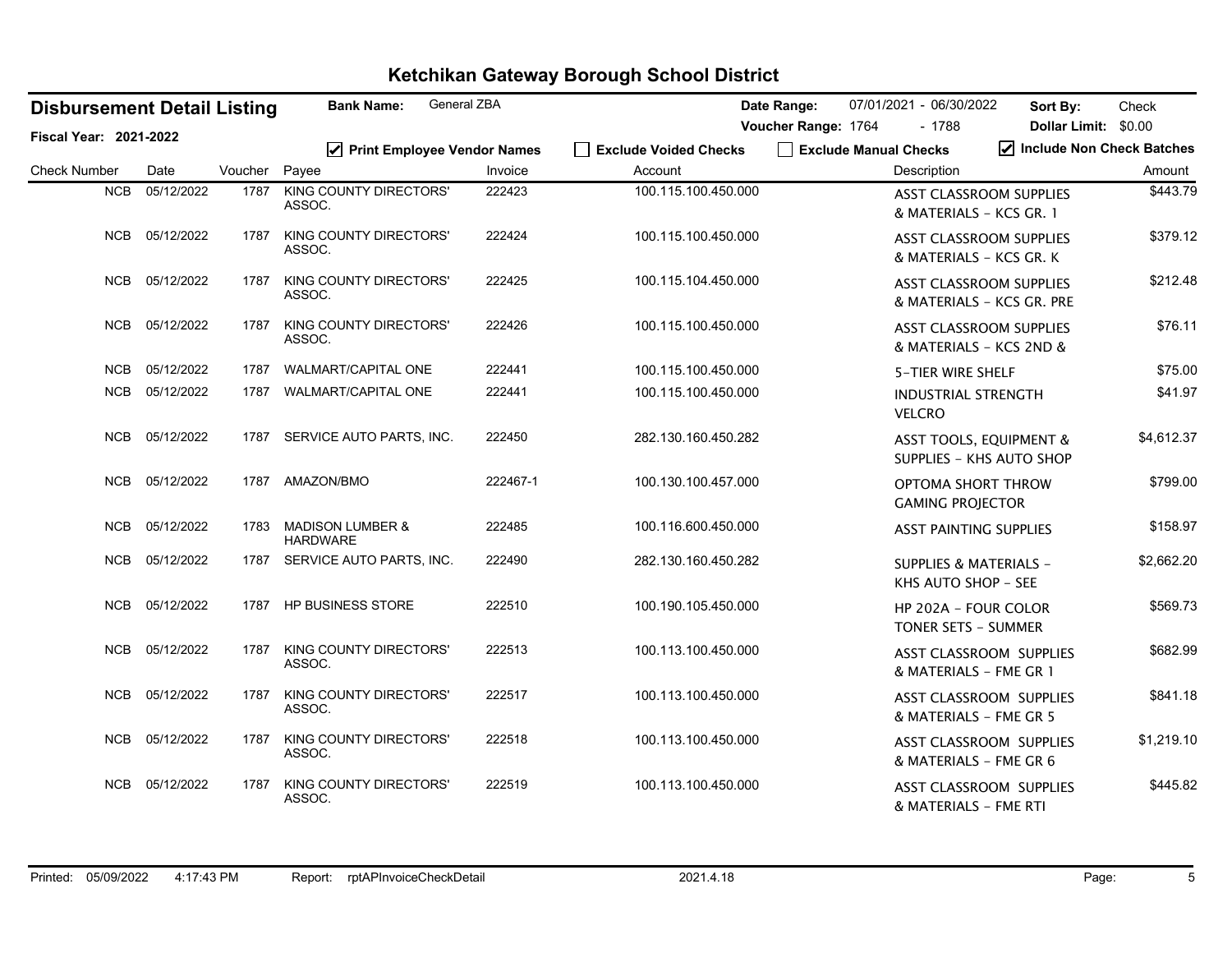| <b>Disbursement Detail Listing</b> |            |          | <b>Bank Name:</b>                       | General ZBA |                       | Date Range:                                  | 07/01/2021 - 06/30/2022                                       | Sort By:                                                                | Check      |
|------------------------------------|------------|----------|-----------------------------------------|-------------|-----------------------|----------------------------------------------|---------------------------------------------------------------|-------------------------------------------------------------------------|------------|
| Fiscal Year: 2021-2022             |            |          | ☑ Print Employee Vendor Names           |             | Exclude Voided Checks | Voucher Range: 1764<br>Exclude Manual Checks | $-1788$                                                       | Dollar Limit: \$0.00<br>$\blacktriangleright$ Include Non Check Batches |            |
| <b>Check Number</b>                | Date       | Voucher  | Payee                                   | Invoice     | Account               |                                              | Description                                                   |                                                                         | Amount     |
| NCB                                | 05/12/2022 | 1787     | <b>KING COUNTY DIRECTORS'</b><br>ASSOC. | 222520      | 100.113.100.450.000   |                                              | ASST CLASSROOM SUPPLIES<br>& MATERIALS - FME MUSIC            |                                                                         | \$40.41    |
| NCB                                | 05/12/2022 |          | 1787 ALASKA AIRLINES, INC.              | 222531      | 100.190.553.490.000   |                                              | M.VAIL - QNOGTU - GTF TO<br><b>KTN</b>                        |                                                                         | \$1,183.90 |
| <b>NCB</b>                         | 05/12/2022 | 1787     | AMAZON/BMO                              | 222535      | 100.116.100.450.000   |                                              | <b>CHROMEBOOK POWER</b>                                       |                                                                         | \$12.88    |
| <b>NCB</b>                         | 05/12/2022 |          | 1787 AMAZON/BMO                         | 222536      | 100.190.600.450.000   |                                              | POWER SUPPLY BOOSTER<br><b>36W AC DC ADAPTER</b>              |                                                                         | \$29.98    |
| <b>NCB</b>                         | 05/12/2022 | 1787 GCI |                                         | 222540      | 100.130.100.450.000   |                                              | CABLE SERVICE - KHS -<br>$03/20/22 - 04/19/22$                |                                                                         | \$73.42    |
| <b>NCB</b>                         | 05/12/2022 | 1787     | HP BUSINESS STORE                       | 222544      | 278.192.200.450.278   |                                              | HP 414X LASERT JET TONER<br>- FOUR COLOR SET -                |                                                                         | \$1,646.69 |
| <b>NCB</b>                         | 05/12/2022 | 1787     | <b>WILEY PUBLISHING</b>                 | 222552      | 100.190.101.450.130   |                                              | <b>WORKSHOP STATISTICS:</b><br>DISCOVERY WITH DATA 4E         |                                                                         | \$4,686.10 |
| <b>NCB</b>                         | 05/12/2022 |          | 1787 SIGN PRO                           | 222553      | 100.115.600.450.000   |                                              | <b>LABOR &amp; MATERIALS FOR</b><br><b>DIGITAL FLAT PANEL</b> |                                                                         | \$424.08   |
| <b>NCB</b>                         | 05/12/2022 | 1787     | PARTS TOWN                              | 222565      | 255.190.790.457.116   |                                              | LANG 2N-11090-14 OVEN<br>ELEMENT - PHE KITCHEN                |                                                                         | \$1,381.09 |
| <b>NCB</b>                         | 05/12/2022 | 1787     | WALMART/CAPITAL ONE                     | 222569      | 100.114.320.450.000   |                                              | VIZIO 40" LED SMART TV -<br>PHE COUNSELING                    |                                                                         | \$228.00   |
| <b>NCB</b>                         | 05/12/2022 |          | 1787 WILEY PUBLISHING                   | 222579      | 100.190.101.450.130   |                                              | <b>WORKSHOP STATISTICS:</b><br>DISCOVERY WITH DATA 4TH        |                                                                         | \$3,375.00 |
| <b>NCB</b>                         | 05/12/2022 | 1787     | <b>WILEY PUBLISHING</b>                 | 222579      | 100.190.101.450.130   |                                              | 25% Discount Applied -<br><b>WORKSHOP STATISTICS:</b>         |                                                                         | (\$843.75) |
| <b>NCB</b>                         | 05/12/2022 | 1787     | <b>LANSHACK</b>                         | 222581      | 100.190.360.450.000   |                                              | 1000FT MICRO ARMORED<br>SINGLE MODE FIBER                     |                                                                         | \$2,287.32 |
| <b>NCB</b>                         | 05/12/2022 |          | 1787 LANSHACK                           | 222581      | 100.190.360.450.000   |                                              | <b>EDUCATIONAL BUYER</b><br><b>DISCOUNT</b>                   |                                                                         | (\$173.77) |
| <b>NCB</b>                         | 05/12/2022 | 1785     | ALASKA AIRLINES, INC.                   | 222583      | 100.193.400.420.000   |                                              | AIFARE - 2022 ALASKA<br><b>SCHOOL LEADERSHIP</b>              |                                                                         | \$1,033.18 |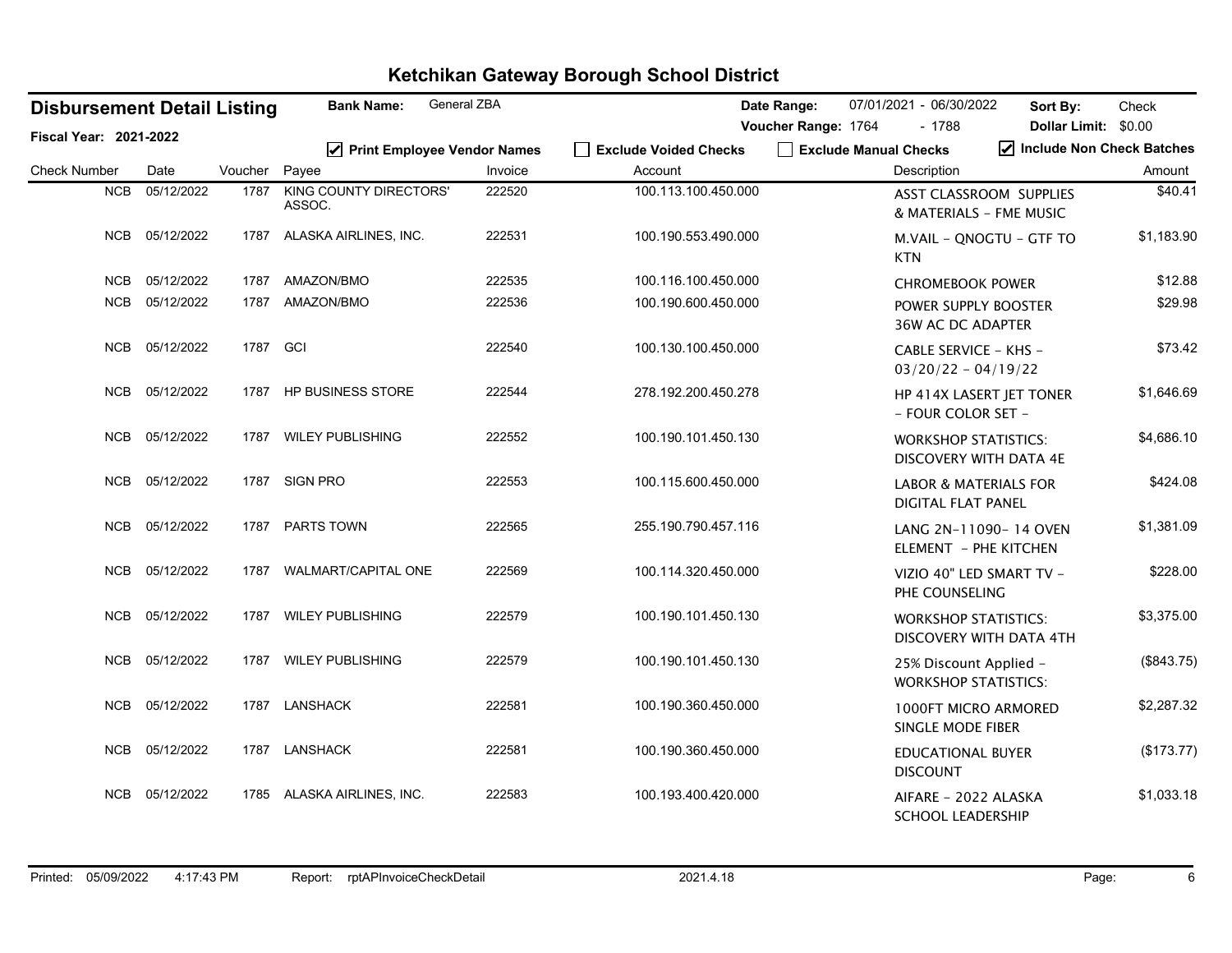| <b>Disbursement Detail Listing</b> |                          | General ZBA<br><b>Bank Name:</b> |                                                   |         | Date Range:                      | 07/01/2021 - 06/30/2022 | Sort By:                             | Check                                                                |                         |
|------------------------------------|--------------------------|----------------------------------|---------------------------------------------------|---------|----------------------------------|-------------------------|--------------------------------------|----------------------------------------------------------------------|-------------------------|
| <b>Fiscal Year: 2021-2022</b>      |                          |                                  |                                                   |         |                                  | Voucher Range: 1764     | $-1788$                              | Dollar Limit: \$0.00                                                 |                         |
| <b>Check Number</b>                | Date                     | Voucher                          | ☑ Print Employee Vendor Names<br>Payee            | Invoice | Fxclude Voided Checks<br>Account |                         | Exclude Manual Checks<br>Description | Include Non Check Batches                                            | Amount                  |
|                                    | NCB<br>05/12/2022        |                                  | 1785 ALASKA AIRLINES, INC.                        | 222584  | 100.193.400.420.000              |                         |                                      | AIFARE - 2022 ALASKA<br><b>SCHOOL LEADERSHIP</b>                     | \$516.59                |
|                                    | 05/12/2022<br>NCB        | 1785                             | ALASKA STAFF DEVELOPMENT 222585<br><b>NETWORK</b> |         | 100.193.400.410.000              |                         | ALASKA SCHOOL                        | <b>REGISTRATION -2022</b>                                            | \$950.00                |
|                                    | NCB<br>05/12/2022        | 1787                             | AMAZON/BMO                                        | 222588  | 100.190.600.450.114              |                         |                                      | LED WALL PACK OUTDOOR<br>LIGHT - 6PK - PHE LIBRARY                   | \$549.99                |
|                                    | <b>NCB</b><br>05/12/2022 | 1787                             | AMAZON/BMO                                        | 222589  | 100.130.100.450.000              |                         | <b>EMULSION KIT</b>                  | SPEEDBALL DIAZO PHOTO                                                | \$25.99                 |
|                                    | <b>NCB</b><br>05/12/2022 | 1787                             | AMAZON/BMO                                        | 222589  | 100.130.100.450.000              |                         | <b>EXPOSURE LAMP</b>                 | SPEEDBALL 30W LED UV                                                 | \$39.99                 |
|                                    | <b>NCB</b><br>05/12/2022 | 1787                             | AMAZON/BMO                                        | 222590  | 100.130.100.450.000              |                         |                                      | <b>ASST CONSTRUCTION</b><br>PAPER, MARKERS & SUPPLIES                | \$231.86                |
|                                    | 05/12/2022<br>NCB        | 1787                             | AMAZON/BMO                                        | 222591  | 100.190.600.450.130              |                         | LIGHTS - KHS                         | LED OUTDOOR FLOOD                                                    | \$94.00                 |
|                                    | 05/12/2022<br>NCB        | 1787                             | AMAZON/BMO                                        | 222592  | 100.193.103.450.120              |                         |                                      | <b>ASST CLASSROOM SUPPLIES</b><br>& MATERIALS - SMS MATH             | \$729.70                |
|                                    | <b>NCB</b><br>05/12/2022 | 1787                             | AMAZON/BMO                                        | 222593  | 100.193.103.450.120              |                         |                                      | <b>ASST CLASSROOM SUPPLIS &amp;</b><br><b>MATERIALS - SMS SOCIAL</b> | \$592.52                |
|                                    | 05/12/2022<br><b>NCB</b> | 1787                             | AMAZON/BMO                                        | 222594  | 100.120.100.450.000              |                         |                                      | <b>RCA CABLE AUDIO VIDEO</b>                                         | \$25.60                 |
|                                    | NCB<br>05/12/2022        | 1787                             | AMAZON/BMO                                        | 222595  | 100.120.100.450.000              |                         |                                      | <b>ASST CLASSROOM SUPPLIES</b><br>& MATERIALS - SMS LIFE             | \$380.15                |
|                                    | <b>NCB</b><br>05/12/2022 | 1787                             | AMAZON/BMO                                        | 222596  | 100.120.100.450.000              |                         |                                      | <b>ASST CLASSROOM SUPPLIES</b><br>& MATERIALS - SMS                  | \$208.64                |
|                                    | 05/12/2022<br><b>NCB</b> | 1787                             | AMAZON/BMO                                        | 222597  | 100.115.450.450.000              |                         | <b>EQUIPMENT -KCS</b>                | <b>ASST OFFICE SUPPLIES &amp;</b>                                    | \$1,764.13              |
|                                    | <b>NCB</b><br>05/12/2022 | 1787                             | AMAZON/BMO                                        | 222598  | 100.191.100.450.000              |                         |                                      | <b>BOOK ORDER - 439712</b>                                           | \$6.99                  |
|                                    | <b>NCB</b><br>05/12/2022 |                                  | 1787 APPLE INC.                                   | 222599  | 294.139.320.450.000              |                         |                                      | 10.2" IPADS (8) - YRBS RHS                                           | \$2,547.48              |
|                                    | <b>NCB</b><br>05/12/2022 | 1786                             | CITY OF KETCHIKAN-GARBAGE 222601                  |         | 100.111.601.432.000              |                         |                                      | $GARBAGE/HT - 03/22$                                                 | \$948.75                |
|                                    | <b>NCB</b><br>05/12/2022 | 1786                             | CITY OF KETCHIKAN-GARBAGE 222601                  |         | 100.115.601.432.000              |                         |                                      | GARBAGE/KCS-03/22                                                    | \$396.75                |
| Printed: 05/09/2022                |                          | 4:17:43 PM                       | rptAPInvoiceCheckDetail<br>Report:                |         | 2021.4.18                        |                         |                                      |                                                                      | $\overline{7}$<br>Page: |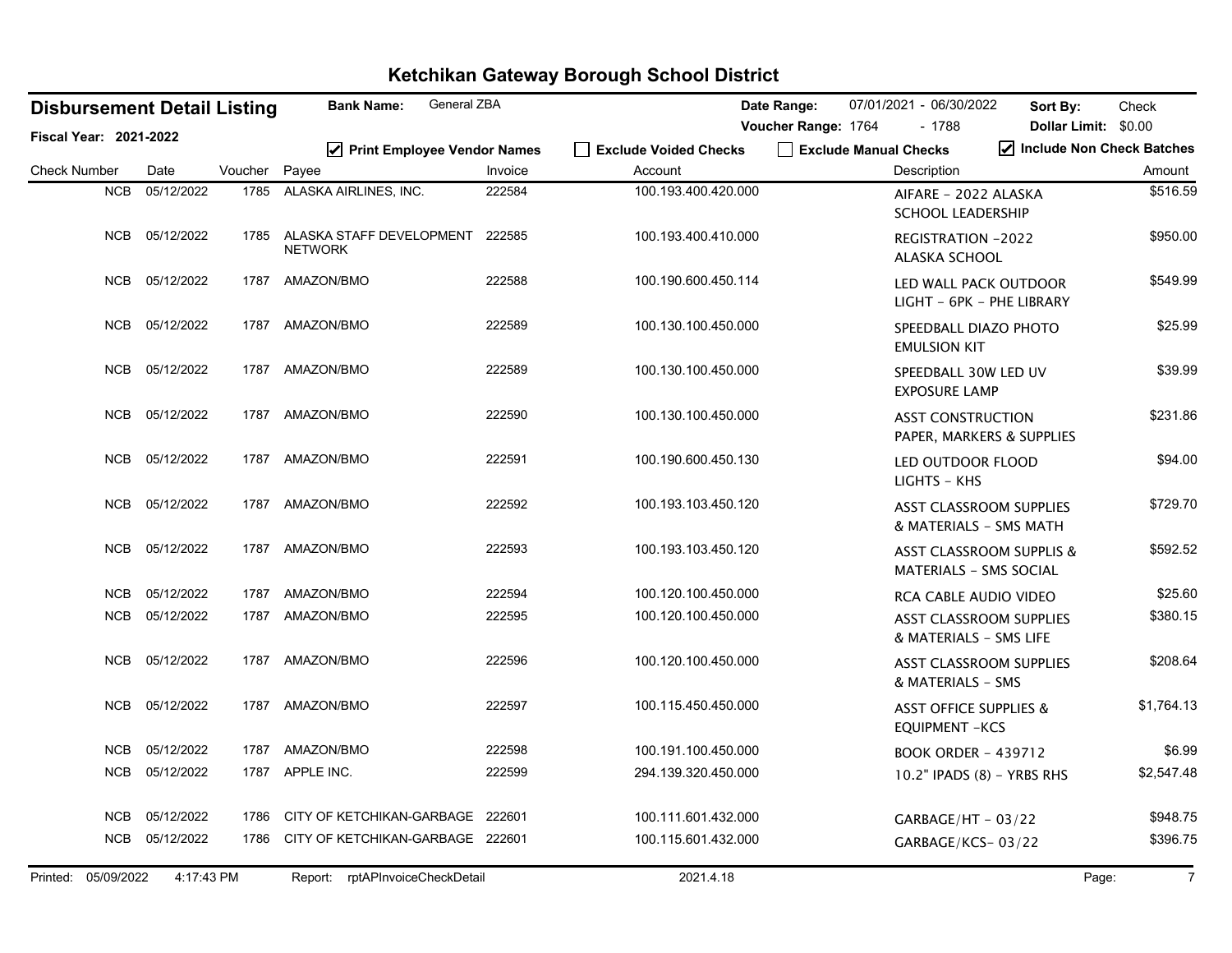| <b>Disbursement Detail Listing</b> |            |         | General ZBA<br><b>Bank Name:</b>  |         |                       | Date Range:         | 07/01/2021 - 06/30/2022                             | Sort By:                  | Check       |
|------------------------------------|------------|---------|-----------------------------------|---------|-----------------------|---------------------|-----------------------------------------------------|---------------------------|-------------|
| Fiscal Year: 2021-2022             |            |         |                                   |         |                       | Voucher Range: 1764 | $-1788$                                             | Dollar Limit: \$0.00      |             |
|                                    |            |         | ☑ Print Employee Vendor Names     |         | Exclude Voided Checks |                     | Exclude Manual Checks                               | Include Non Check Batches |             |
| <b>Check Number</b>                | Date       | Voucher | Payee                             | Invoice | Account               |                     | Description                                         |                           | Amount      |
| <b>NCB</b>                         | 05/12/2022 | 1786    | CITY OF KETCHIKAN-GARBAGE 222601  |         | 100.116.601.432.000   |                     | GARBAGE/TSAS -03/22                                 |                           | \$396.75    |
| NCB                                | 05/12/2022 | 1786    | CITY OF KETCHIKAN-GARBAGE 222601  |         | 100.120.601.432.000   |                     | GARBAGE/SMS-03/22                                   |                           | \$796.50    |
| <b>NCB</b>                         | 05/12/2022 | 1786    | CITY OF KETCHIKAN-GARBAGE 222601  |         | 100.130.601.432.000   |                     | GARBAGE/KHS-03/22                                   |                           | \$1,957.50  |
| <b>NCB</b>                         | 05/12/2022 | 1786    | CITY OF KETCHIKAN-GARBAGE 222601  |         | 100.139.601.432.000   |                     | $GARBAGE/RHS - 03/22$                               |                           | \$315.00    |
| <b>NCB</b>                         | 05/12/2022 | 1786    | CITY OF KETCHIKAN-GARBAGE 222601  |         | 100.139.601.432.000   |                     | $GARBAGE/CORR - 03/22$                              |                           | \$31.69     |
| <b>NCB</b>                         | 05/12/2022 | 1786    | CITY OF KETCHIKAN-GARBAGE 222601  |         | 100.193.601.432.000   |                     | GARBAGE/MAINT-03/22                                 |                           | \$217.50    |
| <b>NCB</b>                         | 05/12/2022 | 1786    | <b>KETCHIKAN PUBLIC UTILITIES</b> | 222609  | 100.111.601.431.000   |                     | WATER & SEWER/HT -                                  |                           | \$3,196.64  |
| <b>NCB</b>                         | 05/12/2022 | 1786    | <b>KETCHIKAN PUBLIC UTILITIES</b> | 222609  | 100.111.601.436.000   |                     | ELECTRIC/HT - 03/22                                 |                           | \$3,286.55  |
| <b>NCB</b>                         | 05/12/2022 | 1786    | KETCHIKAN PUBLIC UTILITIES        | 222609  | 100.130.601.431.000   |                     | WATER & SEWER/KHS -                                 |                           | \$7,136.66  |
| <b>NCB</b>                         | 05/12/2022 | 1786    | KETCHIKAN PUBLIC UTILITIES        | 222609  | 100.130.601.436.000   |                     | ELECTRIC/KHS - 03/22                                |                           | \$19,391.33 |
| <b>NCB</b>                         | 05/12/2022 | 1786    | KETCHIKAN PUBLIC UTILITIES        | 222609  | 100.139.601.431.000   |                     | WATER & SEWER/RHS                                   |                           | \$1,689.09  |
| <b>NCB</b>                         | 05/12/2022 | 1786    | KETCHIKAN PUBLIC UTILITIES        | 222609  | 100.139.601.436.000   |                     | ELECTRIC/CORR - 03/22                               |                           | \$42.60     |
| <b>NCB</b>                         | 05/12/2022 | 1786    | KETCHIKAN PUBLIC UTILITIES        | 222609  | 100.139.601.436.000   |                     | ELECTRIC/RHS - $03/22$                              |                           | \$756.39    |
| <b>NCB</b>                         | 05/12/2022 | 1786    | KETCHIKAN PUBLIC UTILITIES        | 222609  | 100.191.601.431.000   |                     | <b>WATER &amp; SEWER/CORR</b>                       |                           | \$119.57    |
| <b>NCB</b>                         | 05/12/2022 | 1787    | KING COUNTY DIRECTORS'<br>ASSOC.  | 222610  | 355.190.100.450.355   |                     | <b>ASST CLASSROOM SUPPLIES</b><br>& MATERIALS - FME |                           | \$58.57     |
| <b>NCB</b>                         | 05/12/2022 | 1787    | SEATTLE POTTERY SUPPLY            | 222617  | 100.130.100.450.000   |                     | <b>VASHON WHITE CLAY</b>                            |                           | \$530.74    |
| <b>NCB</b>                         | 05/12/2022 | 1787    | SEATTLE POTTERY SUPPLY            | 222617  | 100.130.100.450.000   |                     | <b>ASST GLAZES &amp; SUPPLIES</b>                   |                           | \$250.41    |
| <b>NCB</b>                         | 05/12/2022 | 1787    | THE CERAMIC SHOP                  | 222629  | 100.130.100.450.000   |                     | <b>ASST SUPPLIES &amp; MATERIALS</b><br>– KHS ART   |                           | \$689.08    |
| <b>NCB</b>                         | 05/12/2022 | 1787    | APS WATER SERVICES CORP           | 222630  | 100.193.103.457.130   |                     | <b>BARNSTEAD MEGA-PURE</b><br>GLASS STILL MP-1 120V |                           | \$3,250.80  |
| <b>NCB</b>                         | 05/12/2022 | 1787    | <b>SCHOOLS IN</b>                 | 222631  | 100.130.100.450.000   |                     | 6 GRID GRAPH PAPER 1/8"<br>RED - 500 SHEET REAM     |                           | \$267.19    |
| <b>NCB</b>                         | 05/12/2022 | 1787    | <b>SCHOOLS IN</b>                 | 222631  | 100.130.100.450.000   |                     | 3 GRID GRAPH PAPER 1/8"<br>RED - 500 SHEET REAM     |                           | \$267.19    |
| NCB                                | 05/12/2022 | 1787    | POWER SPORTS NATION               | 222632  | 100.190.600.450.000   |                     | POLARIS SPORTSMAN 400<br>04 FRAME                   |                           | \$328.99    |
| NCB                                | 05/12/2022 |         | 1785 ALASKA AIRLINES, INC.        | 222637  | 308.192.200.410.308   |                     | AIRFARE - L.BODINE -<br>$05/15/22 - 05/26/22 -$     |                           | \$1,360.20  |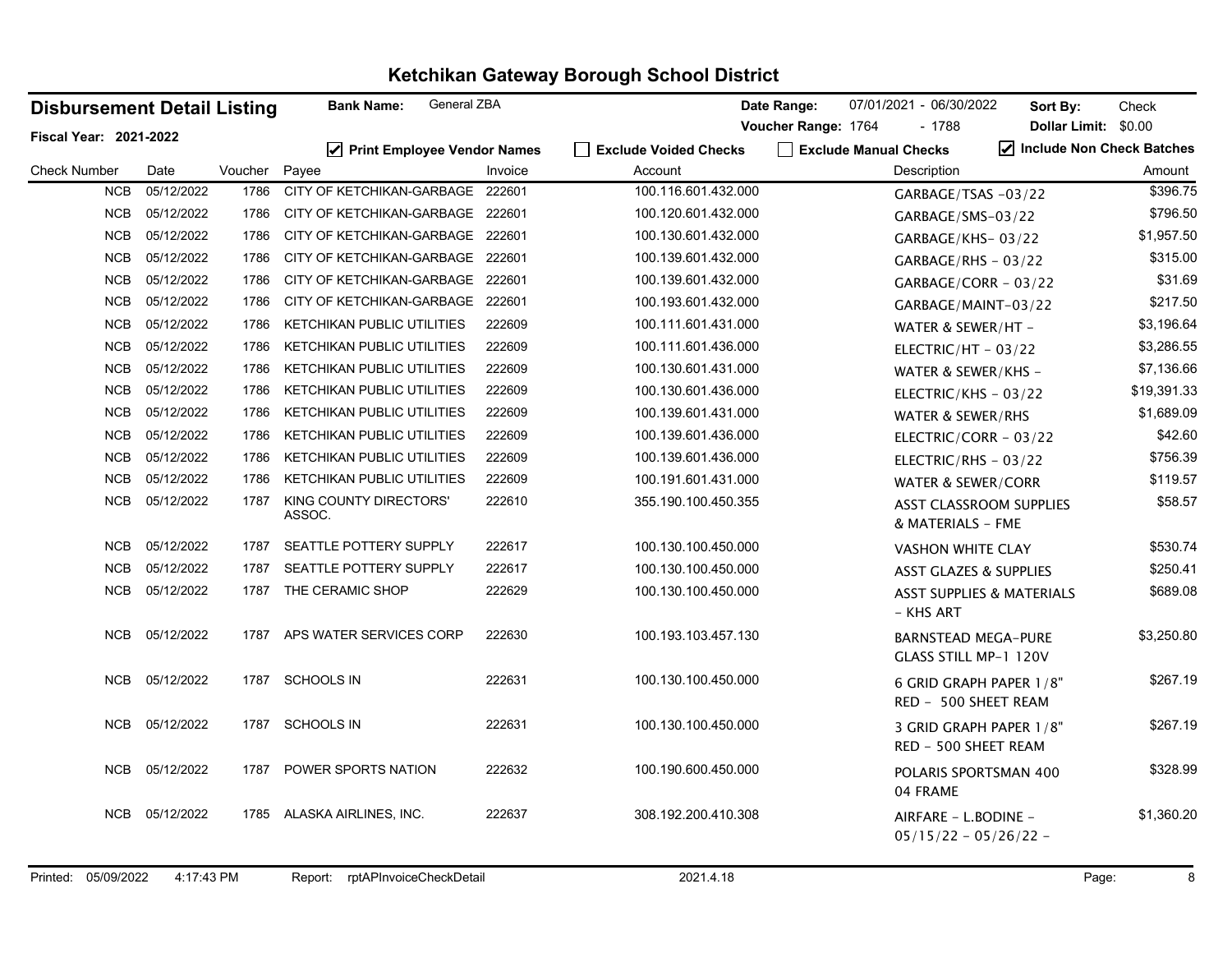|                     |                               | <b>Disbursement Detail Listing</b> |         | General ZBA<br><b>Bank Name:</b>           |         |                                  | Date Range:         | 07/01/2021 - 06/30/2022                         | Sort By:                       | Check        |
|---------------------|-------------------------------|------------------------------------|---------|--------------------------------------------|---------|----------------------------------|---------------------|-------------------------------------------------|--------------------------------|--------------|
|                     | <b>Fiscal Year: 2021-2022</b> |                                    |         |                                            |         |                                  | Voucher Range: 1764 | $-1788$                                         | Dollar Limit: \$0.00           |              |
| <b>Check Number</b> |                               | Date                               | Voucher | ☑ Print Employee Vendor Names<br>Payee     | Invoice | Exclude Voided Checks<br>Account |                     | Exclude Manual Checks<br>Description            | Include Non Check Batches      | Amount       |
|                     | <b>NCB</b>                    | 05/12/2022                         | 1785    | ALASKA AIRLINES, INC.                      | 222638  | 100.190.302.490.000              |                     | <b>MILEAGE TICKET FEE -</b>                     | D.PRATT - HEALTHY MERITS       | \$5.60       |
|                     | <b>NCB</b>                    | 05/12/2022                         |         | 1787 AMAZON/BMO                            | 222644  | 100.193.103.450.130              |                     | EPSON VS260 SVGA 3200                           | LUMEN COLOR HDMI 3LCD          | \$739.98     |
|                     | <b>NCB</b>                    | 05/12/2022                         | 1787    | AMAZON/BMO                                 | 222645  | 100.130.600.450.000              |                     | ELKAY 51300C WATER<br>FILTER - 3 PK             |                                | \$342.46     |
|                     | <b>NCB</b>                    | 05/12/2022                         | 1787    | AMAZON/BMO                                 | 222646  | 100.120.100.450.000              |                     | "A STORM TOO SOON"                              | REPLACE MISSING ORDER -        | \$617.22     |
|                     | <b>NCB</b>                    | 05/12/2022                         | 1787    | AMAZON/BMO                                 | 222647  | 278.192.200.450.278              |                     | AFTERSHOKZ OPENCOMM<br><b>WIRELESS STERO</b>    |                                | \$319.90     |
|                     | <b>NCB</b>                    | 05/12/2022                         | 1787    | AMAZON/BMO                                 | 222648  | 100.190.600.450.114              |                     | <b>LEVITON 30 AMP MOTOR</b>                     |                                | \$22.98      |
|                     | <b>NCB</b>                    | 05/12/2022                         | 1787    | AMAZON/BMO                                 | 222648  | 100.190.600.450.114              |                     | LEVITON MS303-DSW 30<br>AM, 600 VOLD THREE PLE, |                                | \$26.93      |
|                     | <b>NCB</b>                    | 05/12/2022                         | 1786    | CITY OF KETCHIKAN-GARBAGE                  | 222651  | 100.115.601.432.000              |                     | 03/22                                           | MONTHLY LANDFILL/KCS -         | \$16.75      |
|                     | <b>NCB</b>                    | 05/12/2022                         | 1786    | CITY OF KETCHIKAN-GARBAGE 222651           |         | 100.190.601.432.000              |                     | $-03/22$                                        | MONTHLY LANDFILL/MAINT         | \$16.75      |
|                     | <b>NCB</b>                    | 05/12/2022                         | 1783    | <b>DECKER EQUIPMENT</b>                    | 222653  | 100.190.600.450.000              |                     | ASST CHAINS, HOOKS,                             | <b>SHACKLES - DISTRICTWIDE</b> | \$1,104.65   |
|                     | NCB                           | 05/12/2022                         |         | 1787 EBAY                                  | 222654  | 100.190.600.450.120              |                     | POWER SUPPLY - FOR SMS                          | <b>EDWARDS BPS-10A REMOTE</b>  | \$926.10     |
|                     | <b>NCB</b>                    | 05/12/2022                         | 1787    | <b>HP BUSINESS STORE</b>                   | 222656  | 100.120.450.457.000              |                     | HP COLOR LASER JET PRO                          | M479FDW PRINTER - ASST         | \$624.21     |
|                     | <b>NCB</b>                    | 05/12/2022                         | 1787    | <b>KETCHIKAN GATEWAY</b><br><b>BOROUGH</b> | 222659  | 100.130.700.491.000              |                     | LATE FEE - PARKING<br><b>VIOLATION - KHS</b>    |                                | \$15.00      |
|                     | <b>NCB</b>                    | 05/12/2022                         | 1786    | KETCHIKAN PUBLIC UTILITIES                 | 222661  | 100.114.601.436.000              |                     | ELECTRIC/PHE-03/22                              |                                | \$3,563.62   |
|                     | <b>NCB</b>                    | 05/12/2022                         | 1786    | KETCHIKAN PUBLIC UTILITIES                 | 222662  | 100.000.901.047.000              |                     | ERATE DISCOUNT - 04/22                          |                                | (\$8,148.30) |
|                     | <b>NCB</b>                    | 05/12/2022                         | 1786    | <b>KETCHIKAN PUBLIC UTILITIES</b>          | 222662  | 100.111.451.430.000              |                     | PHONE/HT - $04/22$                              |                                | \$756.86     |
|                     | <b>NCB</b>                    | 05/12/2022                         | 1786    | KETCHIKAN PUBLIC UTILITIES                 | 222662  | 100.113.451.430.000              |                     | PHONE/FM -04/22                                 |                                | \$735.72     |
|                     | <b>NCB</b>                    | 05/12/2022                         | 1786    | <b>KETCHIKAN PUBLIC UTILITIES</b>          | 222662  | 100.114.451.430.000              |                     | PHONE/PH-04/22                                  |                                | \$702.62     |
|                     | Printed: 05/09/2022           | 4:17:43 PM                         |         | rptAPInvoiceCheckDetail<br>Report:         |         | 2021.4.18                        |                     |                                                 |                                | 9<br>Page:   |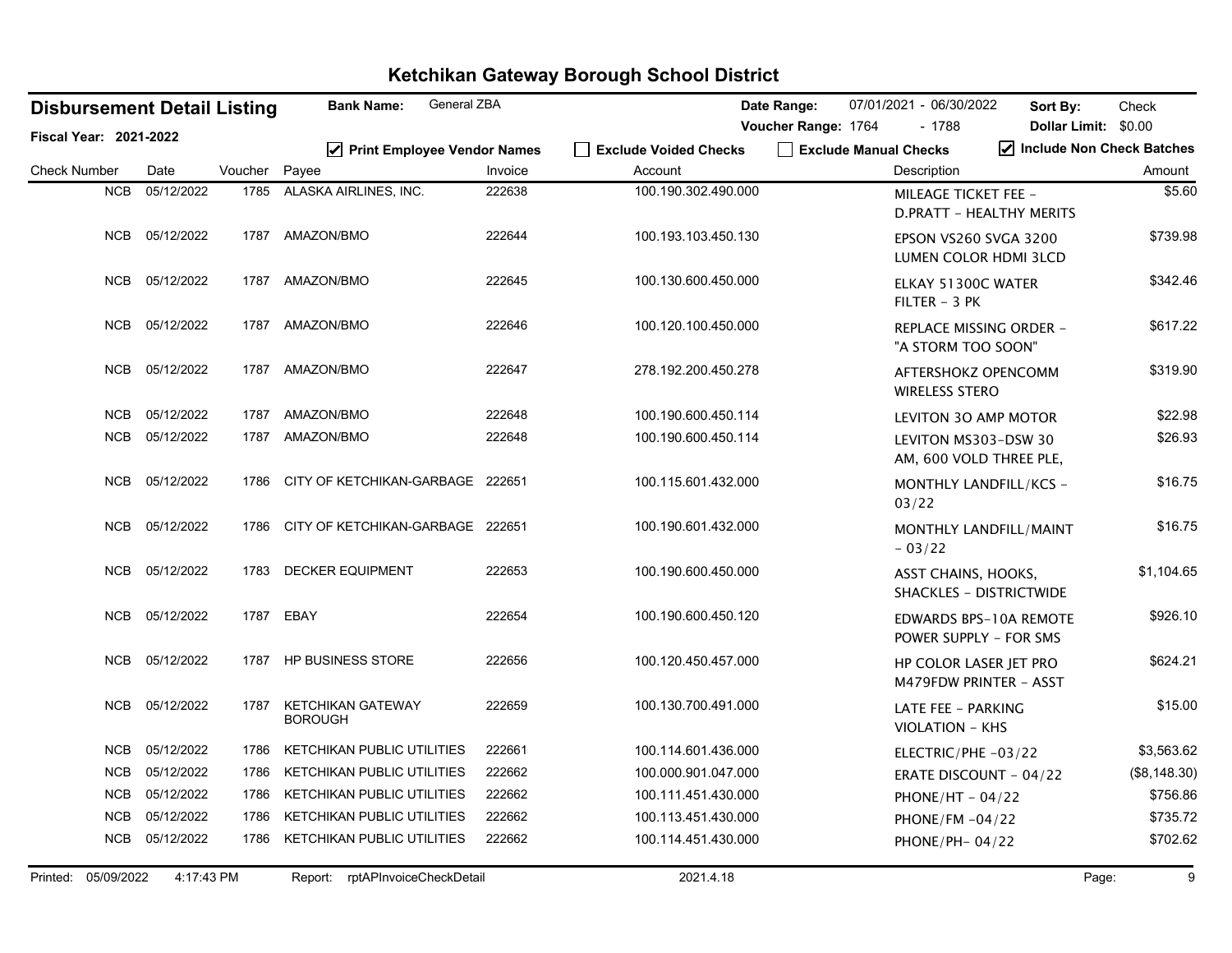| <b>Disbursement Detail Listing</b> |            |         | General ZBA<br><b>Bank Name:</b>            |         |                           | Date Range:         | 07/01/2021 - 06/30/2022                          | Sort By:                        | Check       |
|------------------------------------|------------|---------|---------------------------------------------|---------|---------------------------|---------------------|--------------------------------------------------|---------------------------------|-------------|
| Fiscal Year: 2021-2022             |            |         |                                             |         |                           | Voucher Range: 1764 | $-1788$                                          | Dollar Limit: \$0.00            |             |
|                                    |            |         | $\triangledown$ Print Employee Vendor Names |         | │ │ Exclude Voided Checks |                     | Exclude Manual Checks                            | Include Non Check Batches       |             |
| <b>Check Number</b>                | Date       | Voucher | Payee                                       | Invoice | Account                   |                     | Description                                      |                                 | Amount      |
| <b>NCB</b>                         | 05/12/2022 | 1786    | KETCHIKAN PUBLIC UTILITIES                  | 222662  | 100.115.450.430.000       |                     | PHONE/KCS - $04/22$                              |                                 | \$384.41    |
| NCB                                | 05/12/2022 | 1786    | <b>KETCHIKAN PUBLIC UTILITIES</b>           | 222662  | 100.116.450.430.000       |                     | PHONE/TSAS - $04/22$                             |                                 | \$414.49    |
| <b>NCB</b>                         | 05/12/2022 | 1786    | <b>KETCHIKAN PUBLIC UTILITIES</b>           | 222662  | 100.120.451.430.000       |                     | PHONE/SMS - $04/22$                              |                                 | \$756.10    |
| <b>NCB</b>                         | 05/12/2022 | 1786    | <b>KETCHIKAN PUBLIC UTILITIES</b>           | 222662  | 100.130.451.430.000       |                     | PHONE/KHS - $04/22$                              |                                 | \$1,913.53  |
| <b>NCB</b>                         | 05/12/2022 | 1786    | <b>KETCHIKAN PUBLIC UTILITIES</b>           | 222662  | 100.139.451.430.000       |                     | PHONE/RHS - $04/22$                              |                                 | \$342.07    |
| <b>NCB</b>                         | 05/12/2022 | 1786    | <b>KETCHIKAN PUBLIC UTILITIES</b>           | 222662  | 100.139.451.430.000       |                     | PHONE/CORR - 04/22                               |                                 | \$75.43     |
| <b>NCB</b>                         | 05/12/2022 | 1786    | <b>KETCHIKAN PUBLIC UTILITIES</b>           | 222662  | 100.193.230.430.000       |                     | PHONE/SPED - $04/22$                             |                                 | \$140.68    |
| <b>NCB</b>                         | 05/12/2022 | 1786    | <b>KETCHIKAN PUBLIC UTILITIES</b>           | 222662  | 100.193.360.430.000       |                     | 1'S INTERCONNS-04/22                             |                                 | \$12,881.54 |
| <b>NCB</b>                         | 05/12/2022 | 1786    | KETCHIKAN PUBLIC UTILITIES                  | 222662  | 100.193.360.430.000       |                     | PHONE/IT - $04/22$                               |                                 | \$140.69    |
| <b>NCB</b>                         | 05/12/2022 | 1786    | KETCHIKAN PUBLIC UTILITIES                  | 222662  | 100.193.381.430.000       |                     | PHONE/CURR $-04/22$                              |                                 | \$140.69    |
| <b>NCB</b>                         | 05/12/2022 | 1786    | KETCHIKAN PUBLIC UTILITIES                  | 222662  | 100.193.510.430.000       |                     | PHONE/SO - $04/22$                               |                                 | \$140.69    |
| <b>NCB</b>                         | 05/12/2022 | 1786    | <b>KETCHIKAN PUBLIC UTILITIES</b>           | 222662  | 100.193.550.430.000       |                     | PHONE/BO - 04/22                                 |                                 | \$140.69    |
| <b>NCB</b>                         | 05/12/2022 | 1786    | <b>KETCHIKAN PUBLIC UTILITIES</b>           | 222662  | 100.193.601.430.000       |                     | PHONE/MAINT-04/22                                |                                 | \$293.80    |
| <b>NCB</b>                         | 05/12/2022 | 1786    | <b>KETCHIKAN PUBLIC UTILITIES</b>           | 222662  | 255.193.790.430.000       |                     | PHONE/KIT - $04/22$                              |                                 | \$35.20     |
| <b>NCB</b>                         | 05/12/2022 | 1787    | KING COUNTY DIRECTORS'                      | 222663  | 100.130.100.450.000       |                     |                                                  | <b>CLASSROOM ART SUPPLIES -</b> | \$60.12     |
|                                    |            |         | ASSOC.                                      |         |                           |                     | <b>KHS</b>                                       |                                 |             |
| <b>NCB</b>                         | 05/12/2022 | 1787    | KING COUNTY DIRECTORS'<br>ASSOC.            | 222664  | 100.130.100.450.000       |                     | <b>CLASSROOM SUPPLIES -KHS</b>                   |                                 | \$159.82    |
|                                    |            |         |                                             |         |                           |                     | $-$ S.STONE                                      |                                 |             |
| <b>NCB</b>                         | 05/12/2022 | 1787    | <b>KELLEY CONNECT</b>                       | 222674  | 100.190.601.441.000       |                     | <b>COPIER MAINT - MAINT</b>                      |                                 | \$60.50     |
|                                    |            |         |                                             |         |                           |                     | OFFICE - $04/22$                                 |                                 |             |
| NCB                                | 05/12/2022 | 1787    | <b>KELLEY CONNECT</b>                       | 222674  | 100.193.100.441.000       |                     | <b>SMS COPIER LEASE &amp; MAINT</b><br>$-04/22$  |                                 | \$115.00    |
| NCB                                | 05/12/2022 | 1787    | <b>KELLEY CONNECT</b>                       | 222676  | 100.116.450.450.000       |                     | PRINTING ENROLLMENT                              |                                 | \$10.00     |
|                                    |            |         |                                             |         |                           |                     | <b>POSTERS</b>                                   |                                 |             |
| <b>NCB</b>                         | 05/12/2022 | 1787    | <b>ERGOTRON</b>                             | 222681  | 100.190.360.450.000       |                     | HX MONITOR ARM -                                 |                                 | \$75.00     |
|                                    |            |         |                                             |         |                           |                     | REPLACEMENT PART                                 |                                 |             |
| <b>NCB</b>                         | 05/12/2022 | 1787    | <b>SHRM</b>                                 | 222684  | 100.190.553.491.000       |                     | <b>SHRM NETWORK</b>                              |                                 | \$3,995.00  |
|                                    |            |         |                                             |         |                           |                     | MEMBERSHIP - T. BATURA                           |                                 |             |
| NCB                                | 05/12/2022 | 1787    | <b>STEVE WEISS MUSIC</b>                    | 222687  | 100.130.100.450.000       |                     | <b>10C-MATDADOR TIMBALES</b><br>- BRUSHED NICKEL |                                 | \$616.95    |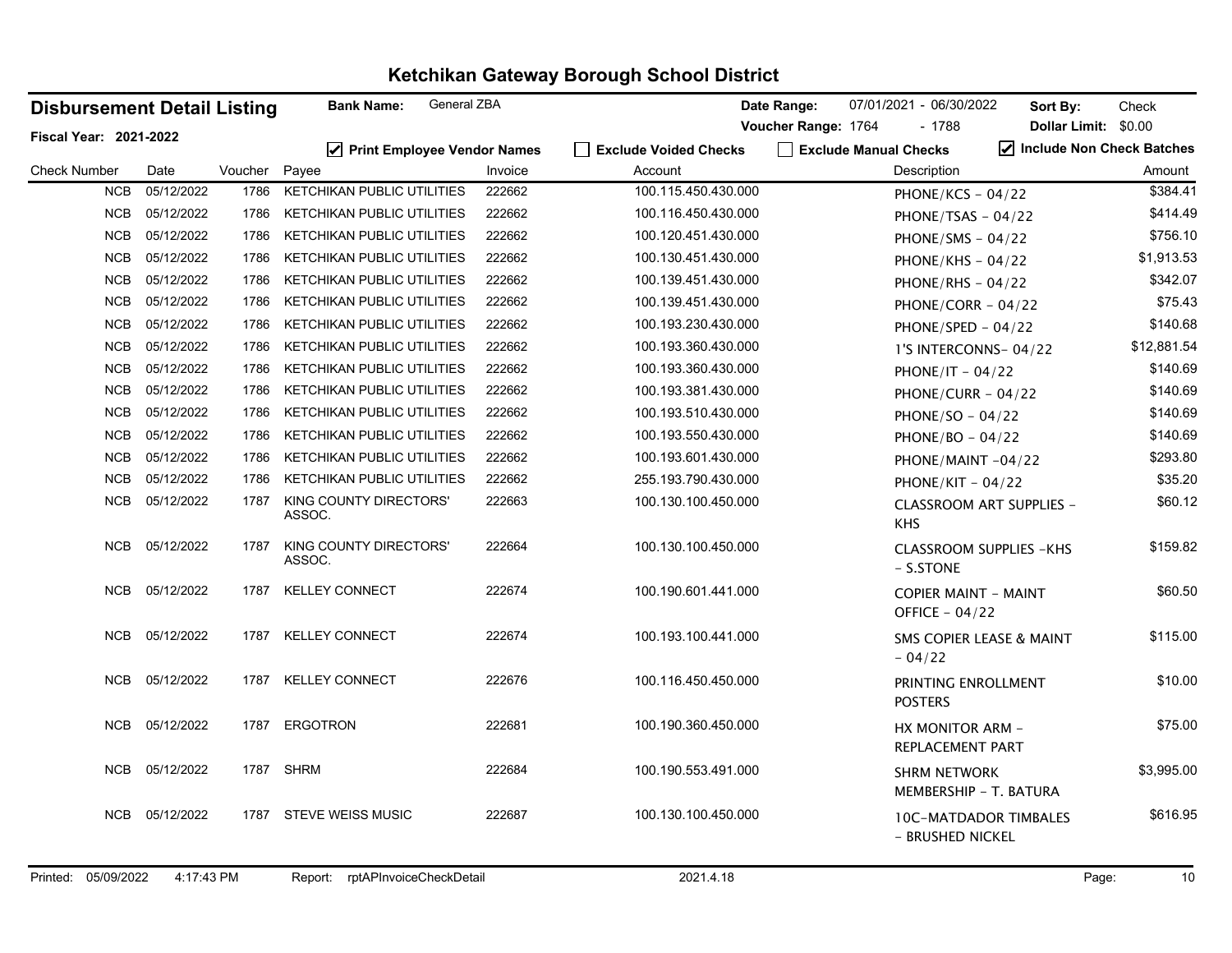| <b>Disbursement Detail Listing</b> |            |         | General ZBA<br><b>Bank Name:</b>               |         |                                  | Date Range:           | 07/01/2021 - 06/30/2022                                 | Sort By:                  | Check      |
|------------------------------------|------------|---------|------------------------------------------------|---------|----------------------------------|-----------------------|---------------------------------------------------------|---------------------------|------------|
| Fiscal Year: 2021-2022             |            |         |                                                |         |                                  | Voucher Range: 1764   | $-1788$                                                 | Dollar Limit: \$0.00      |            |
| <b>Check Number</b>                | Date       | Voucher | ☑ Print Employee Vendor Names<br>Payee         | Invoice | Exclude Voided Checks<br>Account | Exclude Manual Checks | <b>Description</b>                                      | Include Non Check Batches | Amount     |
| <b>NCB</b>                         | 05/12/2022 | 1785    | ALASKA AIRLINES, INC.                          | 222689  | 100.193.103.420.113              |                       |                                                         |                           | \$526.29   |
|                                    |            |         |                                                |         |                                  |                       | AIRFARE - A.BUCKINGHAM -<br>SCIENCE OF READING          |                           |            |
| <b>NCB</b>                         | 05/12/2022 | 1787    | AMAZON/BMO                                     | 222694  | 100.120.330.450.000              |                       | <b>ZONAS POROUS TAPE - 32</b>                           |                           | \$107.75   |
| <b>NCB</b>                         | 05/12/2022 | 1787    | AMAZON/BMO                                     | 222694  | 100.120.330.450.000              |                       | <b>12 PIECES FOAM PREWRAP</b><br><b>ATHLETIC TAPE</b>   |                           | \$43.68    |
| <b>NCB</b>                         | 05/12/2022 | 1785    | CAPE FOX LODGE                                 | 222695  | 100.190.553.490.000              |                       | LODGING - KHS PRINCIPAL<br>CANDIDATES - 04/14/22 -      |                           | \$1,280.28 |
| <b>NCB</b>                         | 05/12/2022 | 1787    | <b>CUSTOMINK SERVICE</b>                       | 222696  | 100.190.302.450.000              |                       | <b>CUSTOM ZIPPERED</b><br><b>INSULATED GROCERY TOTE</b> |                           | \$565.52   |
| NCB                                | 05/12/2022 |         | 1787 HP BUSINESS STORE                         | 222700  | 100.192.200.450.000              |                       | HP 202X LASER JET TONER -<br><b>ALL FOUR COLORS</b>     |                           | \$284.87   |
| <b>NCB</b>                         | 05/12/2022 | 1787    | <b>HP BUSINESS STORE</b>                       | 222701  | 100.190.550.450.000              |                       | HP 202X BLACK LASER JET<br>TONER - 2PK                  |                           | \$326.84   |
| NCB                                | 05/12/2022 | 1786    | KETCHIKAN PUBLIC UTILITIES                     | 222703  | 100.113.601.436.000              |                       | ELECTRIC/FM - 03/22                                     |                           | \$3,393.55 |
| <b>NCB</b>                         | 05/12/2022 | 1786    | KETCHIKAN PUBLIC UTILITIES                     | 222703  | 100.115.601.431.000              |                       | WATER & SEWER/KCS -                                     |                           | \$1,609.92 |
| <b>NCB</b>                         | 05/12/2022 | 1786    | KETCHIKAN PUBLIC UTILITIES                     | 222703  | 100.115.601.436.000              |                       | ELECTRIC/KCS - 03/22                                    |                           | \$1,131.84 |
| NCB                                | 05/12/2022 | 1786    | KETCHIKAN PUBLIC UTILITIES                     | 222703  | 100.116.601.431.000              |                       | WATER & SEWER/TSAS                                      |                           | \$1,609.93 |
| <b>NCB</b>                         | 05/12/2022 | 1786    | <b>KETCHIKAN PUBLIC UTILITIES</b>              | 222703  | 100.116.601.436.000              |                       | ELECTRIC/TSAS - 03/22                                   |                           | \$1,131.85 |
| <b>NCB</b>                         | 05/12/2022 | 1786    | <b>KETCHIKAN PUBLIC UTILITIES</b>              | 222703  | 100.120.601.431.000              |                       | WATER & SEWER/SMS -                                     |                           | \$3,089.56 |
| <b>NCB</b>                         | 05/12/2022 | 1786    | <b>KETCHIKAN PUBLIC UTILITIES</b>              | 222703  | 100.120.601.436.000              |                       | ELECTRIC/SMS - 03/22                                    |                           | \$4,131.99 |
| <b>NCB</b>                         | 05/12/2022 | 1786    | <b>KETCHIKAN PUBLIC UTILITIES</b>              | 222703  | 100.193.601.431.000              |                       | WATER & SEWER/MAINT -<br>03/22                          |                           | \$639.09   |
| <b>NCB</b>                         | 05/12/2022 | 1786    | KETCHIKAN PUBLIC UTILITIES                     | 222703  | 100.193.601.436.000              |                       | ELECTRIC/MAINT - 03/22                                  |                           | \$815.24   |
| <b>NCB</b>                         | 05/12/2022 | 1785    | <b>PRICELINE</b>                               | 222715  | 100.193.103.420.113              |                       | 4-NTS LODGING -<br>A.BUCKINGHAM - SCIENCE               |                           | \$501.78   |
| <b>NCB</b>                         | 05/12/2022 | 1787    | LYNX SYSTEM DEVELOPERS,<br>INC.                | 222716  | 100.130.700.450.717              |                       | <b>5LPNCP - NETWORK COM</b><br>PORT PLUG-IN FOR         |                           | \$495.00   |
| <b>NCB</b>                         | 05/12/2022 | 1787    | <b>MADISON LUMBER &amp;</b><br><b>HARDWARE</b> | 222723  | 100.190.550.450.000              |                       | <b>FURNITURE</b><br>SLIDERS/COASTERS 4PK                |                           | \$67.96    |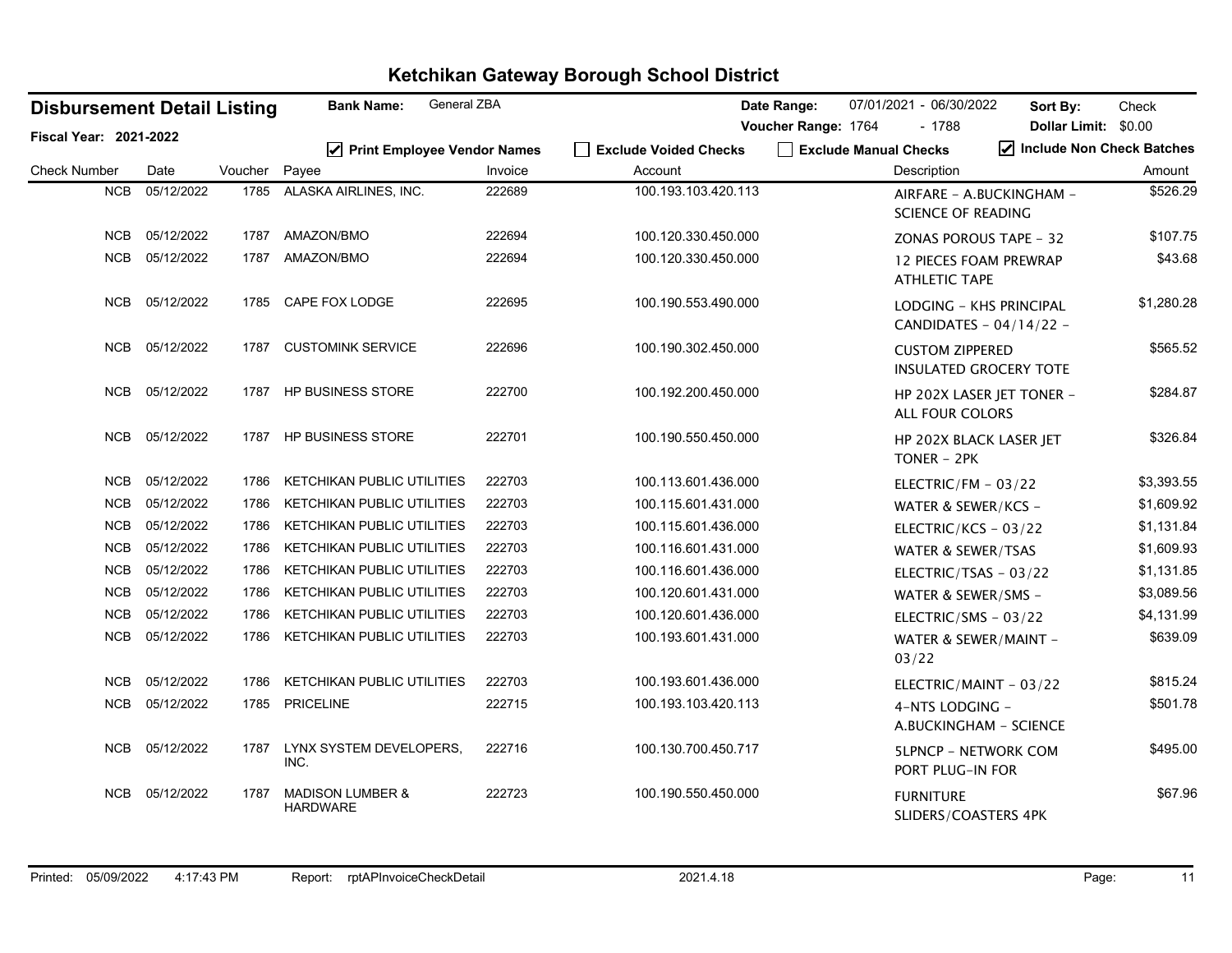| <b>Disbursement Detail Listing</b> |                |         | <b>General ZBA</b><br><b>Bank Name:</b>               |         |                                  | Date Range:         | 07/01/2021 - 06/30/2022                                       | Sort By:                                          | Check       |
|------------------------------------|----------------|---------|-------------------------------------------------------|---------|----------------------------------|---------------------|---------------------------------------------------------------|---------------------------------------------------|-------------|
| Fiscal Year: 2021-2022             |                |         |                                                       |         |                                  | Voucher Range: 1764 | $-1788$<br>Exclude Manual Checks                              | <b>Dollar Limit:</b><br>Include Non Check Batches | \$0.00      |
| <b>Check Number</b>                | Date           | Voucher | $\triangledown$ Print Employee Vendor Names<br>Payee  | Invoice | Exclude Voided Checks<br>Account |                     | Description                                                   |                                                   | Amount      |
| NCB                                | 05/12/2022     | 1785    | BYU-DIVISION OF CONTINUING 222741<br><b>EDUCATION</b> |         | 100.191.100.450.000              |                     | MIDDLE SCHOL WRITING<br><b>COURSE - 455079</b>                |                                                   | \$193.73    |
|                                    | NCB 05/12/2022 | 1787    | <b>KELLEY CONNECT</b>                                 | 222742  | 100.190.550.450.000              |                     | CLASP ENVELOPE 9.5 X 12 -<br><b>BOX 100</b>                   |                                                   | \$63.54     |
| <b>NCB</b>                         | 05/12/2022     | 1787    | <b>WALMART/CAPITAL ONE</b>                            | 222746  | 100.190.550.450.000              |                     | <b>ASST OFFICE SUPPLIES -</b><br><b>BUSINESS OFFICE</b>       |                                                   | \$34.55     |
| <b>NCB</b>                         | 05/12/2022     | 1785    | ALASKA AIRLINES, INC.                                 | 222751  | 100.190.600.420.000              |                     | AIRFARE - KTN TO ANC -<br>A.JACOBSON & A.BRIGGS -             |                                                   | \$975.00    |
| <b>NCB</b>                         | 05/12/2022     | 1787    | <b>SCHOOL MART</b>                                    | 222753  | 100.193.103.450.130              |                     | TEXAS INSTRUMENTS TI-84<br>PLUSE CE EX-SPOT                   |                                                   | \$16,893.00 |
| <b>NCB</b>                         | 05/12/2022     | 1787    | <b>KETCHIKAN PUBLIC UTILITIES</b>                     | 222757  | 100.111.601.431.000              |                     | <b>WATER &amp; SEWER- PIONEER</b><br>HOME $-03/22$            |                                                   | \$81.28     |
|                                    | NCB 05/12/2022 | 1787    | KETCHIKAN PUBLIC UTILITIES                            | 222757  | 100.190.601.436.000              |                     | ELECTRIC - JACK COTANT -<br>02/22                             |                                                   | \$69.94     |
| <b>NCB</b>                         | 05/12/2022     | 1787    | SEALASKA HERITAGE                                     | 222758  | 306.130.352.450.306              |                     | <b>ASST NATIVE ALASKA</b><br><b>BOOKS &amp; CDS - KHS</b>     |                                                   | \$395.03    |
| <b>NCB</b>                         | 05/12/2022     | 1787    | <b>SIGN PRO</b>                                       | 222759  | 100.115.600.450.000              |                     | FLAT PANEL DIGITAL VINYL<br>PRINT SIGN                        |                                                   | \$212.04    |
| <b>NCB</b>                         | 05/12/2022     |         | 1787 TLP COMMUNICATIONS, INC.                         | 222773  | 205.190.760.450.000              |                     | 2-PART TRANSPORTATION<br>FORMS - 50 P/BOOK - 300              |                                                   | \$3,019.76  |
| <b>NCB</b>                         | 05/12/2022     | 1787    | <b>WALMART/CAPITAL ONE</b>                            | 222775  | 100.190.512.450.000              |                     | <b>DRINKS &amp; SUPPLIES - FIRST</b><br>ALASKANS MEETING -    |                                                   | \$29.54     |
| <b>NCB</b>                         | 05/12/2022     | 1787    | <b>WALMART/CAPITAL ONE</b>                            | 222775  | 100.190.550.450.000              |                     | <b>EXTENSION CORDS &amp; SURGE</b><br>PROTECTORS - HR/PAYROLL |                                                   | \$113.83    |
| <b>NCB</b>                         | 05/12/2022     | 1787    | <b>SCHOOL MART</b>                                    | 222777  | 100.193.103.450.120              |                     | TI-84 PLUS EZ SPOT<br><b>CALCULATORS - CLASS</b>              |                                                   | \$3,490.14  |
| <b>NCB</b>                         | 05/12/2022     | 1787    | <b>WALMART/CAPITAL ONE</b>                            | 222788  | 100.191.100.450.000              |                     | COPY PAPER - 8 CASES                                          |                                                   | \$346.24    |
| <b>NCB</b>                         | 05/12/2022     | 1787    | <b>HEINEMANN PUBLISHING</b>                           | 222792  | 100.116.100.440.000              |                     | <b>LEADING FOR LITERACY!</b><br><b>IMPROVING STUDENT</b>      |                                                   | \$40.00     |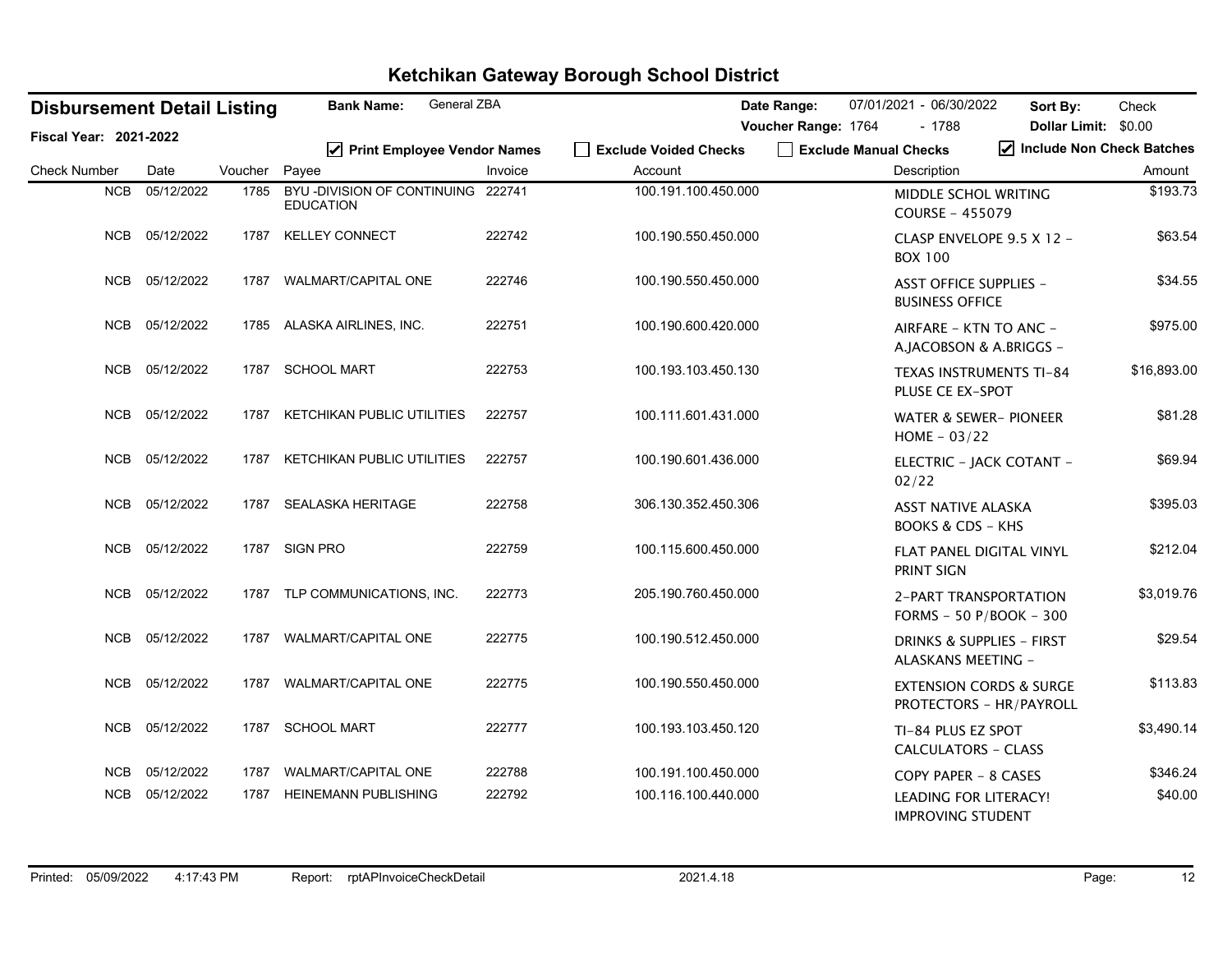|                     |                               | <b>Disbursement Detail Listing</b> |         | General ZBA<br><b>Bank Name:</b>                      |           |                              | Date Range:           | 07/01/2021 - 06/30/2022                                   | Sort By:                       | Check                     |
|---------------------|-------------------------------|------------------------------------|---------|-------------------------------------------------------|-----------|------------------------------|-----------------------|-----------------------------------------------------------|--------------------------------|---------------------------|
|                     | <b>Fiscal Year: 2021-2022</b> |                                    |         |                                                       |           |                              | Voucher Range: 1764   | $-1788$                                                   |                                | Dollar Limit: \$0.00      |
|                     |                               |                                    |         | ☑ Print Employee Vendor Names                         |           | <b>Exclude Voided Checks</b> | Exclude Manual Checks |                                                           |                                | Include Non Check Batches |
| <b>Check Number</b> |                               | Date                               | Voucher | Payee                                                 | Invoice   | Account                      |                       | Description                                               |                                | Amount                    |
|                     | <b>NCB</b>                    | 05/12/2022                         | 1785    | BYU-DIVISION OF CONTINUING 222826<br><b>EDUCATION</b> |           | 100.191.100.450.000          |                       | COURSE - 453692                                           | <b>ONLINE EARTH SCIENCE</b>    | \$201.29                  |
|                     | <b>NCB</b>                    | 05/12/2022                         | 1785    | BYU-DIVISION OF CONTINUING 222828<br><b>EDUCATION</b> |           | 100.191.100.450.000          |                       | $-455079$                                                 | <b>ONLINE CHEMISTRY COURSE</b> | \$193.73                  |
|                     | <b>NCB</b>                    | 05/12/2022                         | 1787    | COUNCIL FOR EXCEPTIONAL<br><b>CHILDREN</b>            | 222840    | 278.192.200.491.278          |                       | NEW MEMBERSHIP - D.                                       | EARLY CAREER, PREMIER,         | \$190.00                  |
|                     | <b>NCB</b>                    | 05/12/2022                         | 1787    | COUNCIL FOR EXCEPTIONAL<br><b>CHILDREN</b>            | 222840    | 278.192.200.491.278          |                       | COUNCIL OF<br><b>ADMINISTRATORS OF</b>                    |                                | \$60.00                   |
|                     | <b>NCB</b>                    | 05/12/2022                         | 1787    | <b>WALMART/CAPITAL ONE</b>                            | 222851    | 100.190.511.450.000          |                       | DINNER & TRAINING                                         | SUPPLIES - FIRST ALASKANS      | \$20.12                   |
|                     | <b>NCB</b>                    | 05/12/2022                         | 1787    | <b>WALMART/CAPITAL ONE</b>                            | 222851    | 278.192.200.450.278          |                       | SUPPLIES - FME SPED                                       | PULL-UPS & BATHROOM            | \$72.48                   |
|                     | <b>NCB</b>                    | 05/12/2022                         | 1787    | AMAZON/BMO                                            | 222869    | 100.190.550.450.000          |                       | <b>ASST SUPPLIES &amp;</b><br><b>EQUIPMENT - BUSINESS</b> |                                | \$91.23                   |
|                     | <b>NCB</b>                    | 05/12/2022                         | 1787    | WALMART/CAPITAL ONE                                   | 222875    | 100.111.330.450.000          |                       | <b>MICROWAVE - HEALTH</b><br><b>OFFICE</b>                |                                | \$52.00                   |
|                     | <b>NCB</b>                    | 05/12/2022                         | 1787    | US POSTAL SERVICE                                     | 2228781   | 100.190.550.433.000          |                       |                                                           | PRIORITY MAIL ENVELOPE         | \$17.90                   |
|                     | <b>NCB</b>                    | 05/12/2022                         | 1787    | US POSTAL SERVICE                                     | 222880    | 100.190.550.433.000          |                       | 04/15/22                                                  | PRIORITY MAIL ENVELOPE -       | \$17.90                   |
|                     | <b>NCB</b>                    | 05/12/2022                         | 1783    | <b>CITY OF KETCHIKAN-PORTS &amp;</b><br><b>HARBOR</b> | 416293    | 100.190.601.440.000          |                       | 03/23/22                                                  | HOURLY VESSEL PUMPING -        | \$125.00                  |
|                     | <b>NCB</b>                    | 05/12/2022                         | 1783    | CITY OF KETCHIKAN-PORTS &<br><b>HARBOR</b>            | 416293    | 100.190.602.440.000          |                       | $BH08-31 - 05/01/22 -$                                    | MOORAGE - J.COTANT -           | \$827.52                  |
|                     | <b>NCB</b>                    | 05/12/2022                         | 1787    | VERITIV OPERATING COMPANY 655-22708318                |           | 100.190.600.450.000          |                       | SOFPUL WHITE TOWEL                                        |                                | \$3,292.22                |
|                     | <b>NCB</b>                    | 05/12/2022                         | 1787    | VERITIV OPERATING COMPANY 655-22708318                |           | 100.190.600.450.000          |                       |                                                           | PRO STRIP FLOOR STRIPPER       | \$3,148.95                |
|                     | <b>NCB</b>                    | 05/12/2022                         | 1787    | VERITIV OPERATING COMPANY 655-22708318                |           | 100.190.600.450.000          |                       |                                                           | <b>MAROON STRIPPING PADS</b>   | \$1,560.00                |
|                     | NCB                           | 05/12/2022                         | 1787    | VERITIV OPERATING COMPANY 655-22729575                |           | 100.190.600.450.000          |                       | <b>VECTRA FLOOR FINISH</b>                                |                                | \$1,199.40                |
|                     | <b>NCB</b>                    | 05/12/2022                         | 1787    | VERITIV OPERATING COMPANY 655-22729990                |           | 100.190.600.450.000          |                       | MICROFIBER CLEANING<br><b>CLOTHS</b>                      |                                | \$258.75                  |
|                     | NCB                           | 05/12/2022                         | 1787    | <b>KELLEY CONNECT</b>                                 | IN1009133 | 100.120.100.450.000          |                       | FILE, STAK, CL, 3 PK                                      |                                | \$40.44                   |
|                     | Printed: 05/09/2022           | 4:17:43 PM                         |         | Report: rptAPInvoiceCheckDetail                       |           | 2021.4.18                    |                       |                                                           |                                | 13<br>Page:               |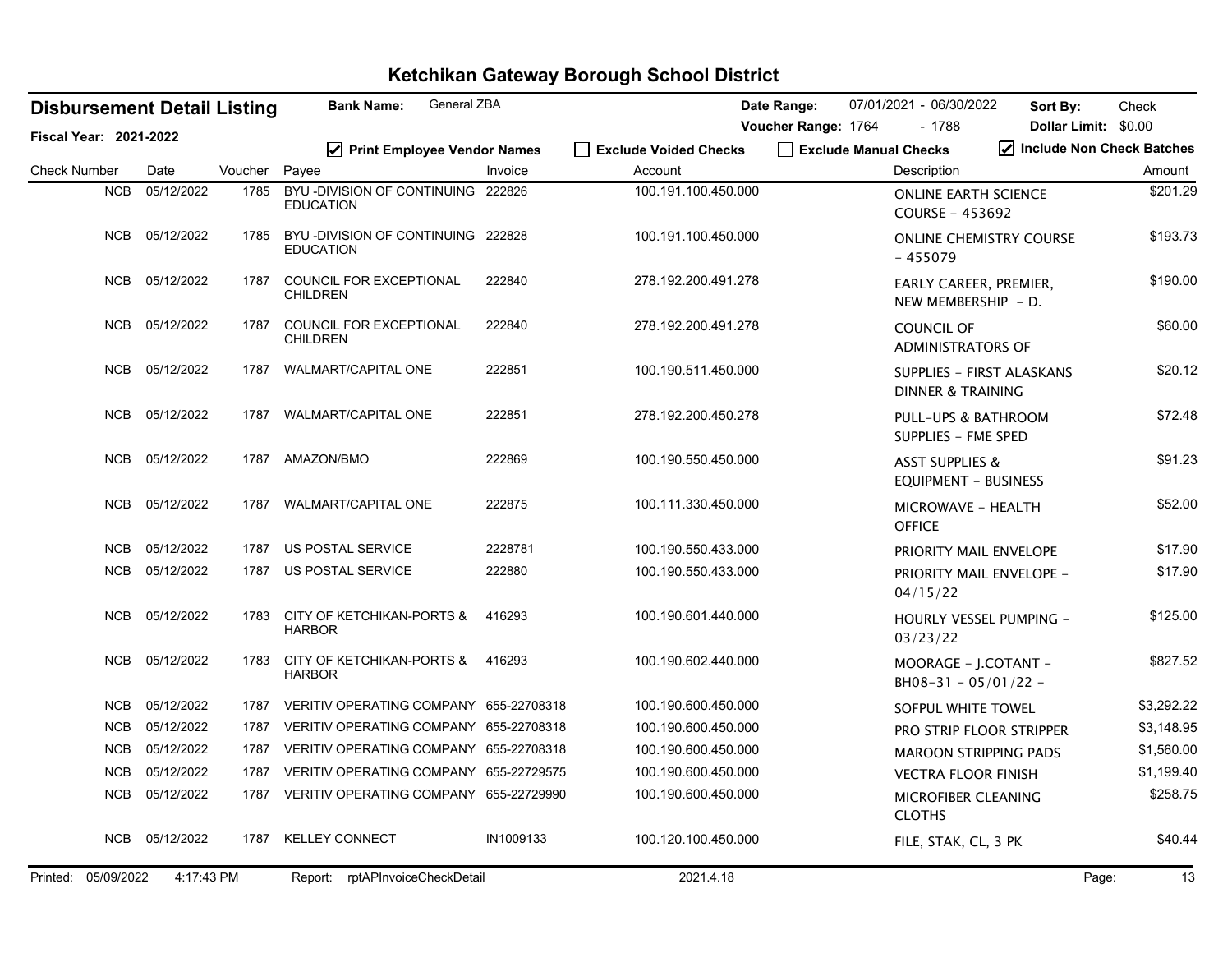| <b>Disbursement Detail Listing</b> |                  |               | <b>Bank Name:</b>                    | General ZBA |                       | Date Range:           | 07/01/2021 - 06/30/2022                                   | Sort By:                  | Check        |
|------------------------------------|------------------|---------------|--------------------------------------|-------------|-----------------------|-----------------------|-----------------------------------------------------------|---------------------------|--------------|
| <b>Fiscal Year: 2021-2022</b>      |                  |               |                                      |             |                       | Voucher Range: 1764   | $-1788$                                                   | Dollar Limit: \$0.00      |              |
|                                    |                  |               | ☑ Print Employee Vendor Names        |             | Exclude Voided Checks | Exclude Manual Checks |                                                           | Include Non Check Batches |              |
| <b>Check Number</b>                | Date             | Voucher Payee |                                      | Invoice     | Account               |                       | Description                                               |                           | Amount       |
| <b>NCB</b>                         | 05/12/2022       | 1787          | <b>KELLEY CONNECT</b>                | IN1018800   | 100.115.100.441.000   |                       | <b>SHARP COPIER - CONTRACT</b><br>$-KCS - 04/22$          |                           | \$108.53     |
| <b>NCB</b>                         | 05/12/2022       | 1787          | HP BUSINESS STORE                    | V190669     | 100.191.450.450.000   |                       | <b>HP 507X BLACK TONER</b>                                |                           | \$206.28     |
| <b>NCB</b>                         | 05/12/2022       | 1787          | <b>HP BUSINESS STORE</b>             | V190669     | 100.191.450.450.000   |                       | <b>HP 507A CYAN TONER</b>                                 |                           | \$230.40     |
| NCB                                | 05/12/2022       | 1787          | AMAZON/BMO                           | V597397     | 278.192.200.450.278   |                       | SOFA SACK- PLUSH BEAN<br><b>BAG CHAIR</b>                 |                           | \$85.00      |
| NCB                                | 05/12/2022       | 1787          | AMAZON/BMO                           | V597397     | 278.192.200.450.278   |                       | <b>CLASSROOM SNACKS</b>                                   |                           | \$39.29      |
| <b>NCB</b>                         | 05/12/2022       | 1787          | AMAZON/BMO                           | V953152     | 274.111.100.450.274   |                       | <b>REFUND - PO 222148</b>                                 |                           | (\$3.27)     |
| <b>NCB</b>                         | 05/12/2022       | 1787          | AMAZON/BMO                           | V95498      | 274.111.100.450.274   |                       | REPLACEMENT PART PO<br>222148                             |                           | \$42.58      |
|                                    |                  |               |                                      |             |                       |                       |                                                           | <b>Check Total:</b>       | \$336,403.28 |
|                                    | 37426 04/29/2022 | 1764          | THREE DOG CONSTRUCTION.<br>INC.      | 2022-0038   | 100.190.600.440.139   |                       | <b>MATERIALS &amp; LABOR TO</b><br>REPAIR TO PATH BEHIND  |                           | \$3,967.00   |
|                                    |                  |               |                                      |             |                       |                       |                                                           | Check Total:              | \$3,967.00   |
|                                    | 37427 04/28/2022 | 1779          | CROFCHECK, THERESA LYNN              | 009         | 308.192.200.410.308   |                       | SPED EDUCATIONAL<br>CONSULTING - 04/11/22 -               |                           | \$2,000.00   |
|                                    |                  |               |                                      |             |                       |                       |                                                           | Check Total:              | \$2,000.00   |
|                                    | 37428 05/02/2022 | 1780          | THREE DOG CONSTRUCTION,<br>INC.      | 2022-0026   | 100.190.600.440.000   |                       | <b>EXCAVATING &amp; INSTALL</b><br>DRAIN UNDER BUILDING @ |                           | \$4,990.00   |
|                                    |                  |               |                                      |             |                       |                       |                                                           | Check Total:              | \$4,990.00   |
| 37429                              | 05/05/2022       | 1781          | <b>MENG &amp; GING'S KITCHEN</b>     | 222854      | 100.190.511.450.000   |                       | FIRST ALASKANS - MEETING<br>- DINNER FOR 20 -             |                           | \$400.00     |
|                                    |                  |               |                                      |             |                       |                       |                                                           | Check Total:              | \$400.00     |
|                                    | 37430 05/09/2022 | 1782          | JACOBSON, ALAN C                     | 051122      | 100.190.600.420.000   |                       | 2 NTS PER DIEM - DEED CIP<br>WORKSHOP - 05/11/22 -        |                           | \$100.00     |
|                                    | 37430 05/09/2022 | 1782          | JACOBSON, ALAN C                     | 051122      | 100.190.600.420.000   |                       | RT AIRPORT FERRY                                          |                           | \$12.00      |
|                                    |                  |               |                                      |             |                       |                       |                                                           | Check Total:              | \$112.00     |
|                                    | 37431 05/13/2022 | 1788          | ACCESS BEHAVIORAL<br><b>SERVICES</b> | 0422        | 308.192.200.410.308   |                       | <b>BEHAVIORAL</b><br><b>CONSULTATION SERVICES -</b>       |                           | \$3,450.00   |
|                                    |                  |               |                                      |             |                       |                       |                                                           | Check Total:              | \$3,450.00   |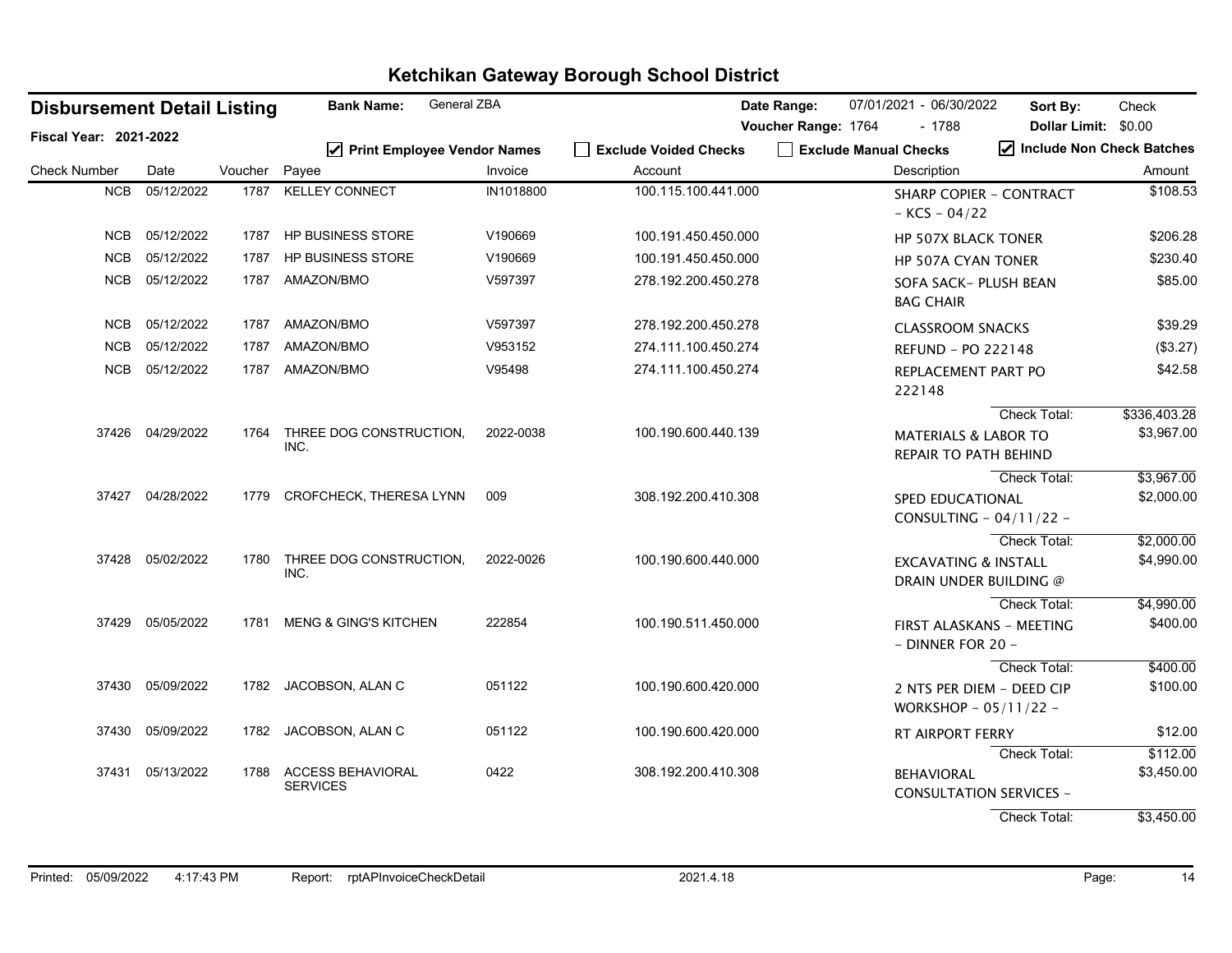|                     |                               | <b>Disbursement Detail Listing</b> |         | General ZBA<br><b>Bank Name:</b>            |            |                                  | Date Range:         | 07/01/2021 - 06/30/2022              |                                                            | Sort By:                  | Check                  |
|---------------------|-------------------------------|------------------------------------|---------|---------------------------------------------|------------|----------------------------------|---------------------|--------------------------------------|------------------------------------------------------------|---------------------------|------------------------|
|                     | <b>Fiscal Year: 2021-2022</b> |                                    |         |                                             |            |                                  | Voucher Range: 1764 |                                      | $-1788$                                                    | Dollar Limit: \$0.00      |                        |
| <b>Check Number</b> |                               | Date                               | Voucher | ☑ Print Employee Vendor Names<br>Payee      | Invoice    | Exclude Voided Checks<br>Account |                     | Exclude Manual Checks<br>Description |                                                            | Include Non Check Batches | Amount                 |
|                     | 37432                         | 05/13/2022                         | 1788    | ADVANCED COMMUNICATIONS 22524<br><b>INC</b> |            | 100.190.600.410.000              |                     |                                      | <b>LABOR &amp; MATERIALS TO</b><br>REPLACE SMS NAC BOOSTER |                           | \$1,009.56             |
|                     |                               | 37433 05/13/2022                   | 1788    | <b>AERO SERVICES - KTN</b>                  | KTN211538  | 100.190.600.440.000              |                     |                                      | <b>FREIGHT DELIVERY FROM</b><br><b>KTN AIRPORT TO</b>      | Check Total:              | \$1,009.56<br>\$46.20  |
|                     | 37434                         | 05/13/2022                         | 1788    | ALASKA DEPT OF LABOR                        | 2022-03-31 | 100.000.000.723.000              |                     |                                      |                                                            | Check Total:              | \$46.20<br>\$3,137.78  |
|                     |                               |                                    |         |                                             |            |                                  |                     |                                      | AK UI QUARTER ENDING<br>03/31/2022                         |                           |                        |
|                     |                               | 37435 05/13/2022                   | 1788    | ALASKA MARINE LINES, INC.                   | 1033006    | 100.190.600.450.000              |                     |                                      | <b>ADDL OPEN PO - BARGE</b><br>FREIGHT SERVICES - MAINT    | Check Total:              | \$3,137.78<br>\$188.03 |
|                     |                               | 37435 05/13/2022                   | 1788    | ALASKA MARINE LINES, INC.                   | 1041614    | 100.190.600.450.000              |                     |                                      | ADDL OPEN PO - BARGE<br>FREIGHT SERVICES - MAINT           |                           | \$315.51               |
|                     |                               | 37435 05/13/2022                   | 1788    | ALASKA MARINE LINES, INC.                   | 1041969    | 255.190.790.469.000              |                     |                                      | <b>BARGE FREIGHT -</b><br><b>WEBSTAURANT ORDER</b>         |                           | \$132.84               |
|                     | 37435                         | 05/13/2022                         | 1788    | ALASKA MARINE LINES, INC.                   | 1045630    | 100.113.100.440.000              |                     |                                      | <b>BARGE FREIGHT - SPRING</b><br>2022 ORDERS - FME         |                           | \$924.95               |
|                     |                               | 37435 05/13/2022                   | 1788    | ALASKA MARINE LINES, INC.                   | 1046031    | 100.190.600.450.000              |                     |                                      | ADDL OPEN PO - BARGE<br><b>FREIGHT SERVICES - MAINT</b>    |                           | \$75.03                |
|                     |                               | 37435 05/13/2022                   | 1788    | ALASKA MARINE LINES, INC.                   | 1047802    | 100.190.600.450.000              |                     |                                      | ADDL OPEN PO - BARGE<br><b>FREIGHT SERVICES - MAINT</b>    |                           | \$254.51               |
|                     |                               |                                    |         |                                             |            |                                  |                     |                                      |                                                            | Check Total:              | \$1,890.87             |
|                     | 37436                         | 05/13/2022                         | 1788    | ALASKAN & PROUD-MILK ACCT                   | 040422     | 257.190.790.459.257              |                     |                                      | <b>NECTARINES</b>                                          |                           | \$1,916.00             |
|                     | 37436                         | 05/13/2022                         | 1788    | ALASKAN & PROUD-MILK ACCT 040422            |            | 257.190.790.459.257              |                     |                                      | <b>HALO TANGERINES</b>                                     |                           | \$1,002.96             |
|                     | 37436                         | 05/13/2022                         | 1788    | ALASKAN & PROUD-MILK ACCT 041122            |            | 257.190.790.459.257              |                     | <b>RED PLUMS</b>                     |                                                            |                           | \$1,496.70             |
|                     | 37436                         | 05/13/2022                         | 1788    | ALASKAN & PROUD-MILK ACCT 041122            |            | 257.190.790.459.257              |                     |                                      | <b>BLACK PLUMS</b>                                         |                           | \$1,496.70             |
|                     | 37436                         | 05/13/2022                         | 1788    | ALASKAN & PROUD-MILK ACCT 043022 - M        |            | 255.190.790.459.000              |                     |                                      | $04/07/22 - BOTTLED$                                       |                           | \$1,586.76             |
|                     | 37436                         | 05/13/2022                         | 1788    | ALASKAN & PROUD-MILK ACCT                   | 043022 - M | 255.190.790.460.000              |                     |                                      | 04/12/22 - MILK PROGRAM                                    |                           | \$2,484.00             |
|                     | 37436                         | 05/13/2022                         | 1788    | ALASKAN & PROUD-MILK ACCT 043022 - M        |            | 255.190.790.460.000              |                     |                                      | 04/13/22-MILK PROGRAM                                      |                           | \$793.50               |
|                     | 37436                         | 05/13/2022                         | 1788    | ALASKAN & PROUD-MILK ACCT                   | 043022 - M | 255.190.790.460.000              |                     |                                      | 04/18/22 - MILK PROGRAM                                    |                           | \$2,518.50             |
|                     |                               | 37436 05/13/2022                   | 1788    | ALASKAN & PROUD-MILK ACCT 043022 - M        |            | 255.190.790.460.000              |                     |                                      | 04/21/22 - MILK PROGRAM                                    |                           | \$1,000.50             |
|                     | Printed: 05/09/2022           | 4:17:43 PM                         |         | Report: rptAPInvoiceCheckDetail             |            | 2021.4.18                        |                     |                                      |                                                            | Page:                     | 15                     |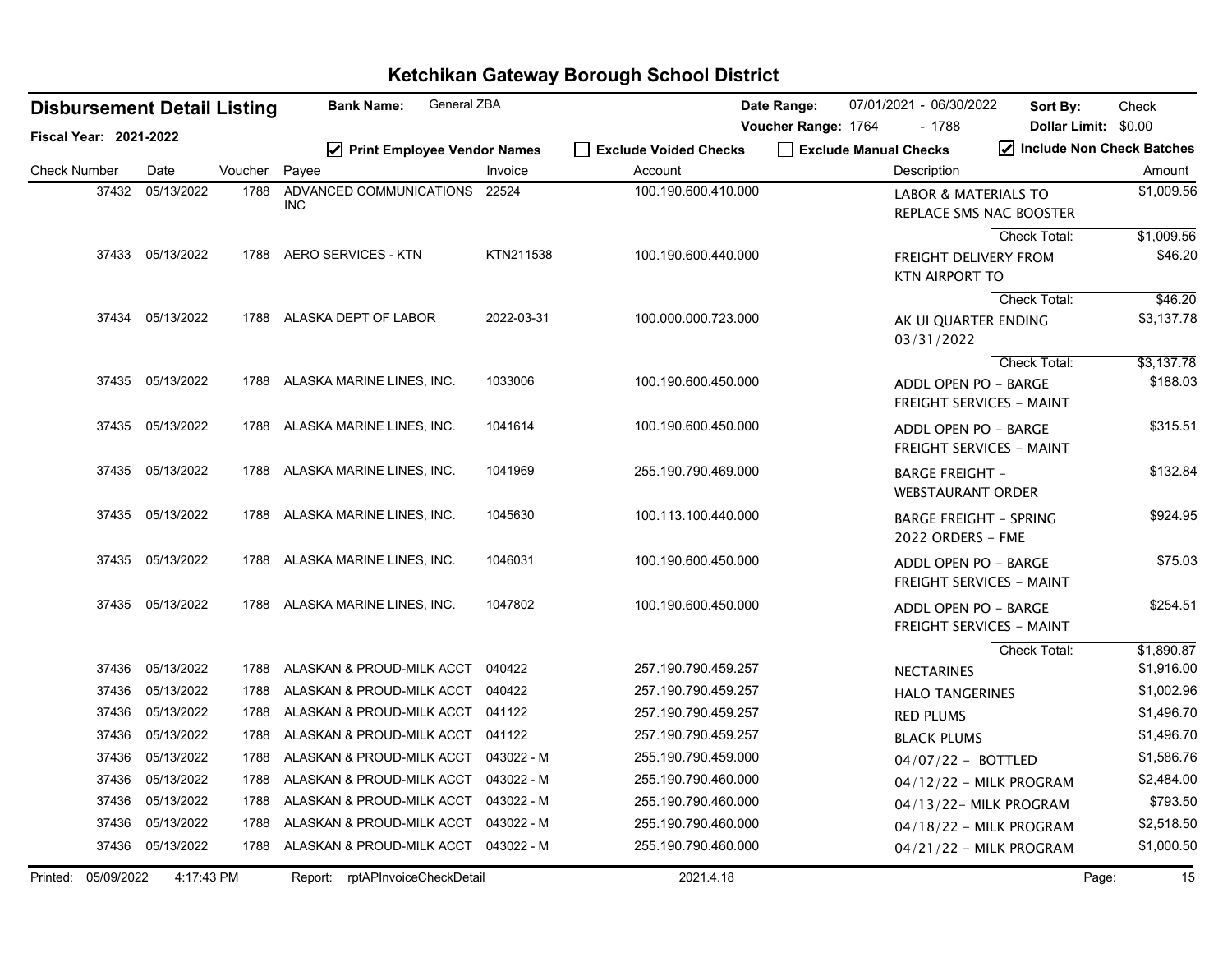| <b>Disbursement Detail Listing</b> |                  |         | General ZBA<br><b>Bank Name:</b>           |              |                                  | Date Range:         | 07/01/2021 - 06/30/2022              | Sort By:                                                    | Check                       |
|------------------------------------|------------------|---------|--------------------------------------------|--------------|----------------------------------|---------------------|--------------------------------------|-------------------------------------------------------------|-----------------------------|
| Fiscal Year: 2021-2022             |                  |         |                                            |              |                                  | Voucher Range: 1764 | $-1788$                              | Dollar Limit: \$0.00                                        | √ Include Non Check Batches |
| <b>Check Number</b>                | Date             | Voucher | ☑ Print Employee Vendor Names<br>Payee     | Invoice      | Exclude Voided Checks<br>Account |                     | Exclude Manual Checks<br>Description |                                                             | Amount                      |
| 37436                              | 05/13/2022       | 1788    | ALASKAN & PROUD-MILK ACCT 043022 - M       |              | 255.190.790.460.000              |                     |                                      | 04/25/22 - MILK PROGRAM                                     | \$2,346.00                  |
| 37436                              | 05/13/2022       |         | 1788 ALASKAN & PROUD-MILK ACCT 043022 - M  |              | 255.190.790.460.000              |                     |                                      | 04/28/22 - MILK PROGRAM                                     | \$931.50                    |
|                                    |                  |         |                                            |              |                                  |                     |                                      | Check Total:                                                | \$17,573.12                 |
|                                    | 37437 05/13/2022 | 1788    | ALASKAN & PROUD-WILLIAMS,<br>INC.          | 022822       | 100.115.100.450.000              |                     |                                      | SUPPLIES - GREEN EGGS &<br>HAM BREAKFAST - KCS              | \$236.30                    |
|                                    | 37437 05/13/2022 | 1788    | ALASKAN & PROUD-WILLIAMS,<br>INC.          | 043022 - KHS | 100.130.160.450.000              |                     |                                      | <b>OPEN PURCHASE ORDER -</b><br>KHS CULINARY ARTS - FY      | \$928.69                    |
|                                    | 37437 05/13/2022 | 1788    | ALASKAN & PROUD-WILLIAMS,<br>INC.          | 043022 - SP  | 278.192.200.450.278              |                     |                                      | <b>OPEN PURCHASE ORDER -</b><br><b>CLASSROOM SUPPLIES -</b> | \$166.29                    |
|                                    |                  |         |                                            |              |                                  |                     |                                      | Check Total:                                                | \$1,331.28                  |
|                                    | 37438 05/13/2022 |         | 1788 ASCD                                  | 2225261      | 100.193.103.410.000              |                     | C.MAXWELL - FY22                     | MEMBERSHIP RENEWAL -                                        | \$239.00                    |
|                                    |                  |         |                                            |              |                                  |                     |                                      | Check Total:                                                | \$239.00                    |
|                                    | 37439 05/13/2022 |         | 1788 ASPEN SUITES HOTEL - HAINES 71538     |              | 100.130.700.420.000              |                     | 2-NTS LODGING - AD                   | MEETING - 04/26/22 -                                        | \$158.00                    |
|                                    |                  |         |                                            |              |                                  |                     |                                      | Check Total:                                                | \$158.00                    |
|                                    | 37440 05/13/2022 |         | 1788 ASPEN SUITES HOTEL JUNEAU 85822-85840 |              | 303.130.700.425.704              |                     | <b>LODGING - KHS GIRLS</b>           | SOCCER - 9 RMS - 2 NTS -                                    | \$1,422.00                  |
|                                    | 37440 05/13/2022 |         | 1788 ASPEN SUITES HOTEL JUNEAU 85914-85922 |              | 303.130.700.425.703              |                     |                                      | LODGING - BOYS SOCCER -<br>9 RMS - 2NTS - 04/27/22 -        | \$1,422.00                  |
|                                    |                  |         |                                            |              |                                  |                     |                                      | Check Total:                                                | \$2,844.00                  |
|                                    | 37441 05/13/2022 |         | 1788 ASPER, GABRIEL KNIGHT                 | 043022       | 100.120.120.421.000              |                     | MAR 2022                             | MILEAGE REIMBURSEMENT -                                     | \$12.29                     |
|                                    | 37441 05/13/2022 | 1788    | ASPER, GABRIEL KNIGHT                      | 043022       | 100.130.120.421.000              |                     | MAR 2022                             | MILEAGE REIMBURSEMENT -                                     | \$12.28                     |
|                                    |                  |         |                                            |              |                                  |                     |                                      | Check Total:                                                | \$24.57                     |
|                                    | 37442 05/13/2022 |         | 1788 BODINE, LIANNA                        | 2022-9       | 308.192.200.410.308              |                     |                                      | <b>CONTRACTED SLP SERVICES</b><br>- DELIVERED REMOTELY      | \$3,600.00                  |
|                                    |                  |         |                                            |              |                                  |                     |                                      | Check Total:                                                | \$3,600.00                  |
|                                    | 37443 05/13/2022 | 1788    |                                            | 050222       | 100.191.100.450.000              |                     | <b>MEDIA</b>                         | REIMBURSE - SUPPLIES &                                      | \$34.63                     |
|                                    |                  |         |                                            |              |                                  |                     |                                      | Check Total:                                                | \$34.63                     |
| Printed: 05/09/2022                | 4:17:43 PM       |         | Report: rptAPInvoiceCheckDetail            |              | 2021.4.18                        |                     |                                      |                                                             | Page:<br>16                 |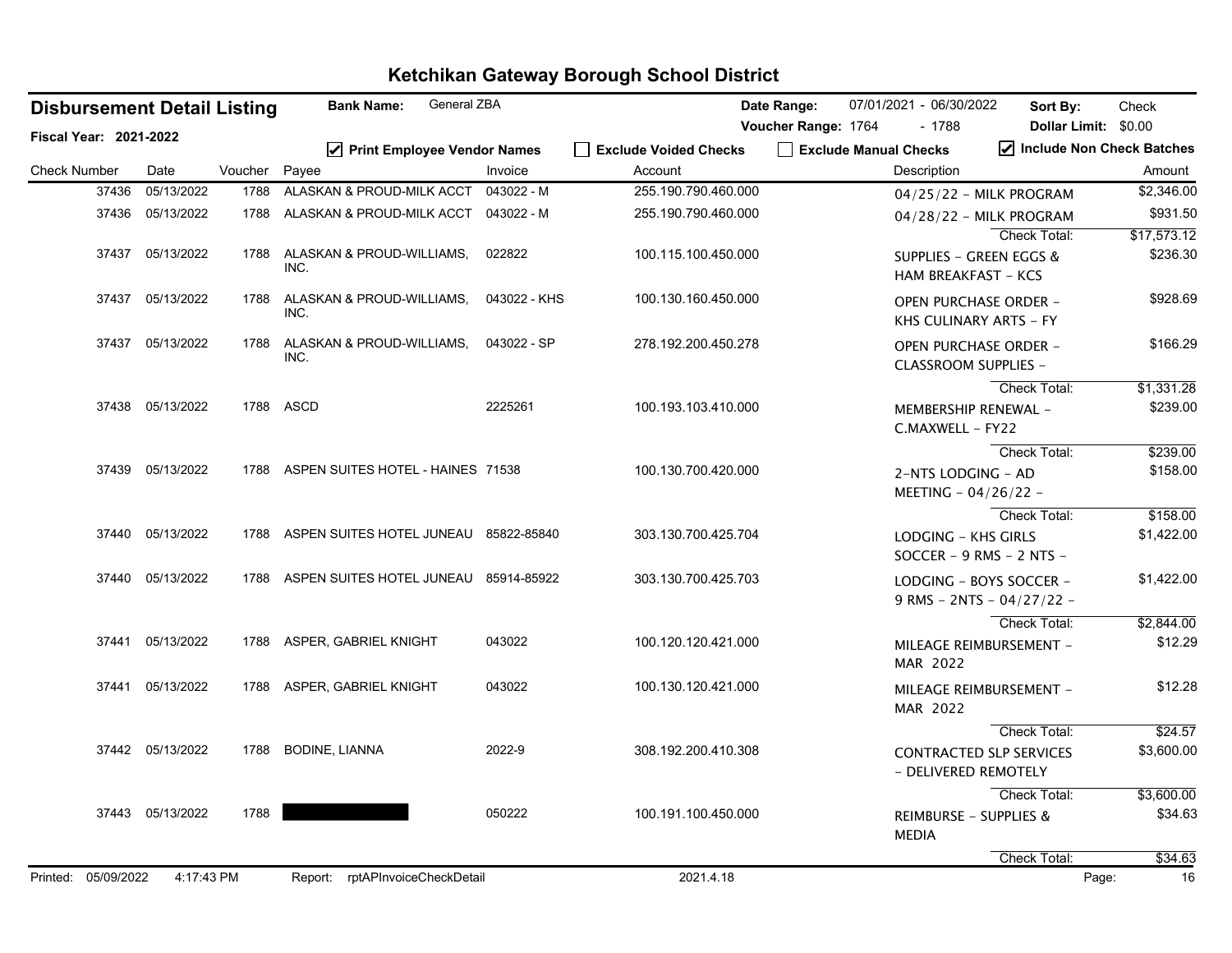| <b>Disbursement Detail Listing</b> |                  |               | General ZBA<br><b>Bank Name:</b>   |         |                                  | Date Range:         | 07/01/2021 - 06/30/2022                             | Sort By:                                          | Check       |
|------------------------------------|------------------|---------------|------------------------------------|---------|----------------------------------|---------------------|-----------------------------------------------------|---------------------------------------------------|-------------|
| Fiscal Year: 2021-2022             |                  |               |                                    |         |                                  | Voucher Range: 1764 | $-1788$                                             | <b>Dollar Limit:</b><br>Include Non Check Batches | \$0.00      |
| <b>Check Number</b>                | Date             | Voucher Payee | ☑ Print Employee Vendor Names      | Invoice | Exclude Voided Checks<br>Account |                     | Exclude Manual Checks<br>Description                |                                                   | Amount      |
| 37444                              | 05/13/2022       | 1788          | BRADFORD, STEPHEN JAMES            | 222853  | 100.190.511.450.000              |                     | ALASKANS MEETING -                                  | <b>REIMBURSE - GIFTS - FIRST</b>                  | \$137.70    |
|                                    |                  |               |                                    |         |                                  |                     |                                                     | Check Total:                                      | \$137.70    |
|                                    | 37445 05/13/2022 | 1788          |                                    | 042922  | 100.191.100.450.000              |                     | <b>REIMBURSE - FT SUPPLIES</b>                      |                                                   | \$105.00    |
|                                    | 37445 05/13/2022 | 1788          |                                    | 050322  | 100.191.100.430.000              |                     | FT INTERNET                                         |                                                   | \$60.30     |
|                                    | 37445 05/13/2022 | 1788          |                                    | 050322  | 100.191.100.450.000              |                     | <b>MEDIA</b>                                        | <b>REIMBURSE - FT SUPPLIES &amp;</b>              | \$543.66    |
|                                    |                  |               |                                    |         |                                  |                     |                                                     | Check Total:                                      | \$708.96    |
|                                    | 37446 05/13/2022 | 1788          |                                    | 042922  | 100.191.100.430.000              |                     |                                                     | REIMBURSE - FT INTERNET                           | \$600.00    |
|                                    | 37446 05/13/2022 | 1788          |                                    | 050322  | 100.191.100.440.000              |                     | <b>ACTIVITIES</b>                                   | <b>REIMBURES - FT SERVICES &amp;</b>              | \$824.00    |
|                                    |                  |               |                                    |         |                                  |                     |                                                     | Check Total:                                      | \$1,424.00  |
|                                    | 37447 05/13/2022 |               | 1788 CASTLE, COLLEEN MICHELLE      | 050422  | 100.190.511.450.000              |                     | DINNER - FIRST                                      | <b>REIMBURSE - ANNABELLE'S</b>                    | \$176.66    |
|                                    |                  |               |                                    |         |                                  |                     |                                                     | Check Total:                                      | \$176.66    |
|                                    | 37448 05/13/2022 | 1788          | CIM TECHNOLOGY SOLUTIONS IN0023775 |         | 100.114.100.450.000              |                     | WALL MOUNTS, HDMI<br><b>CORDS &amp; POWER CORDS</b> |                                                   | \$810.42    |
|                                    |                  |               |                                    |         |                                  |                     |                                                     | Check Total:                                      | \$810.42    |
|                                    | 37449 05/13/2022 |               | 1788 COLLINS, RICHARD D            | 121421  | 100.193.100.378.130              |                     | <b>EDUCATION</b><br>REIMBURSEMENT - 6               |                                                   | \$890.00    |
|                                    |                  |               |                                    |         |                                  |                     |                                                     | Check Total:                                      | \$890.00    |
|                                    | 37450 05/13/2022 |               | 1788 CORNWALL, MELANIE RAE         | 012722  | 100.193.100.378.116              |                     | <b>EDUCATION</b><br>REIMBURSEMENT - 6               |                                                   | \$3,384.00  |
|                                    |                  |               |                                    |         |                                  |                     |                                                     | Check Total:                                      | \$3,384.00  |
|                                    | 37451 05/13/2022 | 1788          |                                    | 050422  | 100.191.100.440.000              |                     |                                                     | FT SERVICES & ACTIVITIES                          | \$1,389.99  |
|                                    | 37451 05/13/2022 | 1788          |                                    | 050422  | 100.191.100.450.000              |                     | <b>MEDIA</b>                                        | REIMBURSE - FT SUPPLIES &                         | \$153.44    |
|                                    |                  |               |                                    |         |                                  |                     |                                                     | Check Total:                                      | \$1,543.43  |
|                                    | 37452 05/13/2022 |               | 1788 CRON, JULIE MARIE             | 043022  | 100.115.100.421.000              |                     | MAR & APR 2022                                      | MILEAGE REIMBURSEMENT -                           | \$28.08     |
|                                    |                  |               |                                    |         |                                  |                     |                                                     | Check Total:                                      | \$28.08     |
| Printed: 05/09/2022                | 4:17:43 PM       |               | Report: rptAPInvoiceCheckDetail    |         | 2021.4.18                        |                     |                                                     |                                                   | 17<br>Page: |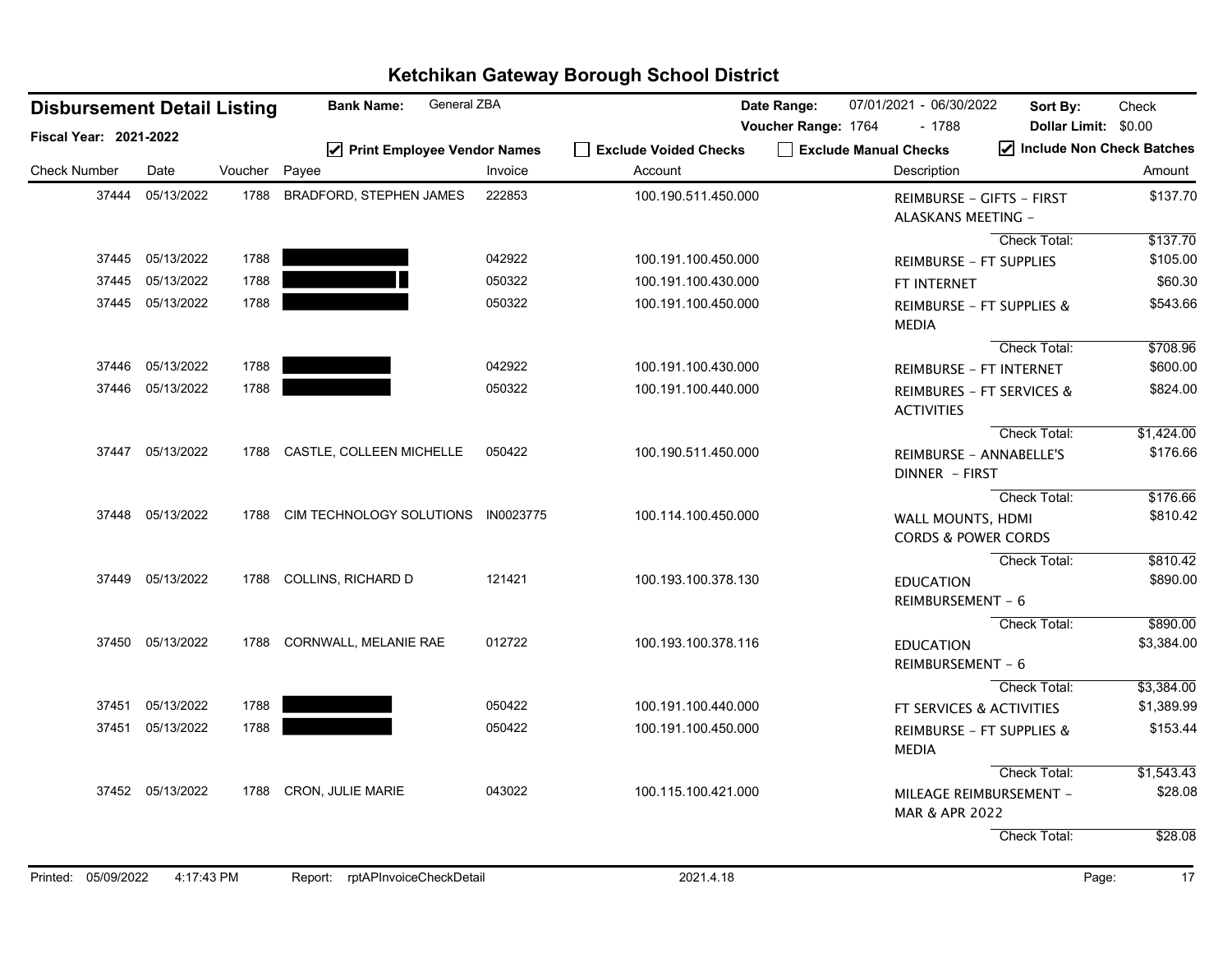|                               | <b>Disbursement Detail Listing</b> |                  |         | <b>Bank Name:</b>                                  | General ZBA                              |                                  | Date Range:         | 07/01/2021 - 06/30/2022              | Sort By:                                           | Check                               |
|-------------------------------|------------------------------------|------------------|---------|----------------------------------------------------|------------------------------------------|----------------------------------|---------------------|--------------------------------------|----------------------------------------------------|-------------------------------------|
| <b>Fiscal Year: 2021-2022</b> |                                    |                  |         |                                                    |                                          |                                  | Voucher Range: 1764 |                                      | $-1788$                                            | Dollar Limit: \$0.00                |
| <b>Check Number</b>           |                                    | Date             | Voucher | Payee                                              | ☑ Print Employee Vendor Names<br>Invoice | Exclude Voided Checks<br>Account |                     | Exclude Manual Checks<br>Description |                                                    | Include Non Check Batches<br>Amount |
|                               | 37453                              | 05/13/2022       | 1788    |                                                    | 050322                                   | 100.191.100.430.000              |                     |                                      |                                                    | \$269.85                            |
|                               |                                    |                  |         |                                                    |                                          |                                  |                     |                                      | REIMBURSE - FT INTERNET<br><b>Check Total:</b>     | \$269.85                            |
|                               | 37454                              | 05/13/2022       | 1788    |                                                    | 050222                                   | 100.191.100.430.000              |                     |                                      | <b>REIMBURSE - FT INTERNET</b>                     | \$300.03                            |
|                               | 37454                              | 05/13/2022       | 1788    |                                                    | 050222                                   | 100.191.100.440.000              |                     |                                      |                                                    | \$229.00                            |
|                               |                                    |                  |         |                                                    |                                          |                                  |                     |                                      | FT SERVICES & ACTIVITIES<br>Check Total:           | \$529.03                            |
|                               |                                    | 37455 05/13/2022 | 1788    | <b>EAGLE ONE ENTERPRISES</b>                       | 4-8-2022                                 | 100.115.700.425.000              |                     |                                      | RT CHARTER - KTN TO MET<br>- KCS VOLLEYBALL TEAM - | \$1,800.00                          |
|                               |                                    |                  |         |                                                    |                                          |                                  |                     |                                      | Check Total:                                       | \$1,800.00                          |
|                               | 37456                              | 05/13/2022       | 1788    | <b>ENRIGHT, PATRICK G</b>                          | 042322                                   | 100.190.600.450.000              |                     |                                      | <b>CLOTHING ALLOWANCE</b>                          | \$85.19                             |
|                               |                                    |                  |         |                                                    |                                          |                                  |                     |                                      | <b>Check Total:</b>                                | \$85.19                             |
|                               | 37457                              | 05/13/2022       | 1788    |                                                    | 042922                                   | 100.191.100.450.000              |                     | <b>MEDIA</b>                         | REIMBURSE - FT SUPPLIES &                          | \$74.44                             |
|                               |                                    |                  |         |                                                    |                                          |                                  |                     |                                      | Check Total:                                       | \$74.44                             |
|                               |                                    | 37458 05/13/2022 | 1788    | FRIX, GEOFFREY CARL                                | 050322                                   | 100.193.100.378.120              |                     | <b>EDUCATION</b>                     |                                                    | \$850.00                            |
|                               |                                    |                  |         |                                                    |                                          |                                  |                     |                                      | REIMBURSEMENT - 6                                  |                                     |
|                               |                                    |                  |         |                                                    |                                          |                                  |                     |                                      | <b>Check Total:</b>                                | \$850.00                            |
|                               | 37459                              | 05/13/2022       | 1788    | <b>FRONTIER SHIPPING &amp;</b><br><b>COPYWORKS</b> | 145457                                   | 100.191.450.433.000              |                     |                                      | <b>POSTAGE CHARGES - FY22</b>                      | \$71.14                             |
|                               | 37459                              | 05/13/2022       | 1788    | <b>FRONTIER SHIPPING &amp;</b><br><b>COPYWORKS</b> | 145770                                   | 100.191.450.433.000              |                     |                                      | <b>POSTAGE CHARGES - FY22</b>                      | \$8.76                              |
|                               | 37459                              | 05/13/2022       | 1788    | <b>FRONTIER SHIPPING &amp;</b><br><b>COPYWORKS</b> | 145775                                   | 100.191.450.433.000              |                     |                                      | <b>POSTAGE CHARGES - FY22</b>                      | \$11.91                             |
|                               | 37459                              | 05/13/2022       | 1788    | <b>FRONTIER SHIPPING &amp;</b><br><b>COPYWORKS</b> | 146020                                   | 100.190.550.433.000              |                     |                                      | <b>RETURN POSTAGE -</b><br><b>AMAZON ORDER</b>     | \$22.90                             |
|                               | 37459                              | 05/13/2022       | 1788    | <b>FRONTIER SHIPPING &amp;</b><br><b>COPYWORKS</b> | 146273                                   | 100.191.450.433.000              |                     |                                      | <b>POSTAGE CHARGES - FY22</b>                      | \$3.88                              |
|                               | 37459                              | 05/13/2022       | 1788    | <b>FRONTIER SHIPPING &amp;</b><br><b>COPYWORKS</b> | 146480                                   | 100.191.450.433.000              |                     |                                      | <b>POSTAGE CHARGES - FY22</b>                      | \$4.27                              |
|                               |                                    |                  |         |                                                    |                                          |                                  |                     |                                      | Check Total:                                       | \$122.86                            |
|                               | 37460                              | 05/13/2022       | 1788    |                                                    | 050222                                   | 100.191.100.440.000              |                     |                                      | <b>FT SERVICES &amp; ACTIVITIES</b>                | \$266.69                            |
|                               | 37460                              | 05/13/2022       | 1788    |                                                    | 050222                                   | 100.191.100.450.000              |                     | <b>MEDIA</b>                         | REIMBURSE - FT SUPPLIES &                          | \$20.78                             |
|                               |                                    |                  |         |                                                    |                                          |                                  |                     |                                      | Check Total:                                       | \$287.47                            |
|                               | 37461                              | 05/13/2022       | 1788    |                                                    | 042922                                   | 100.191.100.430.000              |                     | FT INTERNET                          |                                                    | \$300.20                            |
| Printed: 05/09/2022           |                                    | 4:17:43 PM       |         | Report: rptAPInvoiceCheckDetail                    |                                          | 2021.4.18                        |                     |                                      |                                                    | 18<br>Page:                         |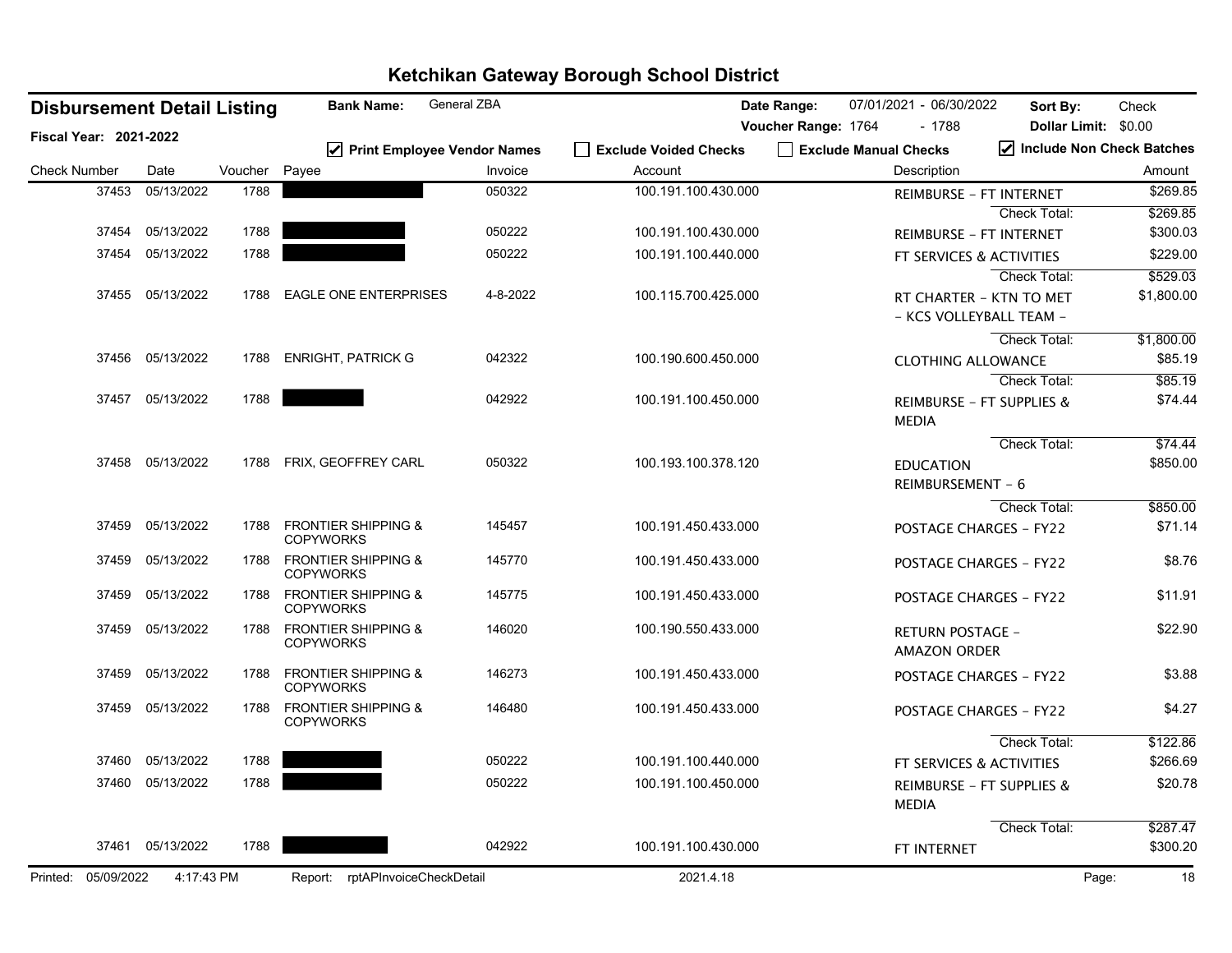| <b>Disbursement Detail Listing</b> |                  |               | General ZBA<br><b>Bank Name:</b>               |         |                       | Date Range:         | 07/01/2021 - 06/30/2022 | Sort By:                                                              | Check                               |
|------------------------------------|------------------|---------------|------------------------------------------------|---------|-----------------------|---------------------|-------------------------|-----------------------------------------------------------------------|-------------------------------------|
| Fiscal Year: 2021-2022             |                  |               | ☑ Print Employee Vendor Names                  |         | Exclude Voided Checks | Voucher Range: 1764 | Exclude Manual Checks   | $-1788$<br><b>Dollar Limit:</b>                                       | \$0.00<br>Include Non Check Batches |
| <b>Check Number</b>                | Date             | Voucher Payee |                                                | Invoice | Account               |                     | Description             |                                                                       | Amount                              |
| 37461                              | 05/13/2022       | 1788          |                                                | 042922  | 100.191.100.440.000   |                     | <b>ACTIVITIES</b>       | <b>REIMBURSE - FT SERVICES &amp;</b>                                  | \$738.00                            |
| 37461                              | 05/13/2022       | 1788          |                                                | 042922  | 100.191.100.450.000   |                     |                         | FT SUPPLIES & MEDIA                                                   | \$736.83                            |
| 37461                              | 05/13/2022       | 1788          |                                                | 050322  | 100.191.100.450.000   |                     | <b>MEDIA</b>            | REIMBURSE - FT SUPPLIES &                                             | \$922.97                            |
|                                    | 37462 05/13/2022 | 1788          | <b>GSD EDUCATIONAL SERVICES</b>                | 581     | 100.190.360.440.000   |                     | APR 2022                | Check Total:<br>POWERSCHOOL SUPPORT -                                 | \$2,698.00<br>\$190.00              |
|                                    | 37463 05/13/2022 | 1788          |                                                | 04922   | 100.191.100.450.000   |                     | <b>MEDIA</b>            | <b>Check Total:</b><br><b>REIMBURSE FT SUPPLIES &amp;</b>             | \$190.00<br>\$65.68                 |
|                                    | 37463 05/13/2022 | 1788          |                                                | 050222  | 100.191.100.450.000   |                     | <b>MEDIA</b>            | REIMBURSE - FT SUPPLIES &                                             | \$307.92                            |
|                                    | 37464 05/13/2022 | 1788          |                                                | 042922  | 100.191.100.450.000   |                     | <b>MEDIA</b>            | Check Total:<br>REIMBURSE - FT SUPPLIES &                             | \$373.60<br>\$790.80                |
|                                    | 37464 05/13/2022 | 1788          |                                                | 050422  | 100.191.100.430.000   |                     |                         | <b>REIMBURSE - FT INTERNET</b>                                        | \$600.00                            |
|                                    | 37465 05/13/2022 | 1788          | <b>HENDRICKSON, DORRIEN</b><br><b>MICHELLE</b> | 042922  | 100.192.200.421.000   |                     | <b>APRIL 2022</b>       | Check Total:<br>MILEAGE REIMBURSEMENT -                               | \$1,390.80<br>\$40.95               |
|                                    | 37466 05/13/2022 | 1788          |                                                | 042922  | 100.191.100.440.000   |                     | <b>ACTIVITIES</b>       | Check Total:<br><b>REIMBURSE - FT SERVICES &amp;</b>                  | \$40.95<br>\$680.00                 |
| 37466                              | 05/13/2022       | 1788          |                                                | 050222  | 100.191.100.440.000   |                     |                         | FT SERVICES & ACTIVITIES                                              | \$755.00                            |
|                                    | 37466 05/13/2022 | 1788          |                                                | 050222  | 100.191.100.450.000   |                     | <b>MEDIA</b>            | REIMBURSE - FT SUPPLIES &                                             | \$207.10                            |
|                                    | 37467 05/13/2022 |               | 1788 HOLY NAME CATHOLIC SCHOOL 0101-050122     |         | 100.115.600.441.000   |                     |                         | Check Total:<br><b>KCS - ADDL MONTHLY</b><br>LEASED SPACE - JAN - MAY | \$1,642.10<br>\$3,360.00            |
|                                    |                  |               |                                                |         |                       |                     |                         | Check Total:                                                          | \$3,360.00                          |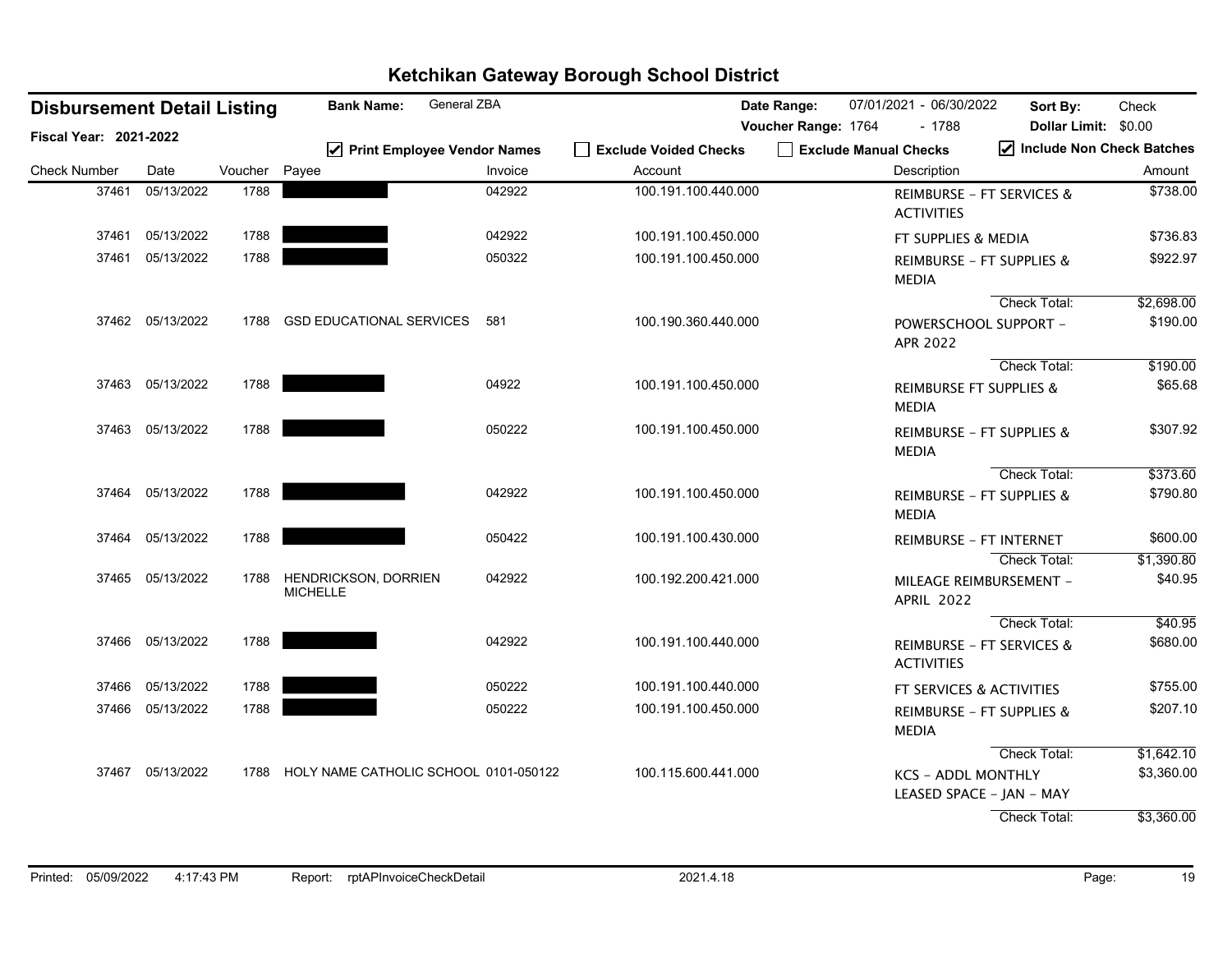| <b>Disbursement Detail Listing</b> |                  |         | General ZBA<br><b>Bank Name:</b>              |            |                       | Date Range:         | 07/01/2021 - 06/30/2022               | Sort By:                                                   | Check      |
|------------------------------------|------------------|---------|-----------------------------------------------|------------|-----------------------|---------------------|---------------------------------------|------------------------------------------------------------|------------|
| Fiscal Year: 2021-2022             |                  |         |                                               |            |                       | Voucher Range: 1764 | $-1788$                               | Dollar Limit: \$0.00                                       |            |
|                                    |                  |         | ☑ Print Employee Vendor Names                 |            | Exclude Voided Checks |                     | Exclude Manual Checks                 | Include Non Check Batches                                  |            |
| <b>Check Number</b>                | Date             | Voucher | Payee                                         | Invoice    | Account               |                     | Description                           |                                                            | Amount     |
| 37468                              | 05/13/2022       | 1788    |                                               | 042922     | 100.191.100.450.000   |                     | <b>MEDIA</b>                          | REIMBURSE - FT SUPPLIES &                                  | \$34.00    |
|                                    |                  |         |                                               |            |                       |                     |                                       | <b>Check Total:</b>                                        | \$34.00    |
|                                    | 37469 05/13/2022 | 1788    |                                               | 050222     | 100.191.100.440.000   |                     | <b>ACTIVITIES</b>                     | <b>REIMBURSE - FT SERVICES &amp;</b>                       | \$42.00    |
|                                    |                  |         |                                               |            |                       |                     |                                       | Check Total:                                               | \$42.00    |
| 37470                              | 05/13/2022       | 1788    |                                               | 050322     | 100.191.100.430.000   |                     |                                       | REIMBURSE - FT INTERNET                                    | \$280.10   |
|                                    |                  |         |                                               |            |                       |                     |                                       | Check Total:                                               | \$280.10   |
|                                    | 37471 05/13/2022 | 1788    | HURLEY, ALEXANDRA TAYLOR                      | 030222     | 100.193.100.378.130   |                     | <b>EDUCATION</b><br>REIMBURSEMENT - 6 |                                                            | \$3,078.00 |
|                                    |                  |         |                                               |            |                       |                     |                                       | Check Total:                                               | \$3,078.00 |
|                                    | 37472 05/13/2022 | 1788    | <b>INTER-ISLAND FERRY</b><br><b>AUTHORITY</b> | 007481     | 100.115.700.425.000   |                     |                                       | <b>KCS VOLLEYBALL TRAVEL -</b><br>KTN TO HOLLIS - 03/31/22 | \$416.00   |
|                                    | 37472 05/13/2022 | 1788    | <b>INTER-ISLAND FERRY</b><br><b>AUTHORITY</b> | 007498     | 100.115.700.425.000   |                     |                                       | KCS VOLLEYBALL TRAVEL -<br>KTN TO HOLLIS - 03/31/22        | \$416.00   |
|                                    | 37472 05/13/2022 | 1788    | <b>INTER-ISLAND FERRY</b><br><b>AUTHORITY</b> | 007507     | 100.130.100.425.000   |                     |                                       | RT FERRY KTN TO HOLLIS -<br>$04/20/22 - 04/25/22 -$        | \$389.90   |
|                                    |                  |         |                                               |            |                       |                     |                                       | Check Total:                                               | \$1,221.90 |
|                                    | 37473 05/13/2022 | 1788    | <b>ISLAND TILE &amp; MARBLE, Inc.</b>         | 2022-12426 | 100.116.600.440.000   |                     | <b>LABOR - INSTALLATION</b>           |                                                            | \$400.00   |
| 37473                              | 05/13/2022       | 1788    | ISLAND TILE & MARBLE, Inc.                    | 2022-12426 | 100.116.600.450.000   |                     | <b>COUNTERTOP TSAS</b>                | <b>FABRICATION, HANDLING</b>                               | \$210.00   |
|                                    |                  |         |                                               |            |                       |                     |                                       | Check Total:                                               | \$610.00   |
| 37474                              | 05/13/2022       | 1788    | <b>J&amp;M AUTOMOTIVE REPAIR</b>              | 4212       | 100.190.600.410.000   |                     | MATERIALS - XZF334                    | AIRBAG RECALL - LABOR &                                    | \$127.05   |
| 37474                              | 05/13/2022       | 1788    | <b>J&amp;M AUTOMOTIVE REPAIR</b>              | 4331       | 100.190.600.410.000   |                     | <b>MATERIALS - XZF343</b>             | AIRBAG RECALL - LABOR &                                    | \$144.38   |
|                                    |                  |         |                                               |            |                       |                     |                                       | Check Total:                                               | \$271.43   |
| 37475                              | 05/13/2022       | 1788    |                                               | 050322     | 100.191.100.430.000   |                     |                                       | <b>REIMBURSE - FT INTERNET</b>                             | \$500.01   |
| 37475                              | 05/13/2022       | 1788    |                                               | 050322     | 100.191.100.440.000   |                     |                                       | FT SERVICES & ACTIVITIES                                   | \$520.00   |
|                                    | 37475 05/13/2022 | 1788    |                                               | 050322     | 100.191.100.450.000   |                     | FT SUPPLIES & MEDIA                   |                                                            | \$398.43   |
|                                    |                  |         |                                               |            |                       |                     |                                       | Check Total:                                               | \$1,418.44 |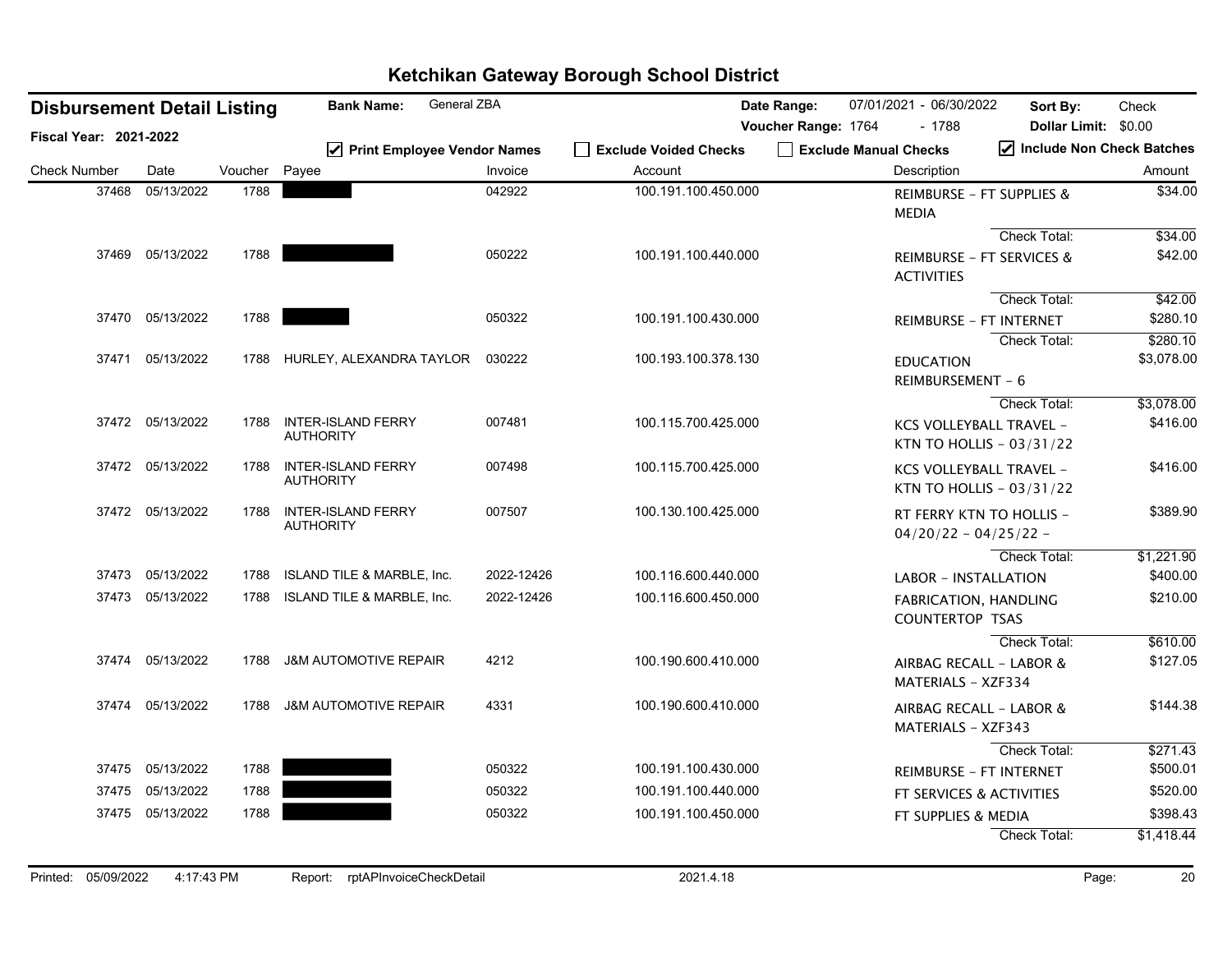| <b>Disbursement Detail Listing</b> |                  |         | <b>Bank Name:</b>                                          | General ZBA |                                  | 07/01/2021 - 06/30/2022<br>Date Range:<br>Sort By: |                                                          |                      | Check                               |
|------------------------------------|------------------|---------|------------------------------------------------------------|-------------|----------------------------------|----------------------------------------------------|----------------------------------------------------------|----------------------|-------------------------------------|
| Fiscal Year: 2021-2022             |                  |         |                                                            |             |                                  | Voucher Range: 1764                                | - 1788                                                   | Dollar Limit: \$0.00 |                                     |
| <b>Check Number</b>                | Date             | Voucher | ☑ Print Employee Vendor Names<br>Payee                     | Invoice     | Exclude Voided Checks<br>Account | Exclude Manual Checks                              | Description                                              |                      | Include Non Check Batches<br>Amount |
| 37476                              | 05/13/2022       | 1788    | <b>KETCHIKAN GATEWAY</b><br><b>BOROUGH-PARKS &amp; REC</b> | 0139054     | 100.130.700.440.709              |                                                    | <b>GYM RENTAL - KHS</b><br>BASEBALL - 03/08/22           |                      | \$200.00                            |
|                                    | 37476 05/13/2022 | 1788    | <b>KETCHIKAN GATEWAY</b><br><b>BOROUGH-PARKS &amp; REC</b> | 0415115     | 100.191.100.440.000              |                                                    | <b>FAST TRACK SWIM LESSONS</b><br>$-04/18-22-04/29/22$   |                      | \$315.00                            |
|                                    | 37476 05/13/2022 | 1788    | KETCHIKAN GATEWAY<br><b>BOROUGH-PARKS &amp; REC</b>        | 0415115     | 100.191.100.440.000              |                                                    | <b>FAST TRACK SWIM LESSONS</b><br>$-05/02/22 - 05/13/22$ |                      | \$180.00                            |
|                                    | 37477 05/13/2022 | 1788    | KETCHIKAN HIGH SCHOOL                                      | 033122      | 100.130.700.410.725              |                                                    | <b>VOLLEYBALL PROTECH</b><br><b>EXPENSES</b>             | <b>Check Total:</b>  | \$695.00<br>\$2,022.06              |
|                                    | 37477 05/13/2022 | 1788    | KETCHIKAN HIGH SCHOOL                                      | 033122      | 100.130.700.420.000              |                                                    | PER DIEM - AD/ADMIN<br><b>TRAVEL</b>                     |                      | \$100.00                            |
|                                    | 37477 05/13/2022 | 1788    | KETCHIKAN HIGH SCHOOL                                      | 033122      | 100.130.700.425.718              |                                                    | PER DIEM - BOYS<br><b>BASKETBALL</b>                     |                      | \$700.00                            |
|                                    | 37477 05/13/2022 | 1788    | KETCHIKAN HIGH SCHOOL                                      | 033122      | 100.130.700.425.722              |                                                    | PER DIEM - GIRLS<br><b>BASKETBALL</b>                    |                      | \$400.00                            |
|                                    | 37477 05/13/2022 | 1788    | KETCHIKAN HIGH SCHOOL                                      | 033122-1    | 100.130.100.425.000              |                                                    | AIRFARE - MUSIC -<br>$09/24/21 - 09/26/21$               |                      | \$832.42                            |
|                                    | 37477 05/13/2022 |         | 1788 KETCHIKAN HIGH SCHOOL                                 | 033122-1    | 100.130.700.410.725              |                                                    | AIRARE - VOLLEYBALL<br>PROTECH 0 09/1/21                 |                      | \$11.20                             |
|                                    | 37477 05/13/2022 | 1788    | KETCHIKAN HIGH SCHOOL                                      | 033122-1    | 100.130.700.425.732              |                                                    | AIRFARE - XCOUNTRY -<br>$09/24/21 - 09/25/21$            |                      | \$4,154.46                          |
|                                    | 37477 05/13/2022 | 1788    | KETCHIKAN HIGH SCHOOL                                      | 033122-1    | 100.130.700.425.732              |                                                    | AIRFARE - XCOUNTRY -<br>$09/17/21 - 09/18/21$            |                      | \$3,408.97                          |
|                                    | 37477 05/13/2022 | 1788    | KETCHIKAN HIGH SCHOOL                                      | 033122-1    | 100.130.700.425.732              |                                                    | AIRFARE - XCOUNTRY -<br>09/11/21                         |                      | \$4,123.20                          |
|                                    | 37477 05/13/2022 | 1788    | KETCHIKAN HIGH SCHOOL                                      | 033122-1    | 100.130.700.425.743              |                                                    | AIRFARE - SWIMMING -<br>$09/30/21 - 10/03/21$            |                      | \$5,091.60                          |
|                                    | 37477 05/13/2022 |         | 1788 KETCHIKAN HIGH SCHOOL                                 | 033122-1    | 100.130.700.425.743              |                                                    | AIRFARE - SWIMMING -<br>$09/17/21 - 09/18/21$            |                      | \$6,959.92                          |
|                                    | 37477 05/13/2022 | 1788    | KETCHIKAN HIGH SCHOOL                                      | 033122-1    | 100.130.700.450.000              |                                                    | <b>NFHS RULES BOOK</b>                                   |                      | \$224.41                            |
| Printed: 05/09/2022                | 4:17:43 PM       |         | Report: rptAPInvoiceCheckDetail                            |             | 2021.4.18                        |                                                    |                                                          |                      | 21<br>Page:                         |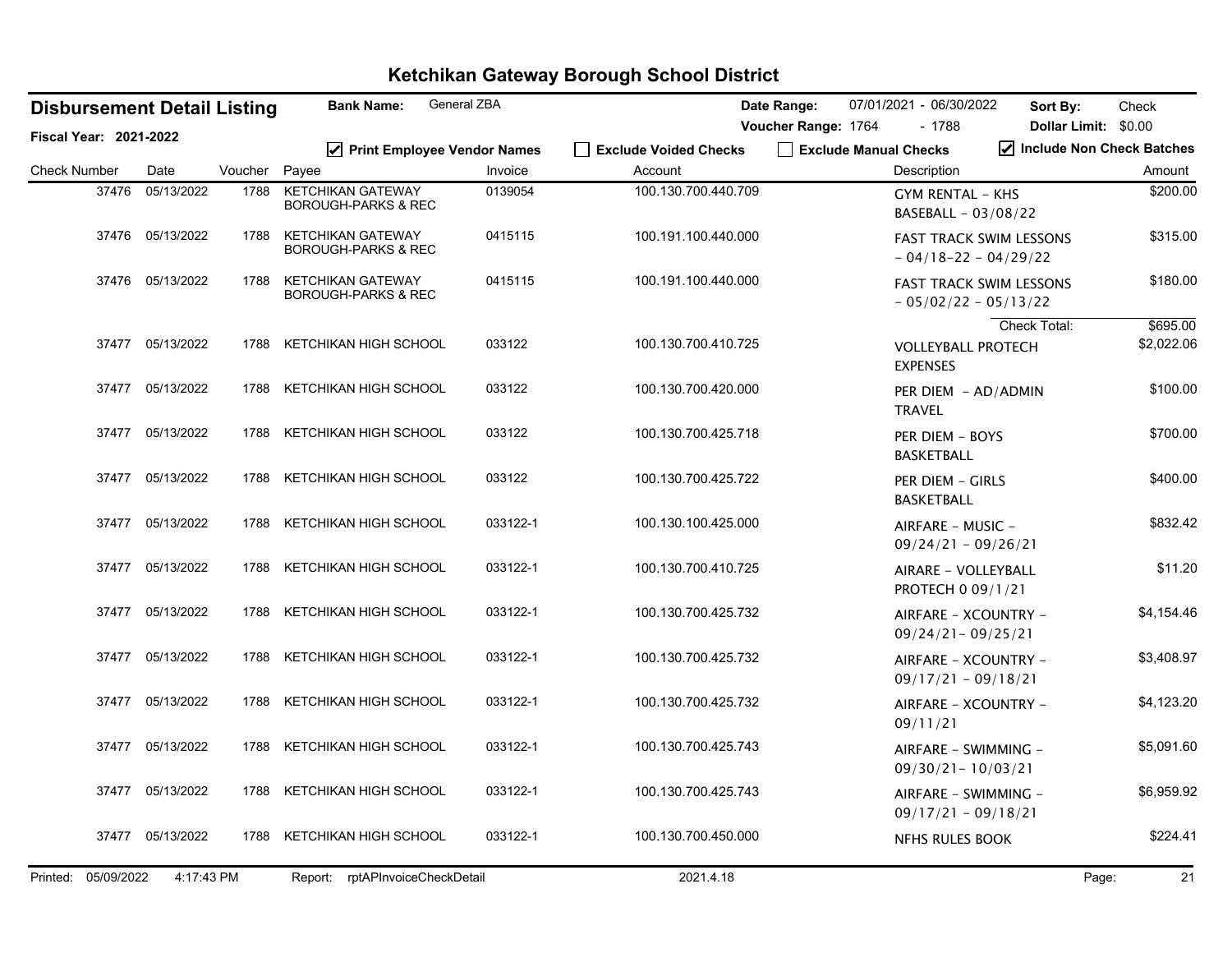| <b>Disbursement Detail Listing</b> |                  |         | <b>Bank Name:</b>             | General ZBA |                       | Date Range:         |                       | 07/01/2021 - 06/30/2022                         | Sort By:                  | Check      |
|------------------------------------|------------------|---------|-------------------------------|-------------|-----------------------|---------------------|-----------------------|-------------------------------------------------|---------------------------|------------|
| Fiscal Year: 2021-2022             |                  |         |                               |             |                       | Voucher Range: 1764 |                       | $-1788$                                         | Dollar Limit: \$0.00      |            |
|                                    |                  |         | ☑ Print Employee Vendor Names |             | Exclude Voided Checks |                     | Exclude Manual Checks |                                                 | Include Non Check Batches |            |
| <b>Check Number</b>                | Date             | Voucher | Payee                         | Invoice     | Account               |                     |                       | Description                                     |                           | Amount     |
| 37477                              | 05/13/2022       | 1788    | KETCHIKAN HIGH SCHOOL         | 033122-1    | 100.130.700.450.000   |                     |                       | <b>NFHS RULES BOOK</b>                          |                           | \$185.62   |
|                                    | 37477 05/13/2022 | 1788    | KETCHIKAN HIGH SCHOOL         | 040122      | 100.130.700.410.715   |                     |                       |                                                 | IFA - WRESTLING OFFICIALS | \$208.02   |
|                                    | 37477 05/13/2022 | 1788    | KETCHIKAN HIGH SCHOOL         | 040122      | 100.130.700.425.701   |                     |                       | $-10/18/22$                                     | AIRFARE - DDF - 10/14/21  | \$4,499.39 |
|                                    | 37477 05/13/2022 | 1788    | KETCHIKAN HIGH SCHOOL         | 040122      | 100.130.700.425.713   |                     |                       | AIRFARE - WRESTLING -<br>$10/22/21 - 10/24/22$  |                           | \$7,292.75 |
|                                    | 37477 05/13/2022 | 1788    | KETCHIKAN HIGH SCHOOL         | 040122      | 100.130.700.425.723   |                     |                       | AIRFARE - VOLLEYBALL -<br>$10/21/22 - 10/23/22$ |                           | \$4,284.93 |
|                                    | 37477 05/13/2022 | 1788    | KETCHIKAN HIGH SCHOOL         | 040122      | 100.130.700.425.723   |                     |                       | AIRFARE - XCOUNTRY -<br>$10/07/21 - 10/01/21$   |                           | \$5,767.20 |
|                                    | 37477 05/13/2022 | 1788    | KETCHIKAN HIGH SCHOOL         | 040122      | 100.130.700.425.723   |                     |                       | AIRFARE - VOLLEYBALL -<br>$10/06/21 - 10/09/21$ |                           | \$1,401.12 |
|                                    | 37477 05/13/2022 | 1788    | KETCHIKAN HIGH SCHOOL         | 040122      | 100.130.700.425.723   |                     |                       | AIRFARE - VOLLEYBALL -<br>$10/01/21 - 10/02/22$ |                           | \$4,690.60 |
|                                    | 37477 05/13/2022 | 1788    | KETCHIKAN HIGH SCHOOL         | 040122      | 100.130.700.425.743   |                     |                       | AIRFARE - SWIMMING -<br>10/01/21                |                           | \$122.58   |
|                                    | 37477 05/13/2022 | 1788    | KETCHIKAN HIGH SCHOOL         | 040122      | 100.130.700.425.743   |                     |                       | 10/17/21                                        | AIFARE - SWIM - 10/14/21- | \$7,123.75 |
|                                    | 37477 05/13/2022 | 1788    | KETCHIKAN HIGH SCHOOL         | 040522      | 100.130.100.425.000   |                     |                       | AIRFARE - MUSIC -<br>$11/17/21 - 11/21/21$      |                           | \$3,509.17 |
|                                    | 37477 05/13/2022 | 1788    | KETCHIKAN HIGH SCHOOL         | 040522      | 100.130.700.410.715   |                     |                       | AIRFARE - WRESTLING<br><b>PROTECH</b>           |                           | \$22.40    |
|                                    | 37477 05/13/2022 | 1788    | KETCHIKAN HIGH SCHOOL         | 040522      | 100.130.700.425.701   |                     |                       | AIRFARE - DEBATE -<br>$11/12/21 - 11/14/21$     |                           | \$4,262.58 |
|                                    | 37477 05/13/2022 | 1788    | KETCHIKAN HIGH SCHOOL         | 040522      | 100.130.700.425.713   |                     |                       | WRESTLING 10/22/21 -                            | AIRFARE - NAME CHANGE -   | \$125.00   |
| 37477                              | 05/13/2022       | 1788    | KETCHIKAN HIGH SCHOOL         | 040522      | 100.130.700.425.723   |                     |                       | VOLLEYBALL - 10/28/21 -                         | AIRFARE - NAME CHANGE -   | \$125.00   |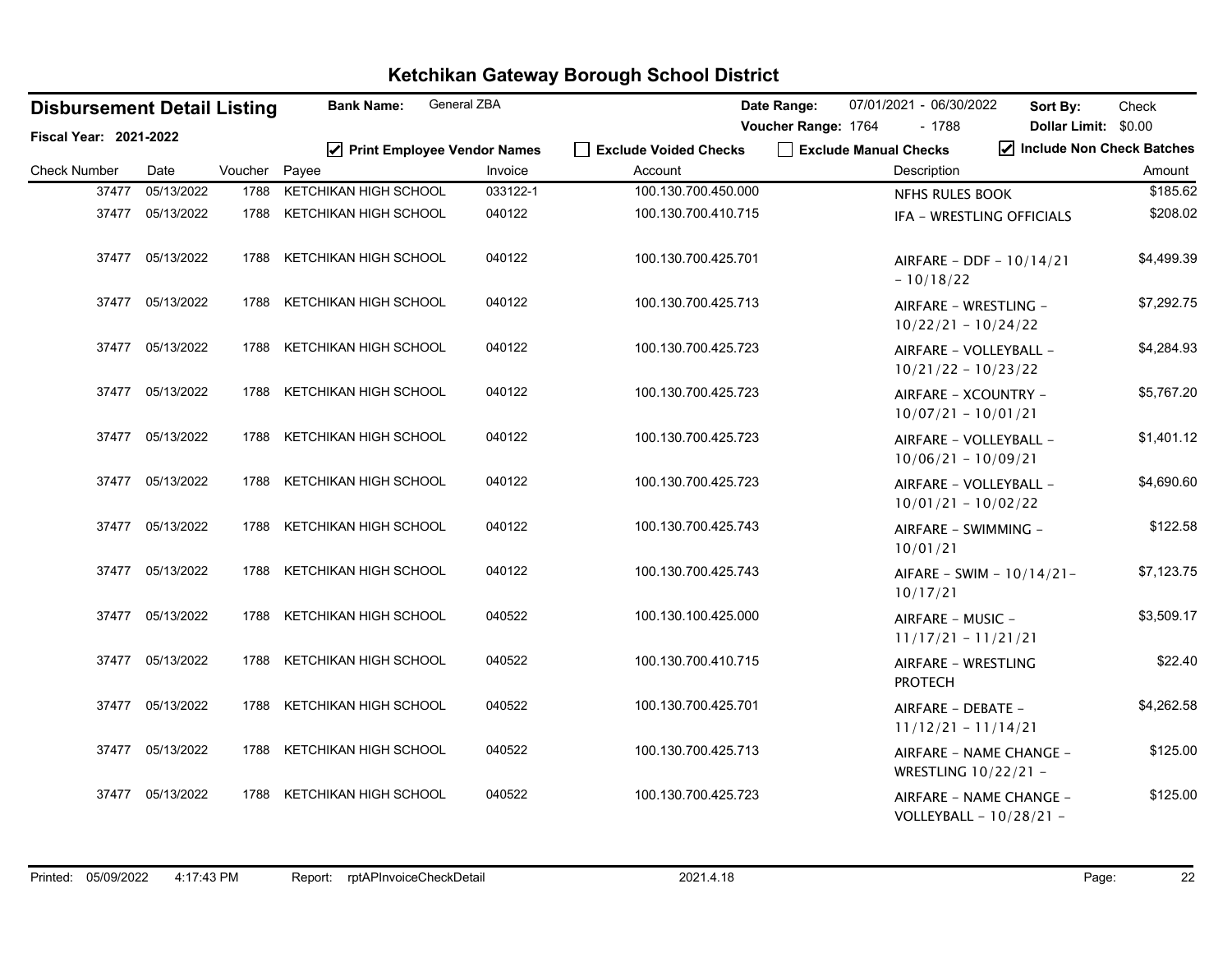| <b>Disbursement Detail Listing</b> |                  |         | <b>Bank Name:</b>             | General ZBA |                       | Date Range:<br>07/01/2021 - 06/30/2022             | Check<br>Sort By:           |
|------------------------------------|------------------|---------|-------------------------------|-------------|-----------------------|----------------------------------------------------|-----------------------------|
| Fiscal Year: 2021-2022             |                  |         |                               |             |                       | Voucher Range: 1764<br>- 1788                      | Dollar Limit: \$0.00        |
|                                    |                  |         | ☑ Print Employee Vendor Names |             | Exclude Voided Checks | Exclude Manual Checks                              | Include Non Check Batches   |
| <b>Check Number</b>                | Date             | Voucher | Payee                         | Invoice     | Account               | Description                                        | Amount                      |
| 37477                              | 05/13/2022       | 1788    | KETCHIKAN HIGH SCHOOL         | 040522      | 100.130.700.425.723   | AIRFARE - NAME CHANGE -<br>VOLLEYBALL - 10/21/21 - | \$125.00                    |
|                                    | 37477 05/13/2022 | 1788    | KETCHIKAN HIGH SCHOOL         | 040522      | 100.130.700.425.723   | LODGING - VOLLEYBALL -<br>$10/28/21 - 11/01/21$    | \$3,634.00                  |
|                                    | 37477 05/13/2022 | 1788    | KETCHIKAN HIGH SCHOOL         | 040522      | 100.130.700.425.743   | AIRFARE - SWIMMING -<br>$11/03/21 - 11/07/21$      | \$860.42                    |
|                                    | 37477 05/13/2022 | 1788    | KETCHIKAN HIGH SCHOOL         | 040522      | 100.130.700.425.743   | AIFARE - SWIMMING -<br>$11/03/21 - 11/07/21$       | \$781.25                    |
|                                    | 37477 05/13/2022 | 1788    | KETCHIKAN HIGH SCHOOL         | 040522      | 100.130.700.425.743   | AIFARE - SWIMMING -<br>$11/03/21 - 11/07/21$       | \$726.64                    |
|                                    | 37477 05/13/2022 | 1788    | KETCHIKAN HIGH SCHOOL         | 050522      | 100.130.700.420.000   | PER DIEM - K.SMITH - AD<br><b>MEETING</b>          | \$100.00                    |
|                                    | 37477 05/13/2022 | 1788    | KETCHIKAN HIGH SCHOOL         | 050522      | 100.130.700.425.703   | PER DIEM - BOYS SOCCER                             | \$300.00                    |
|                                    | 37477 05/13/2022 | 1788    | KETCHIKAN HIGH SCHOOL         | 050522      | 100.130.700.425.704   | PER DIEM - GIRLS SOCCER                            | \$400.00                    |
| 37477                              | 05/13/2022       | 1788    | KETCHIKAN HIGH SCHOOL         | 050522      | 100.130.700.425.709   | PER DIEM - BASEBALL                                | \$300.00                    |
|                                    | 37477 05/13/2022 | 1788    | KETCHIKAN HIGH SCHOOL         | 050522      | 100.130.700.425.717   | PER DIEM – TRACK                                   | \$850.00                    |
|                                    |                  |         |                               |             |                       |                                                    | Check Total:<br>\$79,725.66 |
|                                    | 37478 05/13/2022 | 1788    | KRIEWALDT, JAMIE              | 041222      | 100.116.370.410.000   | <b>ON-SITE LITERACY</b><br>CONSULTING - TSAS -     | \$1,800.00                  |
|                                    | 37478 05/13/2022 | 1788    | KRIEWALDT, JAMIE              | 041222-1    | 100.116.370.410.000   | REIMBURSABLE TRAVEL<br><b>EXPENSES</b>             | \$2,071.91                  |
|                                    |                  |         |                               |             |                       |                                                    | Check Total:<br>\$3,871.91  |
|                                    | 37479 05/13/2022 |         | 1788 LAKEMARY CENTER, INC.    | 2204        | 100.192.201.480.000   | EDUCATIONAL SERVICES -<br>$-$ APR 2022             | \$7,000.00                  |
|                                    | 37479 05/13/2022 | 1788    | LAKEMARY CENTER, INC.         | 2204        | 100.192.201.480.000   | <b>EDUCATIONAL SERVICES -</b><br>- APR 2022        | \$2,700.00                  |
|                                    |                  |         |                               |             |                       |                                                    | Check Total:<br>\$9,700.00  |
| 37480                              | 05/13/2022       | 1788    | <b>LIGHTHOUSE SERVICE</b>     | 59822       | 100.190.600.410.000   | TWO-WHEEL ALIGNMENT -<br><b>XYC757</b>             | \$161.12                    |
|                                    |                  |         |                               |             |                       |                                                    | \$161.12<br>Check Total:    |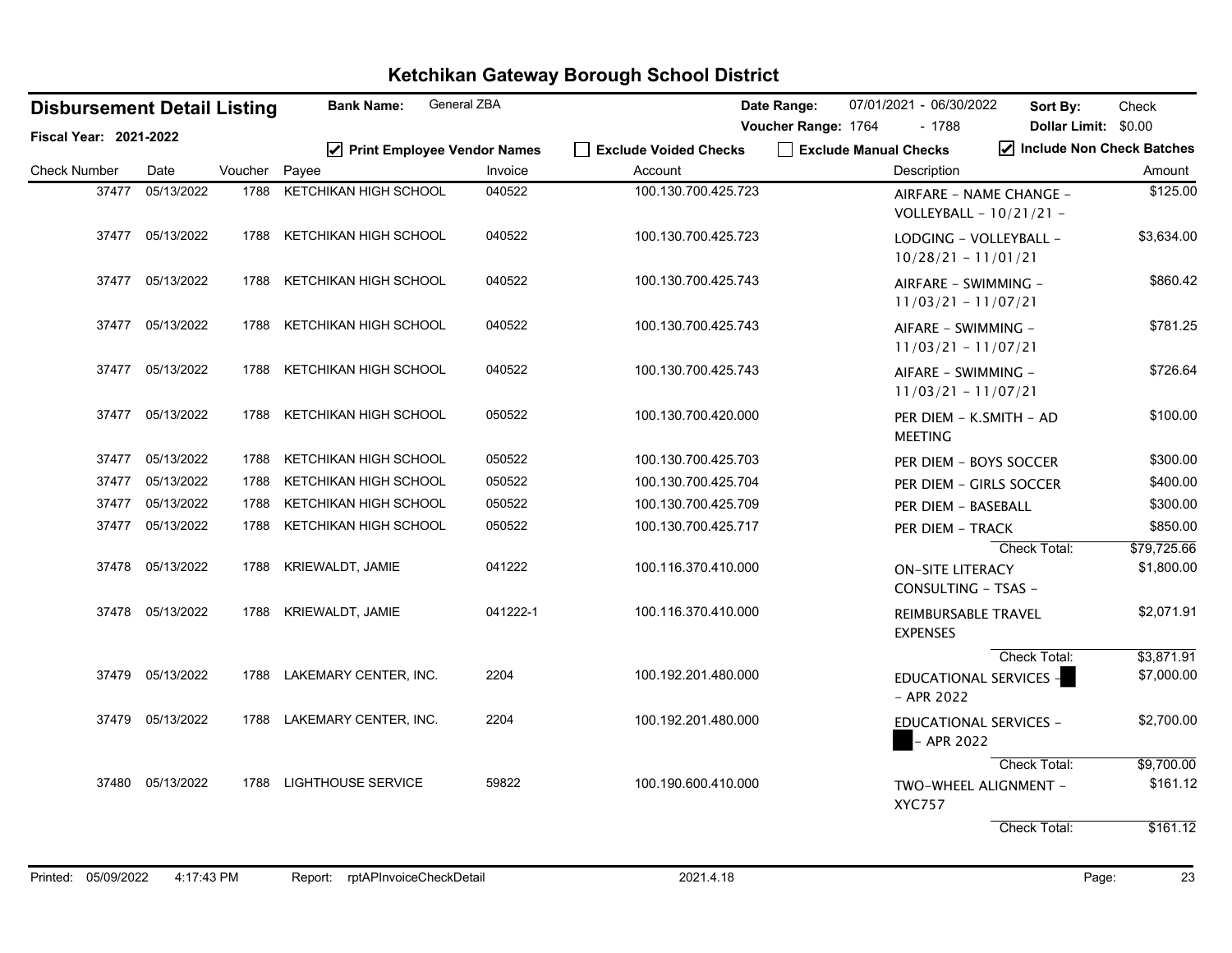|                               |       | <b>Disbursement Detail Listing</b> |         | General ZBA<br><b>Bank Name:</b>       |              |                                  | Date Range:         | 07/01/2021 - 06/30/2022                               | Sort By:                             | Check                               |
|-------------------------------|-------|------------------------------------|---------|----------------------------------------|--------------|----------------------------------|---------------------|-------------------------------------------------------|--------------------------------------|-------------------------------------|
| <b>Fiscal Year: 2021-2022</b> |       |                                    |         |                                        |              |                                  | Voucher Range: 1764 | $-1788$                                               |                                      | Dollar Limit: \$0.00                |
| <b>Check Number</b>           |       | Date                               | Voucher | ☑ Print Employee Vendor Names<br>Payee | Invoice      | Exclude Voided Checks<br>Account |                     | Exclude Manual Checks<br>Description                  |                                      | Include Non Check Batches<br>Amount |
|                               | 37481 | 05/13/2022                         | 1788    | <b>MACKIN</b>                          | 733975       |                                  |                     |                                                       |                                      |                                     |
|                               |       |                                    |         |                                        |              | 100.130.352.450.000              |                     | ORDER - 2022 - NOT TO                                 | <b>KHS LIBRARY FICTION BOOK</b>      | \$501.83                            |
|                               |       | 37481 05/13/2022                   |         | 1788 MACKIN                            | 734419       | 100.120.352.450.000              |                     | SMS 2022 SPRING BOOK<br><b>ORDER - SEE CONSID ID:</b> |                                      | \$512.32                            |
|                               | 37481 | 05/13/2022                         | 1788    | <b>MACKIN</b>                          | 735839       | 306.116.352.450.306              |                     | LIBRARY BOOK ORDER -<br>TSAS -NOT TO EXCEED           |                                      | \$916.35                            |
|                               | 37481 | 05/13/2022                         |         | 1788 MACKIN                            | 735980       | 100.116.352.450.000              |                     | - TSAS - NOT TO EXCEED                                | SPRING 2022 BOOK ORDER               | \$194.00                            |
|                               | 37481 | 05/13/2022                         |         | 1788 MACKIN                            | 737108       | 306.120.352.450.306              |                     | ARPA GRANT - BOOK &<br><b>MARKERSPACE ORDER -</b>     |                                      | \$519.85                            |
|                               | 37481 | 05/13/2022                         |         | 1788 MACKIN                            | 737731       | 100.120.352.450.000              |                     | SMS 2022 SPRING BOOK<br>ORDER - SEE CONSID ID:        |                                      | \$1,165.45                          |
|                               |       | 37481 05/13/2022                   |         | 1788 MACKIN                            | 737750       | 100.130.352.450.000              |                     | ORDER - 2022 - NOT TO                                 | <b>KHS LIBRARY FICTION BOOK</b>      | \$623.17                            |
|                               |       |                                    |         |                                        |              |                                  |                     |                                                       | Check Total:                         | \$4,432.97                          |
|                               |       | 37482 05/13/2022                   | 1788    | MCGRAW-HILL SCHOOL<br>EDUCATION, LLC.  | 122791517001 | 100.191.100.450.000              |                     | ALONE SUBSCRIPTION -                                  | ALEKS MATH 1-YEAR STAND              | \$142.35                            |
|                               |       |                                    |         |                                        |              |                                  |                     |                                                       | Check Total:                         | \$142.35                            |
|                               |       | 37483 05/13/2022                   | 1788    |                                        | 050322       | 100.191.100.430.000              |                     |                                                       | REIMBURSE - FT INTERNET              | \$60.30                             |
|                               |       |                                    |         |                                        |              |                                  |                     |                                                       | <b>Check Total:</b>                  | \$60.30                             |
|                               | 37484 | 05/13/2022                         | 1788    |                                        | 042922       | 100.191.100.450.000              |                     | <b>MEDIA</b>                                          | <b>REIMBURSE - FT SUPPLIES &amp;</b> | \$536.11                            |
|                               |       |                                    |         |                                        |              |                                  |                     |                                                       | Check Total:                         | \$536.11                            |
|                               |       | 37485 05/13/2022                   |         | 1788 MY PLACE HOTEL-KETCHIKAN          | 10011077972  | 100.192.200.410.000              |                     | 5-NIGHTS LODGING -                                    | P.THOMPSON - 04/03/22 -              | \$495.00                            |
|                               |       | 37485 05/13/2022                   |         | 1788 MY PLACE HOTEL-KETCHIKAN          | 10011078600  | 100.192.200.410.000              |                     | 6-NIGHTS LODGING - S.<br>ADAMS 04/03/22 -             |                                      | \$690.00                            |
|                               |       |                                    |         |                                        |              |                                  |                     |                                                       | Check Total:                         | \$1,185.00                          |
|                               |       | 37486 05/13/2022                   |         | 1788 NASSP                             | 9001561682   | 100.130.400.491.000              |                     | DUES - C.MAXWELL -                                    | <b>NASSP &amp; AASSP INDIVIDUAL</b>  | \$614.00                            |
|                               |       |                                    |         |                                        |              |                                  |                     |                                                       | Check Total:                         | \$614.00                            |
| Printed: 05/09/2022           |       | 4:17:43 PM                         |         | Report: rptAPInvoiceCheckDetail        |              | 2021.4.18                        |                     |                                                       |                                      | 24<br>Page:                         |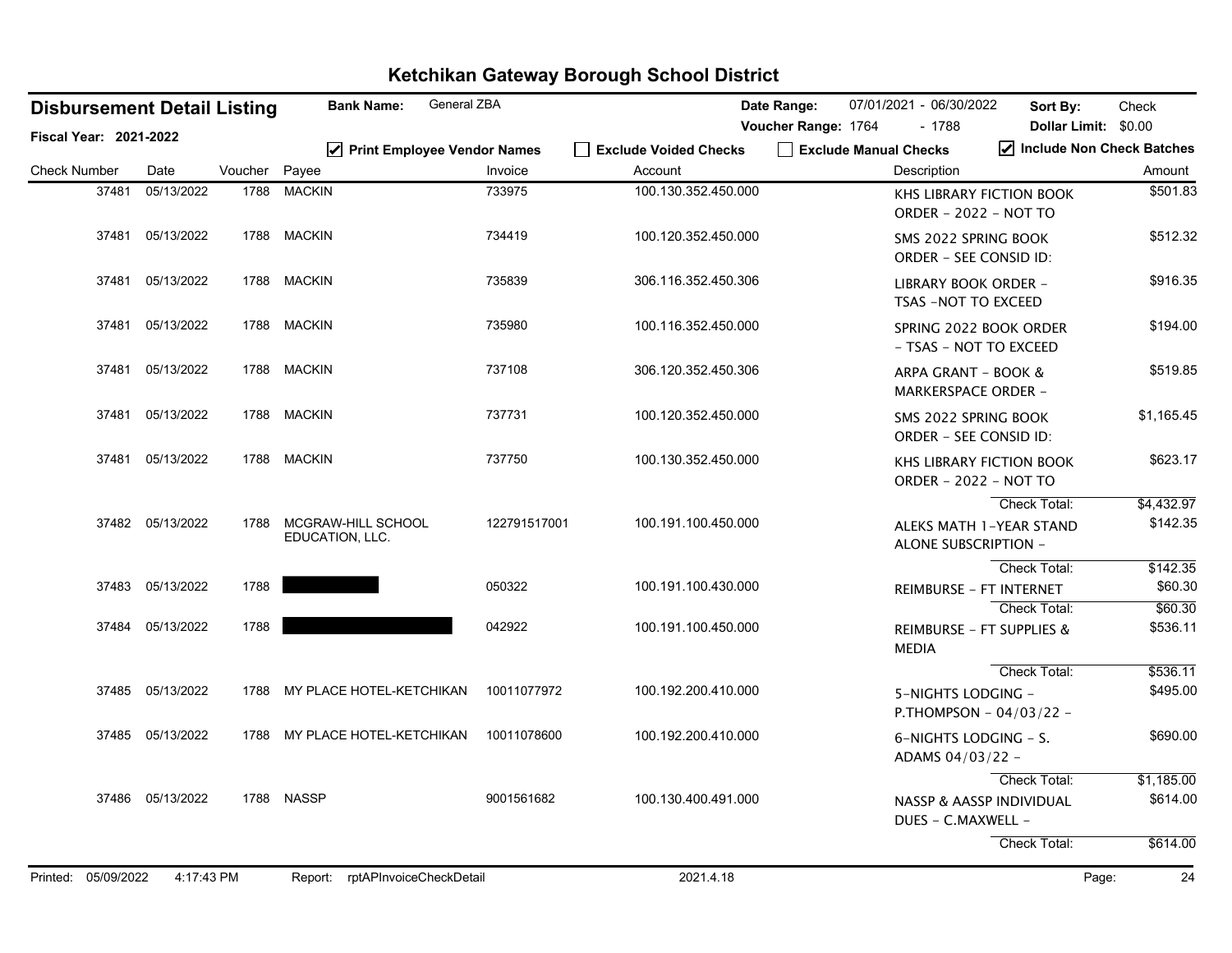| General ZBA<br><b>Bank Name:</b><br><b>Disbursement Detail Listing</b> |                  |               |                               |                     | Date Range:                      | 07/01/2021 - 06/30/2022         | Sort By:                             | Check                                                  |                                     |
|------------------------------------------------------------------------|------------------|---------------|-------------------------------|---------------------|----------------------------------|---------------------------------|--------------------------------------|--------------------------------------------------------|-------------------------------------|
| <b>Fiscal Year: 2021-2022</b>                                          |                  |               |                               | Voucher Range: 1764 |                                  | $-1788$<br>Dollar Limit: \$0.00 |                                      |                                                        |                                     |
| <b>Check Number</b>                                                    | Date             | Voucher Payee | ☑ Print Employee Vendor Names | Invoice             | Exclude Voided Checks<br>Account |                                 | Exclude Manual Checks<br>Description |                                                        | Include Non Check Batches<br>Amount |
| 37487                                                                  | 05/13/2022       | 1788          | NEUMEISTER, JASON D           | 042522              | 100.190.600.450.000              |                                 |                                      |                                                        | \$600.00                            |
|                                                                        |                  |               |                               |                     |                                  |                                 |                                      | FY22 CLOTHING                                          |                                     |
|                                                                        | 37488 05/13/2022 | 1788          |                               | 042922              |                                  |                                 |                                      | Check Total:                                           | \$600.00<br>\$239.90                |
|                                                                        |                  |               |                               |                     | 100.191.100.430.000              |                                 | FT INTERNET                          |                                                        |                                     |
| 37488                                                                  | 05/13/2022       | 1788          |                               | 042922              | 100.191.100.450.000              |                                 | <b>MEDIA</b>                         | <b>REIMBURSE - FT SUPPLIES &amp;</b>                   | \$770.31                            |
|                                                                        |                  |               |                               |                     |                                  |                                 |                                      | Check Total:                                           | \$1,010.21                          |
|                                                                        | 37489 05/13/2022 | 1788          | PHOCUSED ON LEARNING          | 1229                | 281.190.370.410.281              |                                 |                                      | <b>ON-SITE PROFESSIONAL</b>                            | \$8,750.00                          |
|                                                                        |                  |               |                               |                     |                                  |                                 |                                      | DEVELOPMENT - 04/24/22                                 |                                     |
|                                                                        |                  |               |                               |                     |                                  |                                 |                                      | Check Total:                                           | \$8,750.00                          |
|                                                                        | 37490 05/13/2022 | 1788          | PLAYER ATHLETICS              | <b>INV12723</b>     | 100.130.700.450.723              |                                 |                                      | KHS VOLLEYBALL UNIFORMS                                | \$768.14                            |
|                                                                        |                  |               |                               |                     |                                  |                                 |                                      | - LONG SLEEVE WHITE                                    |                                     |
|                                                                        | 37490 05/13/2022 | 1788          | <b>PLAYER ATHLETICS</b>       | <b>INV12723</b>     | 100.130.700.450.723              |                                 |                                      | <b>CUSTOM SUBMLIMINATION</b>                           | \$1,066.86                          |
|                                                                        |                  |               |                               |                     |                                  |                                 |                                      | Check Total:                                           | \$1,835.00                          |
|                                                                        | 37491 05/13/2022 | 1788          | R & M ENGINEERING             | 042565.12-0000128   | 100.190.600.440.000              |                                 |                                      | <b>WATER TESTING SERVICE -</b><br>PHE - OPEN PO - FY22 | \$65.00                             |
|                                                                        |                  |               |                               |                     |                                  |                                 |                                      | Check Total:                                           | \$65.00                             |
|                                                                        | 37492 05/13/2022 |               | 1788 ROSE, TERRY              | 378207              | 100.190.602.410.000              |                                 |                                      | FCC FORM 824 & FCC<br>RADIO - EPIRB                    | \$125.00                            |
|                                                                        |                  |               |                               |                     |                                  |                                 |                                      | Check Total:                                           | \$125.00                            |
|                                                                        | 37493 05/13/2022 | 1788          |                               | 042922              | 100.191.100.430.000              |                                 | FT INTERNET                          |                                                        | \$195.04                            |
| 37493                                                                  | 05/13/2022       | 1788          |                               | 042922              | 100.191.100.450.000              |                                 | <b>MEDIA</b>                         | REIMBURSE - FT SUPPLIES &                              | \$528.00                            |
|                                                                        | 37493 05/13/2022 | 1788          |                               | 050222              | 100.191.100.440.000              |                                 | <b>ACTIVITIES</b>                    | REIMBURSE - FT SERVICES &                              | \$966.73                            |
|                                                                        |                  |               |                               |                     |                                  |                                 |                                      | Check Total:                                           | \$1,689.77                          |
|                                                                        | 37494 05/13/2022 | 1788          |                               | 050322              | 100.191.100.430.000              |                                 | FT INTERNET                          |                                                        | \$600.00                            |
|                                                                        | 37494 05/13/2022 | 1788          |                               | 050322              | 100.191.100.440.000              |                                 | <b>ACTIVITIES</b>                    | <b>REIMBURSE - FT SERVICES &amp;</b>                   | \$675.00                            |
|                                                                        | 37494 05/13/2022 | 1788          |                               | 050322              | 100.191.100.450.000              |                                 |                                      | FT SUPPLIES & MEDIA                                    | \$708.09                            |
|                                                                        |                  |               |                               |                     |                                  |                                 |                                      | <b>Check Total:</b>                                    | \$1,983.09                          |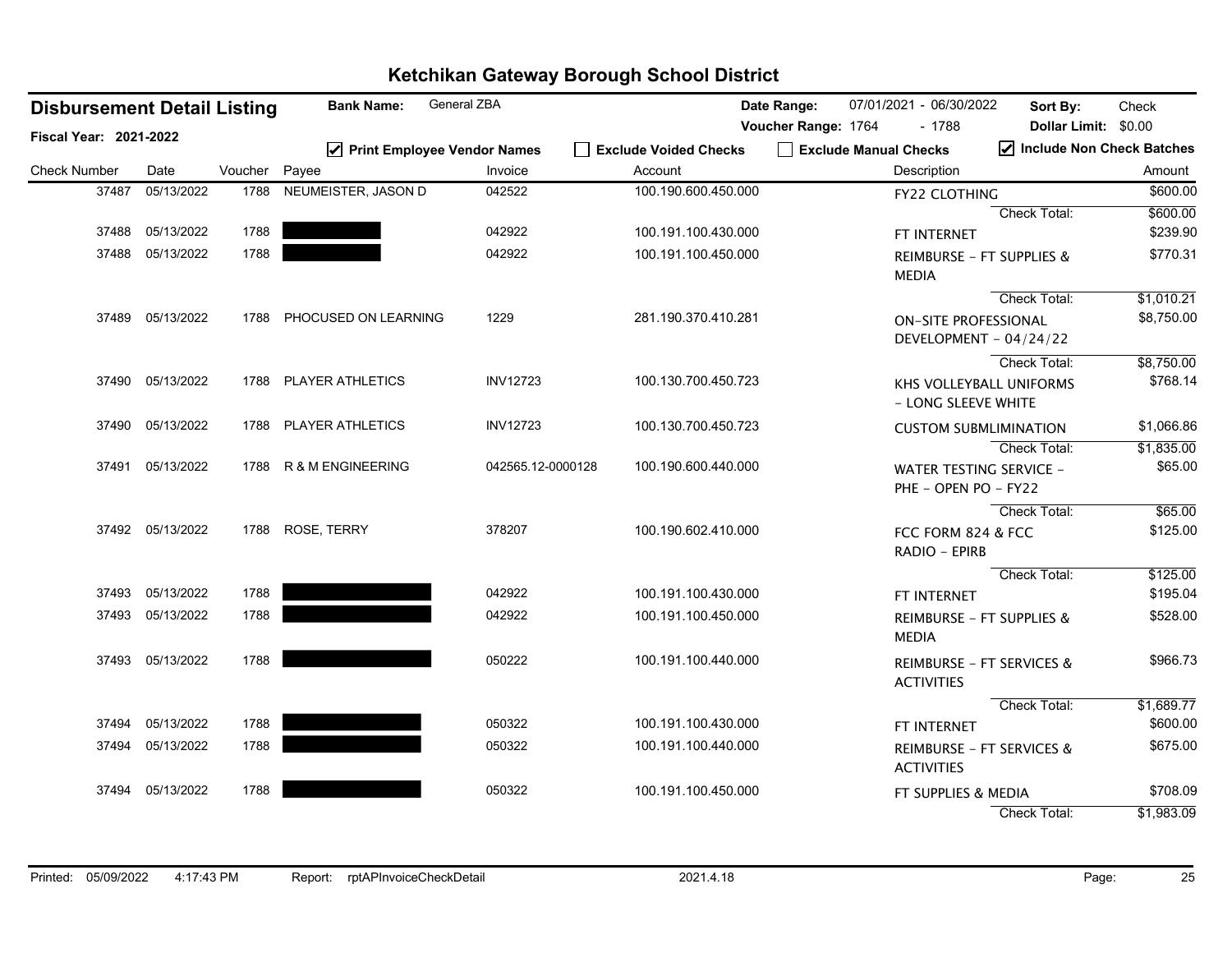| <b>Disbursement Detail Listing</b> |                  |         | <b>Bank Name:</b>                            | General ZBA |                       | Date Range:         | 07/01/2021 - 06/30/2022 |                                       | Sort By:                             | Check      |
|------------------------------------|------------------|---------|----------------------------------------------|-------------|-----------------------|---------------------|-------------------------|---------------------------------------|--------------------------------------|------------|
| Fiscal Year: 2021-2022             |                  |         |                                              |             |                       | Voucher Range: 1764 |                         | $-1788$                               | <b>Dollar Limit:</b>                 | \$0.00     |
|                                    |                  |         | ☑ Print Employee Vendor Names                |             | Exclude Voided Checks |                     | Exclude Manual Checks   |                                       | Include Non Check Batches            |            |
| <b>Check Number</b>                | Date             | Voucher | Payee                                        | Invoice     | Account               |                     |                         | Description                           |                                      | Amount     |
| 37495                              | 05/13/2022       | 1788    |                                              | 050322      | 255.000.901.020.000   |                     | 341078                  |                                       | LUNCH ACCOUNT REFUND -               | \$58.10    |
|                                    |                  |         |                                              |             |                       |                     |                         |                                       | Check Total:                         | \$58.10    |
|                                    | 37496 05/13/2022 |         | 1788 SMITH, COLLEEN M                        | 012422      | 100.193.100.378.111   |                     |                         | <b>EDUCATION</b>                      | REIMBURSEMENT - 1 CREDIT             | \$233.00   |
|                                    |                  |         |                                              |             |                       |                     |                         |                                       | Check Total:                         | \$233.00   |
| 37497                              | 05/13/2022       | 1788    |                                              | 042122      | 100.191.100.430.000   |                     |                         | FT INTERNET                           |                                      | \$359.85   |
| 37497                              | 05/13/2022       | 1788    |                                              | 042122      | 100.191.100.450.000   |                     | <b>MEDIA</b>            |                                       | REIMBURSE - FT SUPPLIES &            | \$1,122.00 |
| 37497                              | 05/13/2022       | 1788    |                                              | 050622      | 100.191.100.440.000   |                     |                         | <b>ACTIVITIES</b>                     | <b>REIMBURSE - FT SERVICES &amp;</b> | \$859.75   |
|                                    |                  |         |                                              |             |                       |                     |                         |                                       | Check Total:                         | \$2,341.60 |
| 37498                              | 05/13/2022       | 1788    | <b>TONGASS SUBSTANCE</b><br><b>SCREENING</b> | 63377       | 100.130.700.440.000   |                     |                         | TESTING - FY21-22                     | STUDENT ATHLETE DRUG                 | \$250.00   |
|                                    |                  |         |                                              |             |                       |                     |                         |                                       | Check Total:                         | \$250.00   |
| 37499                              | 05/13/2022       | 1788    | TONGASS TRADING COMPANY                      | 96542       | 100.190.602.450.000   |                     | <b>COTANT</b>           | <b>ASST SUPPLIES - JACK</b>           |                                      | \$60.62    |
|                                    |                  |         |                                              |             |                       |                     |                         |                                       | Check Total:                         | \$60.62    |
| 37500                              | 05/13/2022       |         | 1788 TYLER TECHNOLOGIES                      | 025-377151  | 100.190.553.440.000   |                     |                         | <b>SCHOOL ERP PRO - HR</b>            | <b>CERTIFICATION TRAINING -</b>      | \$900.00   |
|                                    |                  |         |                                              |             |                       |                     |                         |                                       | Check Total:                         | \$900.00   |
| 37501                              | 05/13/2022       |         | 1788 US FOODS                                | 3605257     | 255.190.793.459.000   |                     |                         | 3605257 - BREAKFAST<br>PROGRAM        |                                      | \$616.20   |
| 37501                              | 05/13/2022       | 1788    | US FOODS                                     | 3605264     | 255.190.790.459.000   |                     |                         | 3605264 - LUNCH                       |                                      | \$62.32    |
| 37501                              | 05/13/2022       | 1788    | US FOODS                                     | 3605265     | 255.190.790.459.000   |                     |                         | 3605265 - LUNCH                       |                                      | \$4,243.19 |
| 37501                              | 05/13/2022       | 1788    | US FOODS                                     | 3707229     | 255.190.790.459.000   |                     |                         | 3707229 - LUNCH                       |                                      | \$1,446.68 |
| 37501                              | 05/13/2022       | 1788    | US FOODS                                     | 3707229     | 255.190.790.469.000   |                     |                         | 3707229 - NON FOOD                    |                                      | \$987.72   |
| 37501                              | 05/13/2022       |         | 1788 US FOODS                                | 3707230     | 255.190.790.459.000   |                     |                         | 3707230 - LUNCH                       |                                      | \$2,433.28 |
| 37501                              | 05/13/2022       | 1788    | US FOODS                                     | 3707231     | 255.190.790.459.000   |                     |                         | 3707231 - LUNCH                       |                                      | \$537.71   |
| 37501                              | 05/13/2022       |         | 1788 US FOODS                                | 3707232     | 255.190.793.459.000   |                     |                         | 3707232 - BREAKFAST<br><b>PROGRAM</b> |                                      | \$614.82   |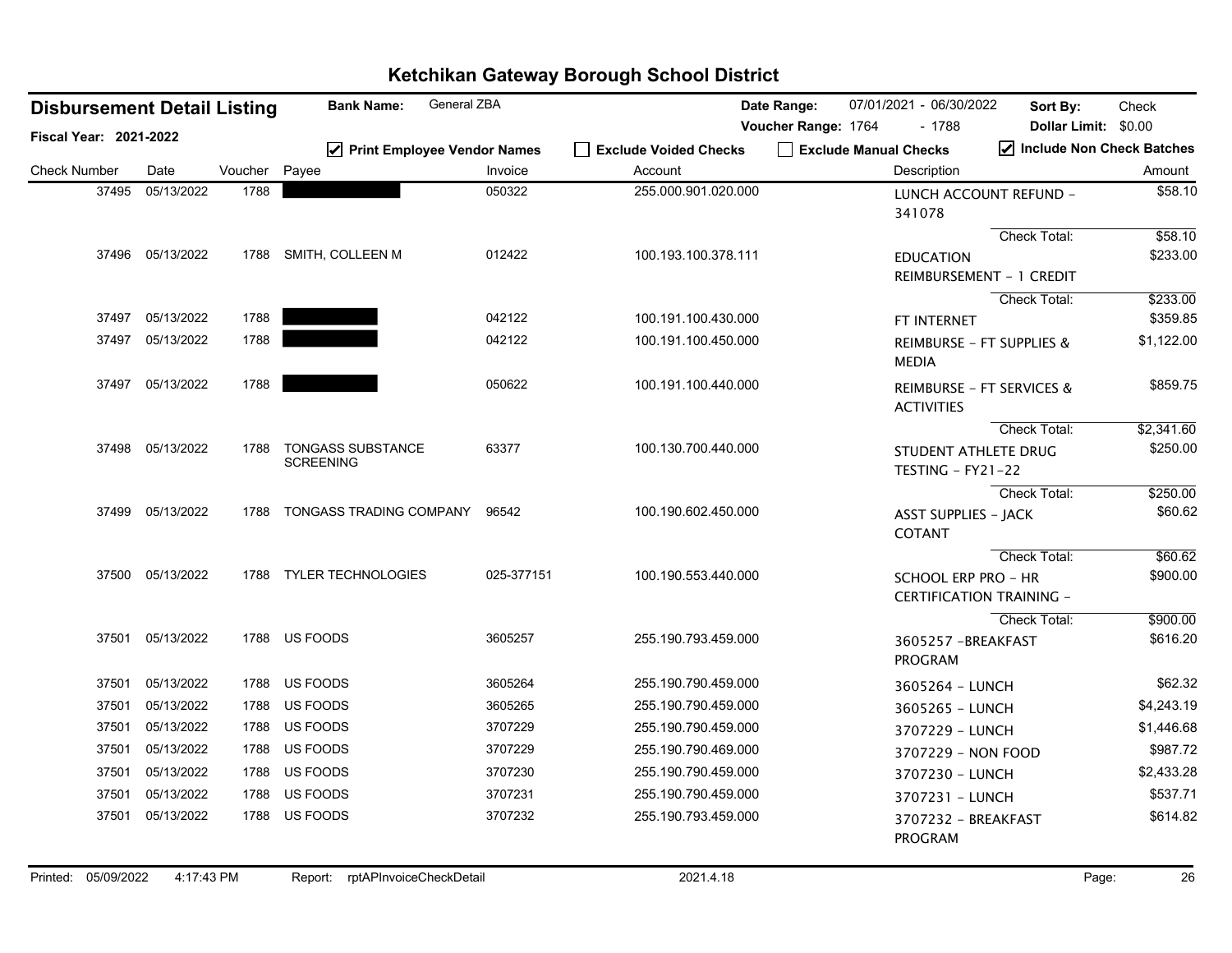| <b>Disbursement Detail Listing</b> |                  |         | <b>Bank Name:</b>        | <b>General ZBA</b>            |                       | Date Range:         | 07/01/2021 - 06/30/2022                                  | Sort By:                  | Check        |
|------------------------------------|------------------|---------|--------------------------|-------------------------------|-----------------------|---------------------|----------------------------------------------------------|---------------------------|--------------|
| Fiscal Year: 2021-2022             |                  |         |                          |                               |                       | Voucher Range: 1764 | - 1788                                                   | Dollar Limit: \$0.00      |              |
|                                    |                  |         |                          | ☑ Print Employee Vendor Names | Exclude Voided Checks |                     | Exclude Manual Checks                                    | Include Non Check Batches |              |
| <b>Check Number</b>                | Date             | Voucher | Payee                    | Invoice                       | Account               |                     | Description                                              |                           | Amount       |
| 37501                              | 05/13/2022       | 1788    | US FOODS                 | 3707233                       | 255.190.793.459.000   |                     | 3707233 - BREAKFAST<br><b>PROGRAM</b>                    |                           | \$1,243.55   |
| 37501                              | 05/13/2022       |         | 1788 US FOODS            | 3707234                       | 255.190.793.459.000   |                     | 3707234 - BREAKFAST<br><b>PROGRAM</b>                    |                           | \$848.90     |
| 37501                              | 05/13/2022       |         | 1788 US FOODS            | 3771236                       | 255.190.793.459.000   |                     | 3771236 - BREAKFAST<br><b>PROGRAM</b>                    |                           | \$1,302.81   |
| 37501                              | 05/13/2022       |         | 1788 US FOODS            | 3771238                       | 255.190.793.459.000   |                     | 3771238 - BREAKFAST<br><b>PROGRAM</b>                    |                           | \$1,046.09   |
| 37501                              | 05/13/2022       | 1788    | US FOODS                 | 3771239                       | 255.190.790.459.000   |                     | 3771239 - LUNCH                                          |                           | \$4,341.76   |
| 37501                              | 05/13/2022       |         | 1788 US FOODS            | 5921278                       | 255.190.790.459.000   |                     | 5921278 - CREDIT MEMO -<br><b>LUNCH</b>                  |                           | (\$91.06)    |
| 37501                              | 05/13/2022       |         | 1788 US FOODS            | 5968395                       | 255.190.790.459.000   |                     | 5968395 - CREDIT MEMO                                    |                           | (\$55.03)    |
|                                    |                  |         |                          |                               |                       |                     |                                                          | Check Total:              | \$19,578.94  |
|                                    | 37502 05/13/2022 |         | 1788 VERIZON             | 9904542807                    | 303.190.360.430.019   |                     | <b>MONTHLY CHARGES - 6</b><br><b>VERIZON JET PACKS</b>   |                           | \$240.42     |
|                                    | 37502 05/13/2022 |         | 1788 VERIZON             | 9904542807                    | 303.190.360.430.019   |                     | <b>MONTHLY CHARGES -</b><br><b>MOBILE PHONES - ANNEX</b> |                           | \$1,115.20   |
| 37502                              | 05/13/2022       |         | 1788 VERIZON             | 9904542807                    | 303.190.360.430.019   |                     | <b>ADDLS CHARGES &amp; TAX</b>                           |                           | \$9.52       |
|                                    |                  |         |                          |                               |                       |                     |                                                          | Check Total:              | \$1,365.14   |
| 37503                              | 05/13/2022       | 1788    | WHITE MARINE REPAIR, LLC | 626782                        | 100.190.602.410.000   |                     | <b>JACK COTANT STARTER</b><br>REPAIR - TIME & MATERIALS  |                           | \$645.50     |
|                                    |                  |         |                          |                               |                       |                     |                                                          | Check Total:              | \$645.50     |
| 37504                              | 05/13/2022       | 1788    |                          | 042922                        | 100.191.100.430.000   |                     | <b>REIMBURSE - FT INTERNET</b>                           |                           | \$600.00     |
| 37504                              | 05/13/2022       | 1788    |                          | 050222                        | 100.191.100.450.000   |                     | <b>REIMBURSE - FT SUPPLIES &amp;</b><br><b>MEDIA</b>     |                           | \$300.00     |
| 37504                              | 05/13/2022       | 1788    |                          | 050422                        | 100.191.100.450.000   |                     | <b>REIMBURSE - FT SUPPLIES &amp;</b><br><b>MEDIA</b>     |                           | \$573.39     |
|                                    |                  |         |                          |                               |                       |                     |                                                          | Check Total:              | \$1,473.39   |
|                                    |                  |         |                          |                               |                       |                     |                                                          | <b>Bank Total:</b>        | \$557,073.48 |